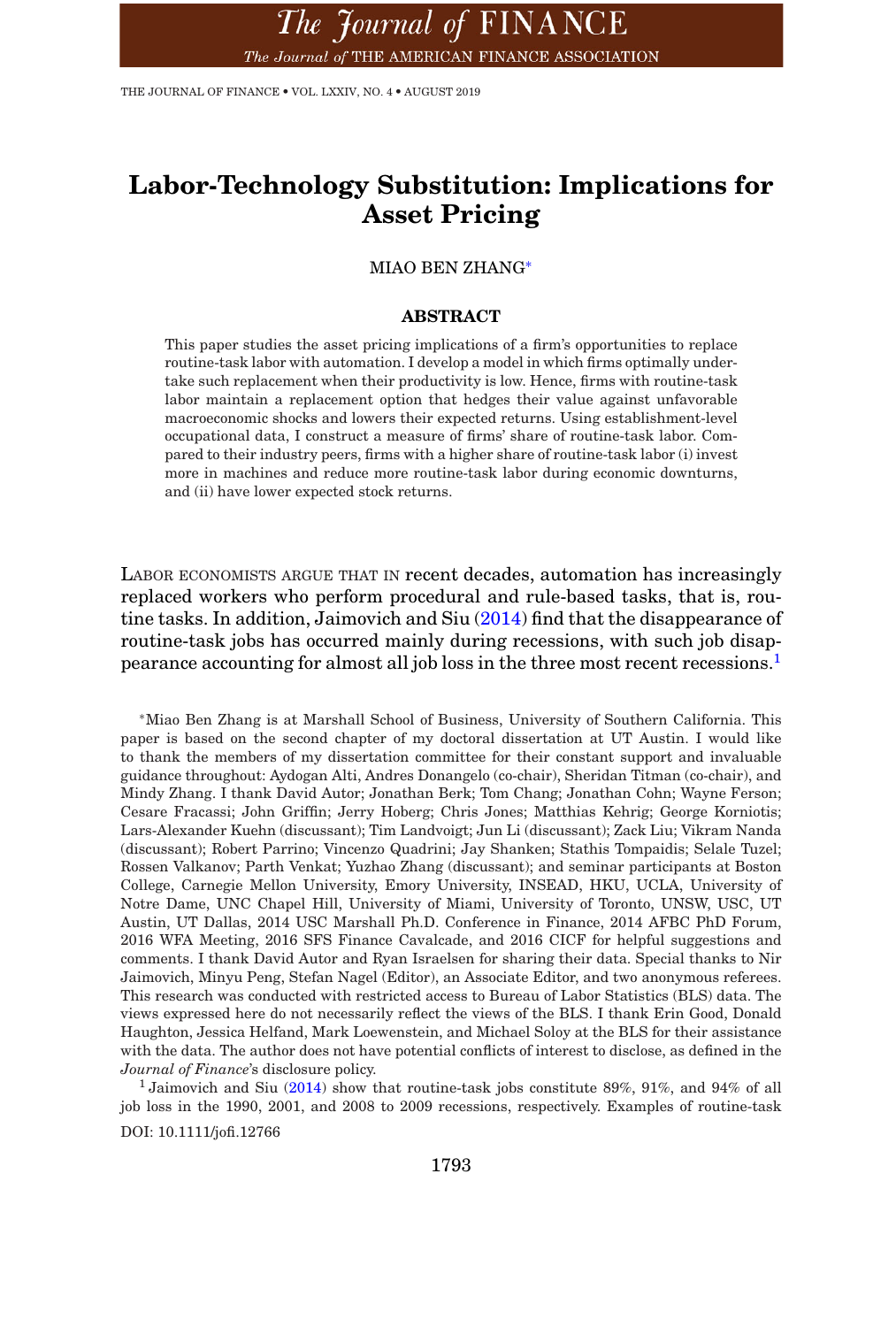Connecting these findings to a firm's production, it seems that adopting machines to replace routine-task labor, that is, labor-technology substitution, is an economically significant decision that varies with the business cycle. Such state-contingent decisions can reflect important investment opportunities that firms encounter.

In this paper, I study whether the opportunities for labor-technology substitution are a source of macroeconomic risk that is priced in the cross-section of stock returns. Compared to growth opportunities (Berk, Green, and Naik [\(1999\)](#page-44-0)), opportunities for labor-technology substitution have two distinctive features in my model. First, labor-technology substitution features cost saving rather than scale expansion. Second, labor-technology substitution may interrupt firm production. For example, adopting technologies is known to be accompanied by plant restructuring (Cooper and Haltiwanger [\(2006\)](#page-44-1)), worker retraining (Atkin et al. [\(2017\)](#page-43-0)), and organizational restructuring (Bresnahan, Brynjolfsson, and Hitt [\(2002\)](#page-44-2)), all of which are likely to interrupt firm production. Given this interruption, firms optimally choose to switch technologies when their productivity is low. Hence, if the economy experiences a negative productivity shock, firms that have not yet switched technologies (due to their superior productivity in the past) are able to do so. The increase in firm value resulting from this switching acts as a hedge against negative shocks and lowers firms' risk premia. In other words, firms with a higher share of routine-task labor maintain more abundant technology-switching options to hedge their value against unfavorable aggregate shocks.

To study the empirical relation between routine-task labor and risk premia, I construct a measure of a firm's share of routine-task labor (*RShare*) using new microdata from the Occupational Employment Statistics (OES) program of the Bureau of Labor Statistics (BLS). The OES microdata provide employment and wages for over 800 detailed occupations in 1.2 million establishments in the United States over three-year cycles, covering 62% of total national employment from 1990 to 2014. Following the labor economics literature (Autor and Dorn [\(2013\)](#page-44-3)), I classify occupations into routine-task labor and nonroutinetask labor. I then define a firm's *RShare* as the ratio of the total wages paid to its routine-task labor relative to its total wage expense. I compare firms with different *RShare* within industry sector to ensure that *RShare* does not simply reflect the heterogeneous business models across industry sectors.

My measure of firms' share of routine-task labor is correlated with a number of firm characteristics in a manner that is consistent with my model. In the data, high-*RShare* firms have a lower proportion of machines in their total capital than their industry peers with a low *RShare*. This relation is consistent with my model's assumption that routine-task labor and machines are substitutes. High-*RShare* firms also have higher operating costs and higher operating leverage, which is consistent with the model's assumption that routine-task labor

jobs over the past 30 years include clerks, production line assemblers, travel agents, bank tellers, and tax preparers. See Acemoglu and Autor [\(2011\)](#page-43-1) for a review of the literature on decreasing routine-task jobs.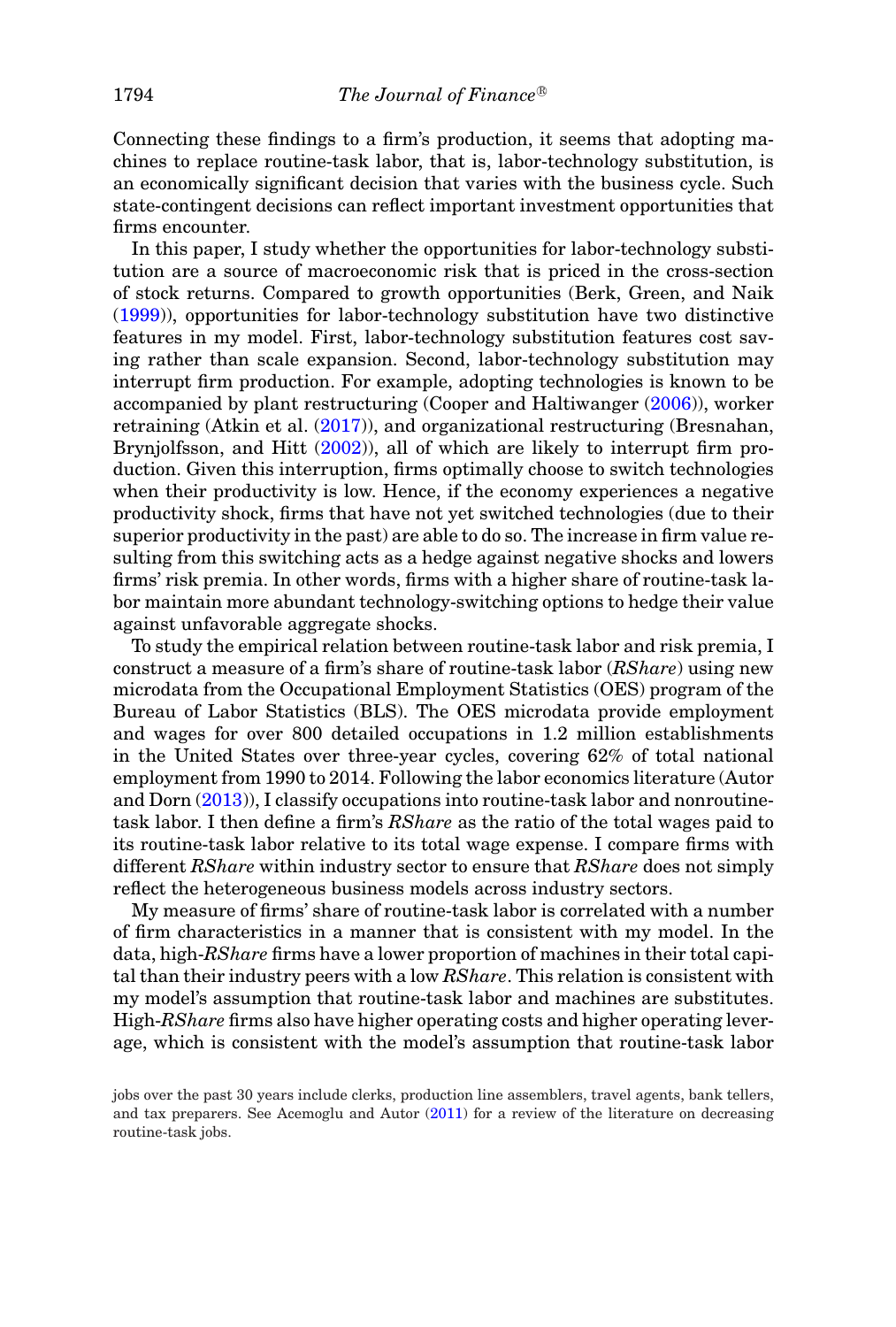is more costly to use than machines. Finally, high-*RShare* firms have higher cash flows. This relation is consistent with the model's implication that firms with higher cash flows face a higher opportunity cost for switching technologies and thus are more likely to retain their routine-task labor than to switch to machines.

The main empirical findings in this paper are twofold. First, I find strong negative relations between firms' *RShare* and their exposure to systematic risk and expected stock returns. I use time-invariant and time-varying market betas (Lewellen and Nagel [\(2006\)](#page-45-1)) in the Capital Asset Pricing Model (CAPM) as my main proxies for firms' exposure to systematic risk. As alternative proxies, I examine the beta of aggregate cash flow news and the beta of GDP growth. I use future stock returns to proxy for firms' expected returns. I find that sorting portfolios of firms by *RShare* within industry generates a monotonically decreasing pattern in both the betas and future excess returns. In all specifications, the betas of the high-*RShare* quintile portfolio are more than 20% lower than those of the low-*RShare* quintile portfolio, suggesting that high-*RShare* firms are less risky. In addition, comparing the high- and low-*RShare* quintile portfolios yields a negative return spread of −3.9% per year.

My second main empirical finding is that, in response to unfavorable aggregate economic shocks, high-*RShare* firms increase the extent of their labor-technology substitution more than low-*RShare* firms. Specifically, when I compare firms in the cross-section, I find that when GDP growth is low, high-*RShare* firms, compared to their low-*RShare* industry peers, (1) invest more in machines (especially in computers), (2) reduce more routine-task labor, and (3) reduce even more routine-task labor if they invest more in machines. To the best of my knowledge, this is the first empirical evidence to show that routine-task labor is *substituted* by machines within firms during economic downturns.<sup>[2](#page-2-0)</sup> Moreover, these results suggest that high-*RShare* firms have more abundant technology-switching options that can be exercised during economic downturns.

To strengthen the link between my model's mechanism and the crosssectional risk premia, I test two additional predictions of the model. First, I show that high-*RShare* firms cut operating costs more and lose less market value than low-*RShare* firms over recessions. In contrast, I do not find such differences between firms over expansions. Hence, high-*RShare* firms do seem to be able to better hedge their value against unfavorable economic shocks through exercising switching options, resulting in lower expected returns for these firms. Second, my model predicts that high-*RShare* firms have higher operating leverage, which offsets part of the hedging effect of the switching option. Hence, if operating leverage is controlled for, high-*RShare* firms should have even lower betas than low-*RShare* firms. I confirm this prediction in tests that control for the linear and nonlinear associations between operating

<span id="page-2-0"></span><sup>2</sup> Most studies on routine-biased technological change use individual-level data such as the Decennial Census data or the Current Population Survey data. These data have limitations in linking individuals to firms. Hence, it is difficult for these studies to explore firms' employment of routine-task labor and investment in machines jointly to establish the substitution argument.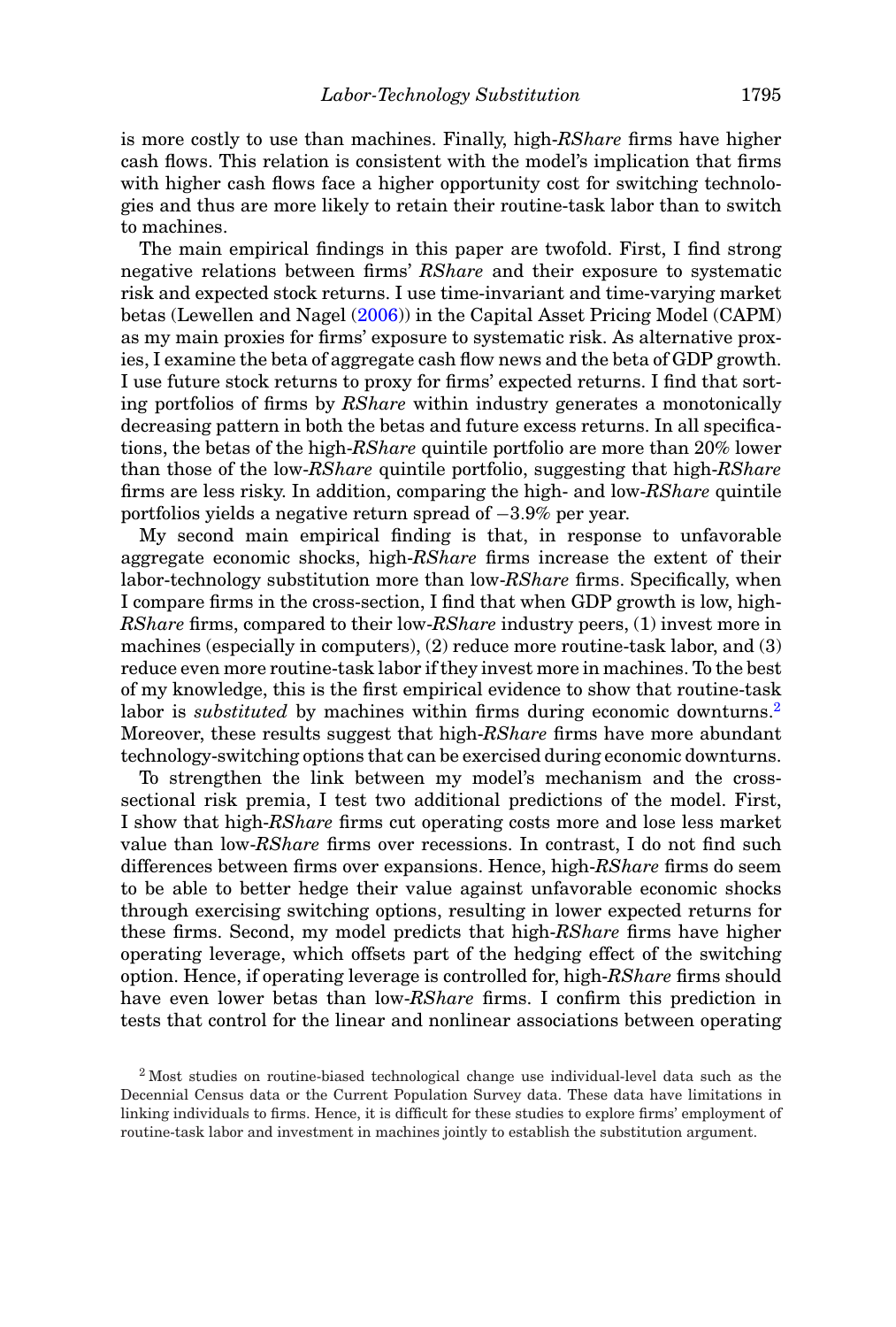leverage and *RShare*. These findings distinguish my model's mechanism from alternative explanations based solely on the operating leverage channel.

This paper contributes to the asset pricing literature by introducing a new channel through which investment opportunities impact asset prices. The majority of studies in this area treat investment opportunities as growth options (see Berk, Green, and Naik [\(1999\)](#page-44-0), Gomes, Kogan, and Zhang [\(2003\)](#page-44-4), Carlson, Fisher, and Giammarino [\(2004\)](#page-44-5), and Kogan and Papanikolaou [\(2014\)](#page-45-2), among others). This paper shows that investment opportunities, fueled by labor-saving technologies, can also represent technology-switching options. While growth options increase firm output and are risky options, technology-switching op-tions increase firm efficiency and are hedging options.<sup>[3](#page-3-0)</sup> Thus, my model complements existing theories and improves our understanding of the links between firms' investment opportunities and stock returns.

The rationale for technology-switching options to be known and priced by investors is supported by the literature on the slow adoption of technologies. A large number of studies show that technology adoption is remarkably slow. For instance, the average length of time for a new technological product to diffuse from 10% to 90% (of the full adoption level) is over 10 years (see many examples in Greenwood [\(1999\)](#page-45-3) and Manuelli and Seshadri [\(2014\)](#page-45-4)). Indeed, firm investment in adopting technologies can be affected by other factors, such as the production interruption proposed in this paper. Given that adopting new technologies accounts for a major portion of investment opportunities in recent decades (Greenwood, Hercowitz, and Krusell [\(1997\)](#page-45-5), Papanikolaou [\(2011\)](#page-45-6)), incorporating the nuances of technology adoption, such as technology-switching options, is a valuable addition to investment-based asset pricing theory.[4](#page-3-1)

My findings also contribute to a growing literature on labor heterogeneity and the cross-section of stock returns (see Gourio [\(2007\)](#page-45-7), Chen, Kacperczyk, and Ortiz-Molina [\(2011\)](#page-44-6), Kuehn, Simutin, and Wang [\(2017\)](#page-45-8), and Tuzel and Zhang [\(2017\)](#page-45-9), among others). Eisfeldt and Papanikolaou [\(2013\)](#page-44-7) and Donangelo [\(2014\)](#page-44-8) derive firm risk by connecting employees' outside options to priced technology frontier shocks and to aggregate economic shocks, respectively. In contrast to these studies, my paper derives the effect of labor heterogeneity on firm risk directly through the firm's real options rather than through their employees' outside options. Ochoa [\(2013\)](#page-45-10) and Belo et al. [\(2017\)](#page-44-9) derive firm risk by assuming that higher skilled workers impose a higher adjustment cost on firms, where the difference in adjustment cost between skilled and unskilled workers is either fixed or unrelated to the business cycle. My work differs from these studies by exploring the *procyclical* opportunity cost of labor-technology substitution, which links firm risk directly to aggregate economic shocks.

Finally, this paper draws intuition from and also contributes to the economics literature on routine-biased technological change (RBTC). The central theme of

<span id="page-3-0"></span> $3$  Ai and Kiku [\(2013\)](#page-43-2) argue that growth options may also be hedging options in a general equilibrium setup.

<span id="page-3-1"></span><sup>4</sup> Along this line, Garleanu, Panageas, and Yu [\(2012\)](#page-44-10) show that understanding the process of technology adoption can help explain many well-documented stock return predictors.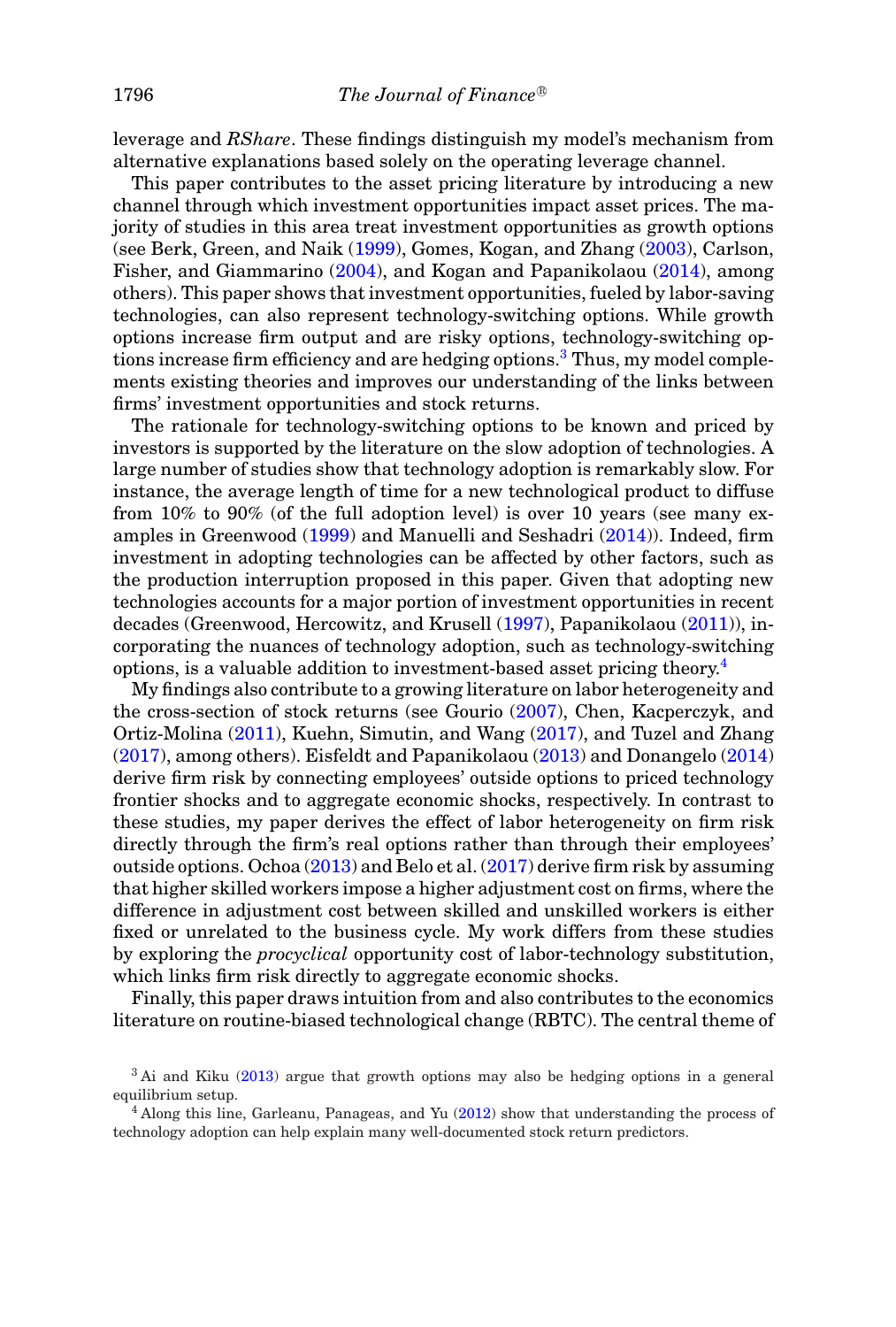RBTC is that technologies can directly replace routine-task jobs. Acemoglu and Autor [\(2011\)](#page-43-1) show that such skill-replacing technologies are essential for explaining changes in the distribution of employment over the last four decades, such as job polarization. Goos, Manning, and Salomons [\(2014\)](#page-44-11) argue that these changes in employment distribution cannot be explained by the traditional theory of skill-biased technological change, which focuses on the complementarity between technology and skilled labor. My work shows that the central theme of RBTC has important implications for asset pricing. In addition, by linking the cost and benefit of replacing routine-task labor with machines to aggregate productivity, my theoretical and empirical findings establish a mechanism for RBTC to be more pervasive during economic downturns. This mechanism not only helps explain the asset pricing findings in my paper, but also sheds light on recent empirical findings in the RBTC literature, such as Jaimovich and Siu [\(2014\)](#page-45-0), who find that RBTC appears to be episodic around recessions, and Hershbein and Kahn [\(2018\)](#page-45-11), who find that occupations became less routine after the Great Recession.

The rest of this paper is organized as follows. Section I develops a simple technology-switching model. Section II details my procedure for measuring firms' share of routine-task labor. Section III presents the results of empirical tests of the model's predictions. Section IV concludes.

# **I. Model**

In this section, I develop a simple technology-switching model to guide my empirical tests.

# *A. Setup*

There are a large number of infinitely lived firms that produce a homogeneous final good. Firms behave competitively, and there is no explicit entry or exit. Firms are all-equity financed, and thus a firm's value is equal to the market value of its equity.

Each firm has one production project. Firms differ from each other in two respects: cash flows and type.<sup>5</sup> The cash flows generated by firm  $j$  at time  $t$  are given by

$$
A_{jt} = e^{x_t + \epsilon_{jt}},\tag{1}
$$

<span id="page-4-0"></span><sup>5</sup> This model abstracts from growth options by assuming that all firms are "single-project" firms. This assumption focuses the model on firms' cost reduction rather than scale expansion (e.g., taking on new projects). Hence, the empirical implications of this model are primarily in the cross-section of firms rather than in the aggregate time series. In the Internet Appendix, which is available in the online version of the article on the *Journal of Finance* website, I add growth options by allowing for the random arrival of new projects (Berk, Green, and Naik [\(1999\)](#page-44-0), Kogan and Papanikolaou [\(2014\)](#page-45-2)). This extended model, which is much less tractable, maintains the cross-sectional predictions of the simple model and can also generate cyclical aggregate investments, which the simple model cannot generate.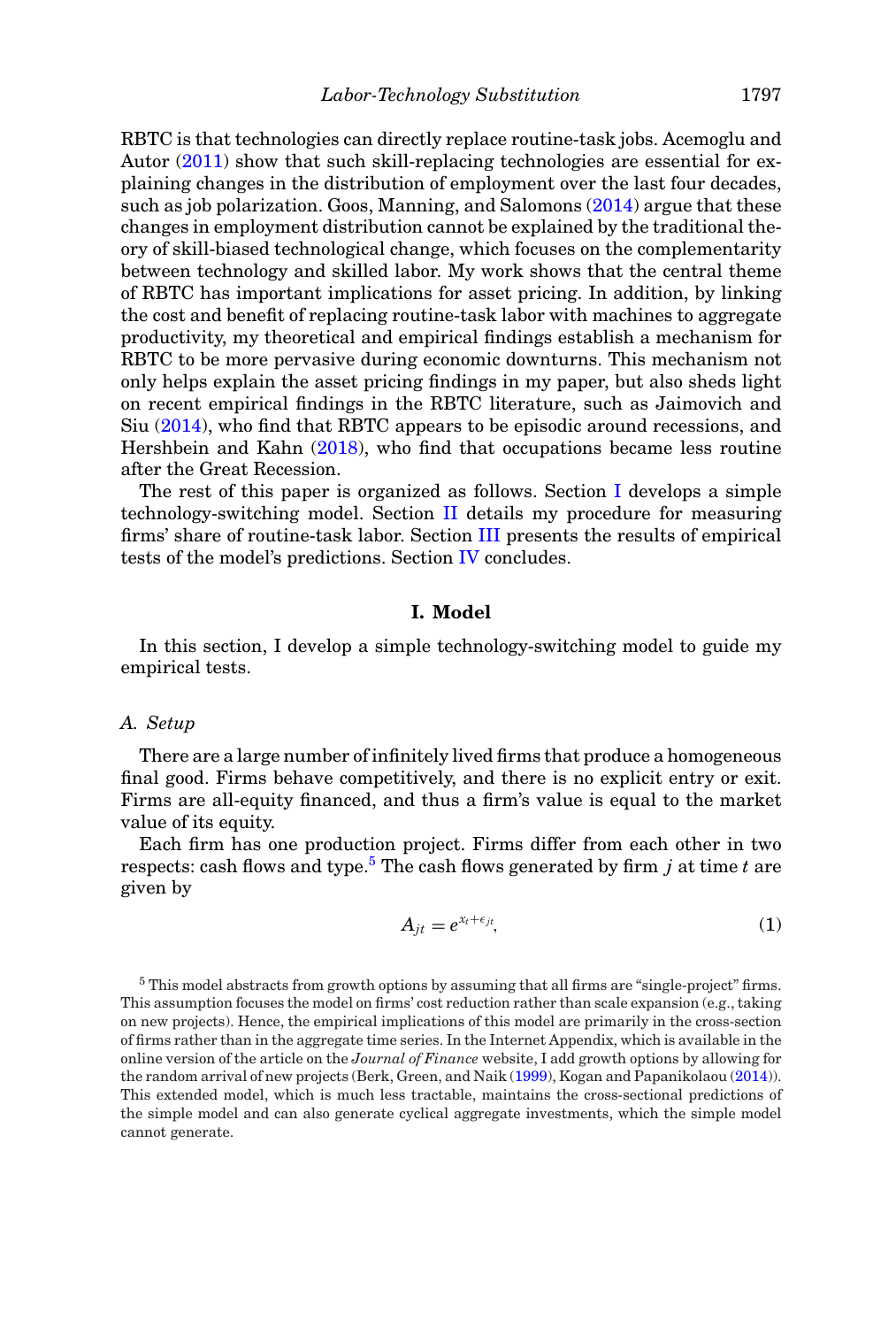where  $x_t$  is aggregate shock that affects the cash flows of all firms and  $\epsilon_{jt}$  is firm-specific shock. While the aggregate shock contributes to the aggregate risk premium, the firm-specific shock contributes to firm heterogeneity in the model. All shocks follow a geometric Brownian motion, that is,

$$
dx_t = \sigma_x dB_{xt}
$$
  
\n
$$
d\epsilon_{jt} = \sigma_{\epsilon} dB_{\epsilon t},
$$
\n(2)

where  $B_{xt}$  and  $B_{\epsilon t}$  are Wiener processes that are independent of each other. Hence, the dynamics of *Ajt* evolve according to

$$
dA_{jt} = A_{jt} \sigma_a dB_t,\tag{3}
$$

where  $\sigma_a = \sqrt{\sigma_x^2 + \sigma_\epsilon^2}$  and  $B_t = (\sigma_x B_{xt} + \sigma_\epsilon B_{\epsilon t})/\sigma_a$ , which is also a Wiener process. In the following analysis, I suppress the firm index *j* for notational simplicity unless otherwise indicated.

There are two types of firms, unautomated firms and automated firms, which are characterized as follows. First, following the task-based characterization of production (Acemoglu and Autor  $(2011)$ ), I assume that a firm generates cash flows only when both routine tasks and nonroutine tasks are performed. Second, each firm requires fixed units of nonroutine-task labor such as managers and janitors to perform the nonroutine tasks. Third, a firm's routine tasks can be performed by either fixed units of routine-task labor or fixed units of machines, a choice that defines the firm's type.

If the firm hires routine-task labor, it starts producing immediately. I refer to these firms as *unautomated firms*. All firms start as unautomated and can become *automated firms* by adopting machines to replace their routine-task labor. When doing so, an unautomated firm lays off its routine-task labor and pays  $I_M$  to buy machines on the initiation date. I assume that using machines reduces the production cost by  $f_R$  compared to using routine-task labor. Specifically, let the production cost for automated firms be *f* per unit of time, which includes the cost of using machines, total wages paid to nonroutine-task labor, and other expenses. Then the production cost for unautomated firms is  $f + f_R$ per unit of time. I assume that technology has evolved to a stage such that this replacement is profitable, that is,  $I_M < \frac{f_R}{r}$ , <sup>[6](#page-5-0)</sup> For simplicity, I assume that the process of the firm-specific shock is not affected by a firm switching type. Finally, all machines, once they are purchased and customized to the firm's production, have zero resale value.

The key force that constrains the firm from immediately adopting machines is that it takes the firm *T* units of time to adapt the technologies embodied in the machines. Thus, a newly automated firm does not generate any cash flows until *T* periods have passed. The cost-saving benefit of switching to automation

<span id="page-5-0"></span> $6$  Greenwood, Hercowitz, and Krusell [\(1997\)](#page-45-5) and Papanikolaou [\(2011\)](#page-45-6) argue that a large part of technological progress after World War II is investment specific and can be inferred from the decline in the quality-adjusted prices of new equipment.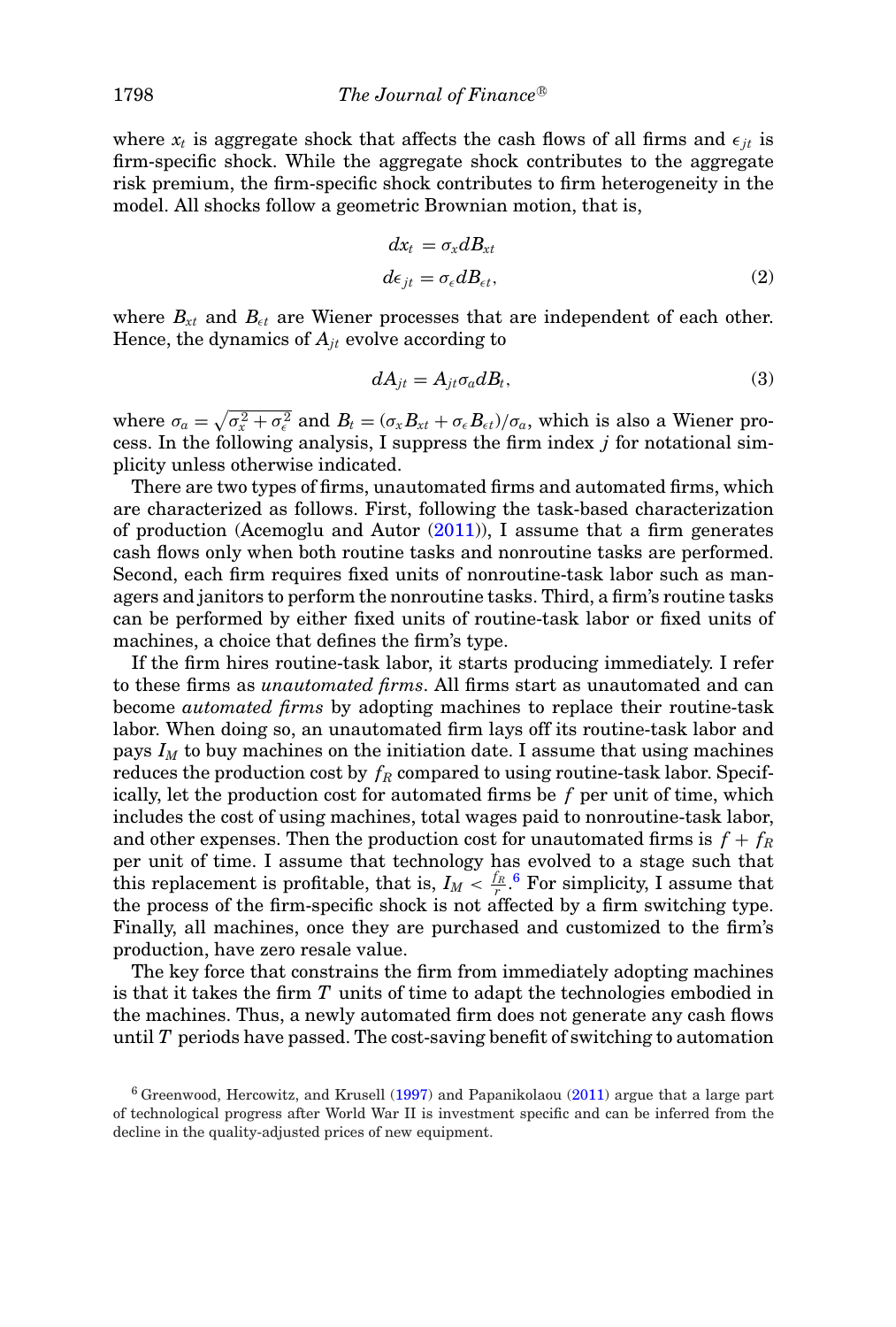and the opportunity cost due to production interruption constitute the trade-off that the firm faces when switching technologies.

Given the above setup, the operating profits of an unautomated firm are

$$
\pi_u(t) = A_t - f - f_R,\tag{4}
$$

and the operating profits of an automated firm initiated at time  $t_0$  are

$$
\pi_a(t_0; t) = \begin{cases}\n-f & t \le t_0 + T \text{ (technology-adoption periods)} \\
A_t - f & t > t_0 + T \text{ (production periods)}\n\end{cases}
$$
\n(5)

# *B. Valuation*

Following Berk, Green, and Naik [\(1999\)](#page-44-0) and Zhang [\(2005\)](#page-45-12), I assume that firms maximize their value by taking as given a stochastic discount factor. The stochastic discount factor evolves according to

$$
\frac{d\Lambda_t}{\Lambda_t} = -rdt - \sigma_{\Lambda} dB_{xt},\tag{6}
$$

where *r* is the interest rate and  $\sigma_{\Lambda}$  is the price of risk.

# *B.1. Value of Automated Firms*

Since automated firms do not have real options, their value is simply the discounted value of their future profits. Hence, for an automated firm initiated at *t*0,

$$
V_a(t_0;t) = E_t \int_0^\infty \frac{\Lambda_{t+s}}{\Lambda_t} \pi_a(t_0, t+s) ds
$$
  
= 
$$
\frac{e^{-(r+\sigma_x \sigma_\Lambda)t'}}{r+\sigma_x \sigma_\Lambda} A_t - \frac{f}{r},
$$
 (7)

where  $t' = \max(t_0 + T - t, 0)$  is the time to wait (for the firm to start producing).

# *B.2. Value of Unautomated Firms*

The value of an unautomated firm can be divided into the value of assets in place,  $V_u^{ap}(t)$ , and the value of the switching option,  $V_u^{so}(t)$ :

$$
V_u(t) = V_u^{ap}(t) + V_u^{so}(t).
$$
 (8)

The value of assets in place is simply the discounted value of future profits. Hence,

$$
V_u^{ap}(t) = \frac{1}{r + \sigma_x \sigma_\Lambda} A_t - \frac{f + f_R}{r}.
$$
 (9)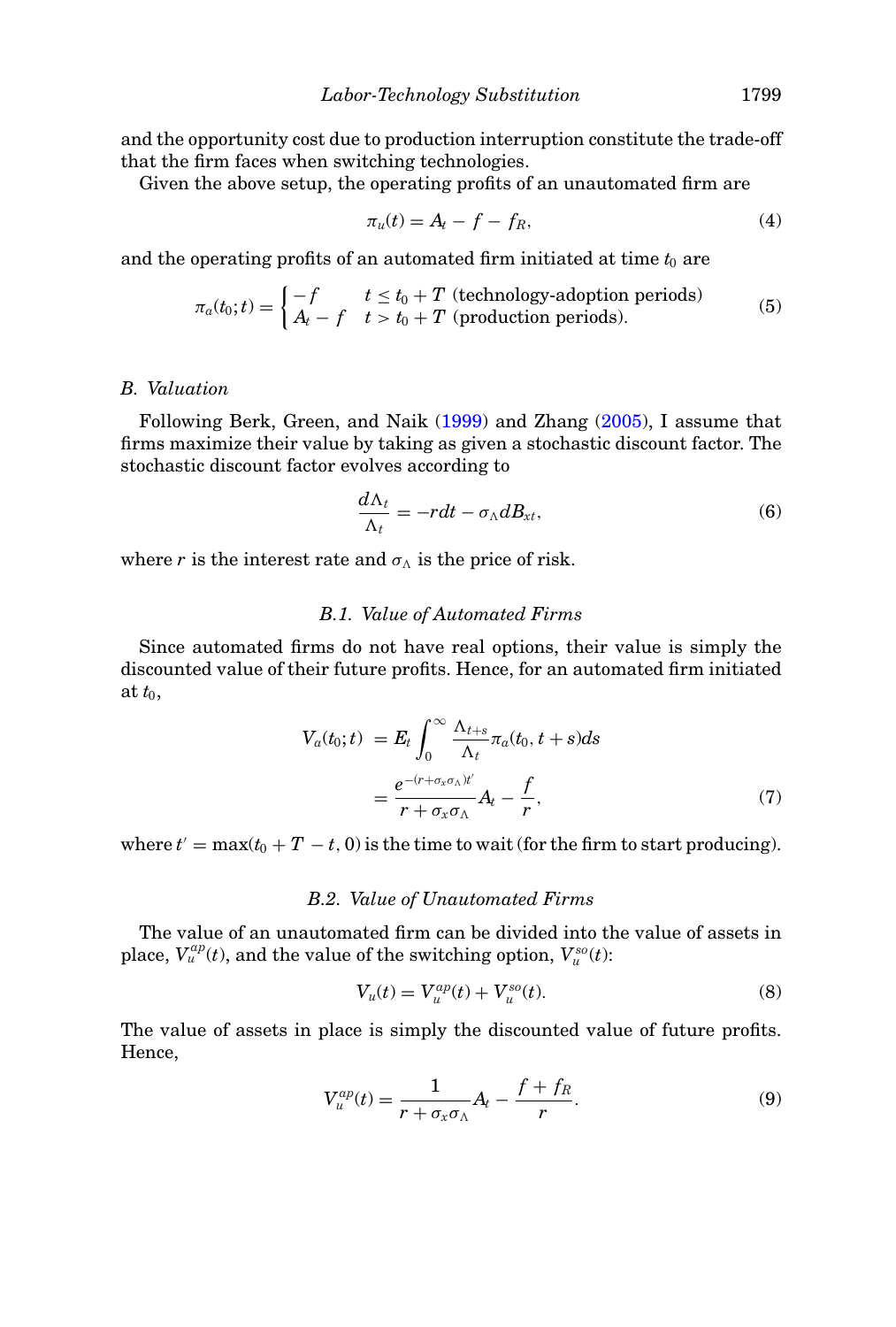The value of the switching option can be calculated as the discounted value of the optimal payoff,

$$
V_u^{so}(t) = \text{Payoff}(t+\tau)\hat{\mathbb{E}}_t[e^{-r\tau}],\tag{10}
$$

where  $\tau$  is the optimal stopping time for the firm to switch technologies and  $\mathbb{E}_{t}[\cdot]$  is an expectation operator under the risk-neutral probability measure. The payoff function is

<span id="page-7-2"></span>
$$
\begin{aligned} \text{Payoff}(t) \ &= V_a(t;t) - V_u^{ap}(t) - I_M \\ &= \frac{f_R}{r} - I_M - \frac{1 - e^{-(r + \sigma_x \sigma_\Lambda)T}}{r + \sigma_x \sigma_\Lambda} A_t. \end{aligned} \tag{11}
$$

Hence, the switching option can be viewed as an investment opportunity with a fixed benefit, a fixed direct cost, and a variable opportunity cost that is low if the firm is doing poorly.

<span id="page-7-1"></span>PROPOSITION 1: *(Optimal exercise of the switching option.) The optimal strategy to switch from an unautomated firm to an automated firm is when the firm's cash flows, At, fall below a fixed threshold A*<sup>∗</sup>*, where*

$$
A^* = v\xi \frac{r + \sigma_x \sigma_{\Lambda}}{1 - e^{-(r + \sigma_x \sigma_{\Lambda})T}},
$$
\n(12)

*and the value of the unautomated project is*

$$
V_u(t) = \frac{1}{r + \sigma_x \sigma_{\Lambda}} A_t - \frac{f + f_R}{r} + \xi A^{*v} A_t^{-v},
$$
\n(13)

*where* v > 0 *and* ξ *is the optimal payoff of the switching option when the option is exercised.*

Appendix A provides the proof. This proposition immediately leads to the following testable corollary.

COROLLARY 1: *(Cross-section of investment and employment.) If the economy experiences a negative shock, that is, dxt* < 0*, unautomated firms invest more in machines and lay off more routine-task labor than automated firms.*

# *C. Firm Risk*

A firm's equity beta is defined as the covariance between the firm's value and the stochastic discount factor rescaled to one for revenue.<sup>[7](#page-7-0)</sup> Let  $V_a^f = f_a$  and  $V_a^f = f_{r} + f_R$  be the capitalized value of operating costs in automated firms and unautomated firms, respectively. Let  $\beta_u^{so}$  be the beta of  $V_u^{so}$ .  $\text{Then } \beta_u^{so} = -\frac{(1+v)\xi A^{*v}A_t^{-v}}{V_u^{so}} < 0.$ 

<span id="page-7-0"></span><sup>7</sup> That is,  $\beta = -\frac{\sigma_{\Lambda}}{\sigma_x}$  $\frac{\text{Cov}[\frac{dV}{V}\frac{d\Lambda}{\Lambda}]}{\text{Var}[\frac{d\Lambda}{\Lambda}]}$ . Multiplying and dividing this equation by  $d \log A$ , we have  $\beta =$  $\frac{d \log V}{d \log A}$ .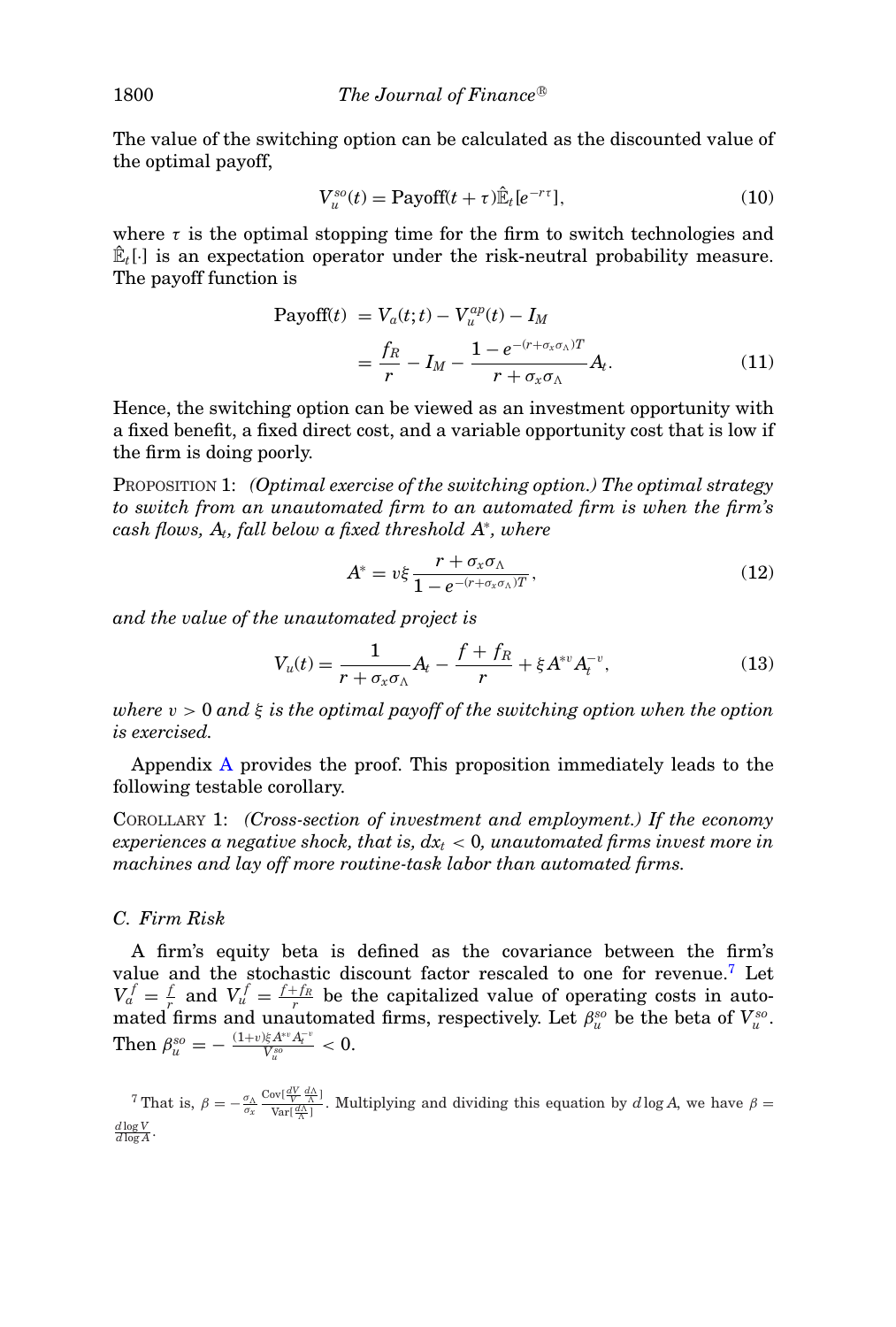PROPOSITION 2: *(Equity betas.) The beta of an automated firm is*

$$
\beta_a = 1 + \frac{V_a^f}{V_a},\tag{14}
$$

*and the beta of an unautomated firm is*

$$
\beta_u = 1 + \frac{V_u^f}{V_u} + \frac{V_u^{so}}{V_u} \beta_u^{so}.
$$
\n(15)

Further defining a firm's operating leverage as  $\frac{V^f}{V}$  (Novy-Marx [\(2011\)](#page-45-13)), we have the follow corollary.

COROLLARY 2: *(Sources of heterogeneity in firm risk.) The cross-sectional comparison of betas between an unautomated firm and an automated firm is subject to two channels, operating leverage and the switching option:*[8](#page-8-0)

<span id="page-8-1"></span>
$$
\beta_u - \beta_a = \frac{V_u^f}{V_u} - \frac{V_a^f}{V_a} + \frac{V_u^{so}}{V_u} \beta_u^{so}.
$$
\n(16)

operating leverage channel switching option channel

Given that  $\beta_u^{so} < 0$ , the effect of the switching option channel is straightforward: unautomated firms have a switching option that hedges their value against unfavorable aggregate shocks and lowers their equity betas. Hence, controlling for operating leverage, unautomated firms are always less risky than automated firms. We will test this hypothesis in the next section.

The effect of the operating leverage channel is less clear. While it is well documented that operating leverage increases firm risk (see, e.g., Novy-Marx [\(2011\)](#page-45-13) and Donangelo [\(2014\)](#page-44-8)), it is unclear whether unautomated firms have higher or lower operating leverage than automated firms in this model. On the one hand, we have  $V_u^f > V_a^f$  because routine-task labor costs more than machines. On the other hand, unautomated firms have on average higher cash flows than automated firms due to the optimal exercise of the switching option. In particular, unautomated firms cannot have cash flows below *A*<sup>∗</sup> at any time. The higher cash flows increase the value of unautomated firms and lower their operating leverage relative to automated firms.

To assess how the operating leverage channel contaminates the hedging effect of the switching option channel on an average firm's risks, I compare betas of unautomated firms and automated firms at the portfolio level by taking the dynamics of this model literally.

<span id="page-8-2"></span>PROPOSITION 3: *(Comparison of portfolio betas.) Assume that all firms start* as unautomated with the same initial level of cash flows  $A_0$ , where  $A_0 > A^*$ .

<span id="page-8-0"></span><sup>&</sup>lt;sup>8</sup> The coexistence of the operating leverage channel and the real options channel is generic in investment-based asset pricing models. These two channels often have opposing effects on firm risks (see Hackbarth and Johnson [\(2015\)](#page-45-14) for a detailed discussion).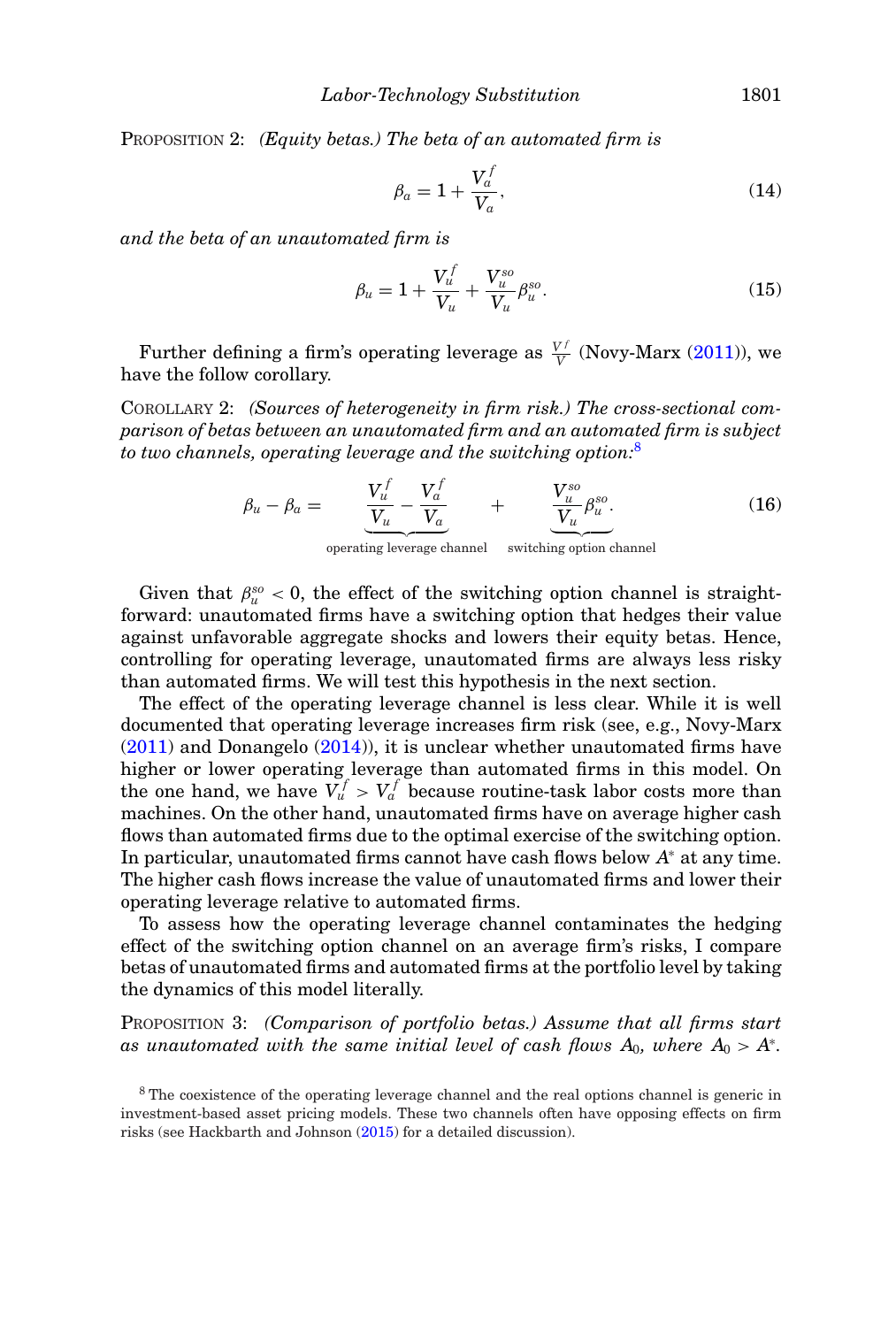*Define*  $\beta_U(s)$  *and*  $\beta_A(s)$  *as the beta of the unautomated-firm portfolio and the automated-firm portfolio at time s, respectively. Then, after sufficiently long time periods t, we have*

$$
\beta_U(t) < \beta_A(t). \tag{17}
$$

Intuitively, at any given time, firms that remain unautomated are *survivors* with a path of cash flows above *A*<sup>∗</sup> at each point in time in the past. Due to this selection based on the past path, the average cash flows of unautomated firms increase over time. In contrast, the average cash flows of automated firms are bounded. Hence, as cash flows of unautomated firms increase over time relative to automated firms, the opposing effect of the operating leverage channel declines and the hedging effect of the switching option channel dominates the comparison of portfolio betas. I formalize this rationale in a proof in Appendix A.

In summary, this simple model yields several empirical predictions: (1) if the economy experiences a negative shock, unautomated firms invest more in machines, lay off more routine-task labor, cut operating costs more, and experience less of a decline in firm value than automated firms, (2) controlling for operating leverage, unautomated firms have lower equity betas than automated firms, and (3) in the model's dynamics, the portfolio of unautomated firms is expected to have lower betas than the portfolio of automated firms.

# *D. Discussions on Model Implementation*

When empirically testing this model, one should exercise caution for several reasons. The first is that, for simplicity, the model shuts down growth options for firms. By doing so, the model focuses on firms' investment in cost saving (in bad times), rather than scale expansion (most likely in good times). As long as growth opportunities are not perfectly correlated with firms' use of routinetask labor (which is supported by the data), this model can be well identified in the cross-section. Hence, in my tests of the model's mechanism, for example, I examine unautomated firms' response to aggregate shocks while using automated firms' response as a counterfactual. The differential responses between these firms serve the purpose of identification. I also control for measures of firms' growth options in these tests.

The second reason for caution is that industries differ significantly in their average share of routine-task labor (see Table [II\)](#page-16-0). However, the cross-industry difference in this share between an average retail firm and an average construction firm (with a share of routine-task labor of 25% and 7%, respectively) may not properly capture the retail firm's ability to switch technology and catch up with the construction firm. Rather, the difference may represent the differential business models of these two sectors, which can hardly be assimilated in the short run. For this reason, I restrict all of the empirical analyses in this paper to within-industry comparisons.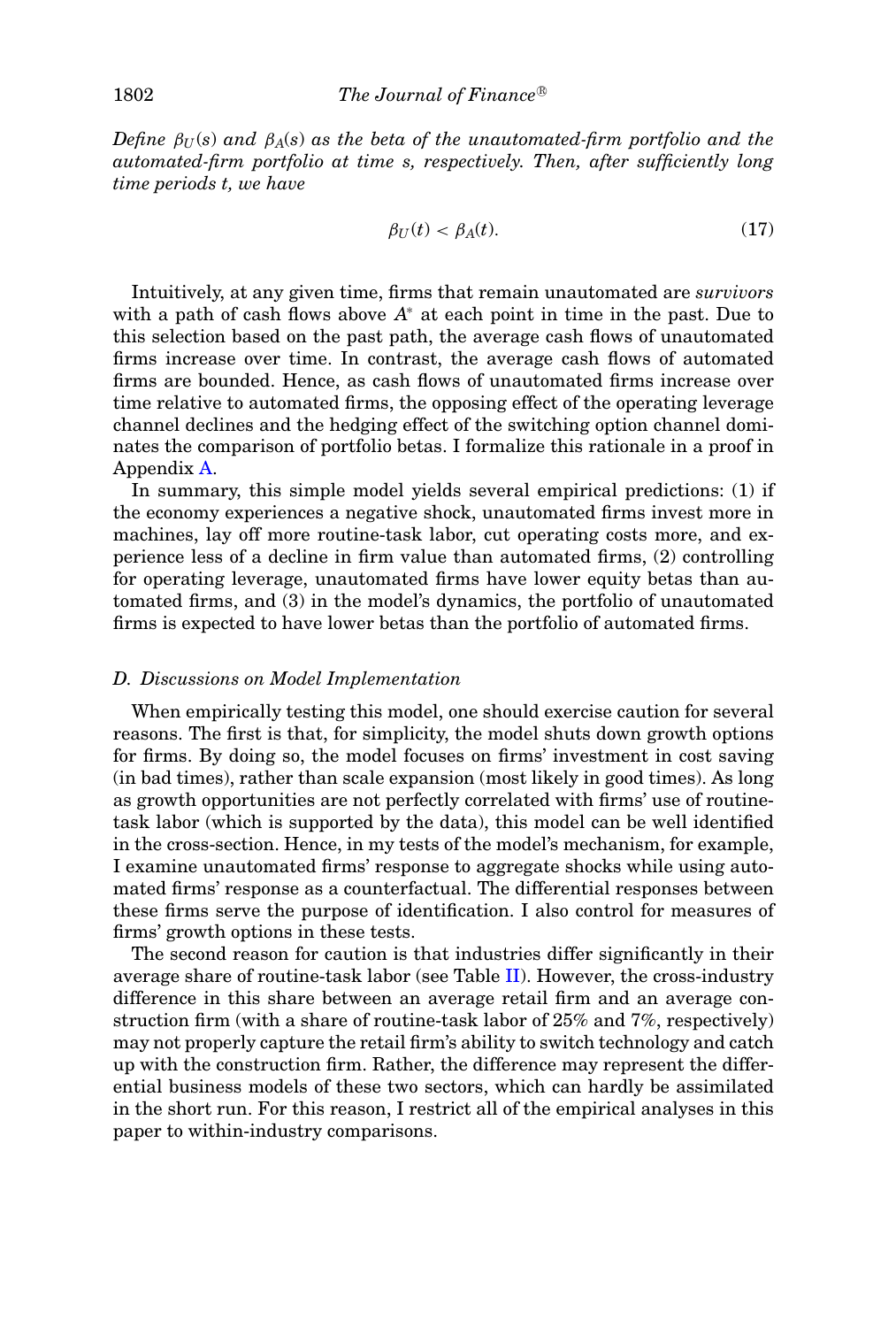The last reason for caution is that, for simplicity, my model assumes that labor and machines are two comparable input factors with fixed prices. To rule out confounding explanations stemming from the dynamics of factor prices or from heterogeneous fixed adjustment costs for these factors, in Section III.C.6 I present supporting empirical evidence to differentiate my model's mechanism from these confounding hypotheses.

# **II. Measuring a Firm's Routine-Task Labor**

# *A. Data and Methodology*

My model suggests that both unautomated and automated firms can be identified by the significance of routine-task labor in firms' production costs. I thus measure a firm's share of routine-task labor, *RShare*, as the ratio of the total wages paid to its routine-task labor relative to its total wage expense. In this section, I describe the data and methodology that I use to construct *RShare*. I relegate additional details to Appendix B.

I construct firm *RShare* in three steps. First, I decompose each firm's labor cost by its workers' occupations. Second, I identify the occupations in each year that can be regarded as routine-task jobs. I then construct a firm's *RShare* following the definition above.

To obtain firms' occupational composition, I use data at the establishmentoccupation level provided by the OES program of the BLS. This data set covers surveys that track employment by occupations in approximately 200,000 establishments every six months over three-year cycles from 1988 to 2014. On average, these data represent 62% of the nonfarm employment in the United States. These data use the OES taxonomy occupational classification, with 828 detailed occupation definitions before 1999, and the Standard Occupational Classification (SOC), with 896 detailed occupation definitions thereafter. Besides occupational information, these microdata also cover establishments' location and industry affiliation, as well as their parent company's employer identification number (EIN), legal name, and trade name.

Using the OES microdata, I estimate the median hourly wage for each occupation in each establishment from 1998 onward. The OES microdata do not have wage information before 1998. Hence, for years before 1998, I estimate hourly wages from the Census Current Population Survey Merged Outgoing Rotation Groups (CPS-MORG)[.9](#page-10-0) The total wage paid to an occupation in an establishment is simply the product of employment and the hourly wage.

I aggregate establishments to Compustat firms using the following matching procedure. First, I match establishments to Compustat firms based on EIN. Second, I match the legal name and trade name of establishments to Compustat firms' names. One concern is that some firms may have multiple EINs, especially large firms that operate in multiple states. Failure to identify all EINs with common ownership would lead to measurement error in *RShare*

<span id="page-10-0"></span><sup>&</sup>lt;sup>9</sup> See the Internet Appendix for further details on this wage imputation.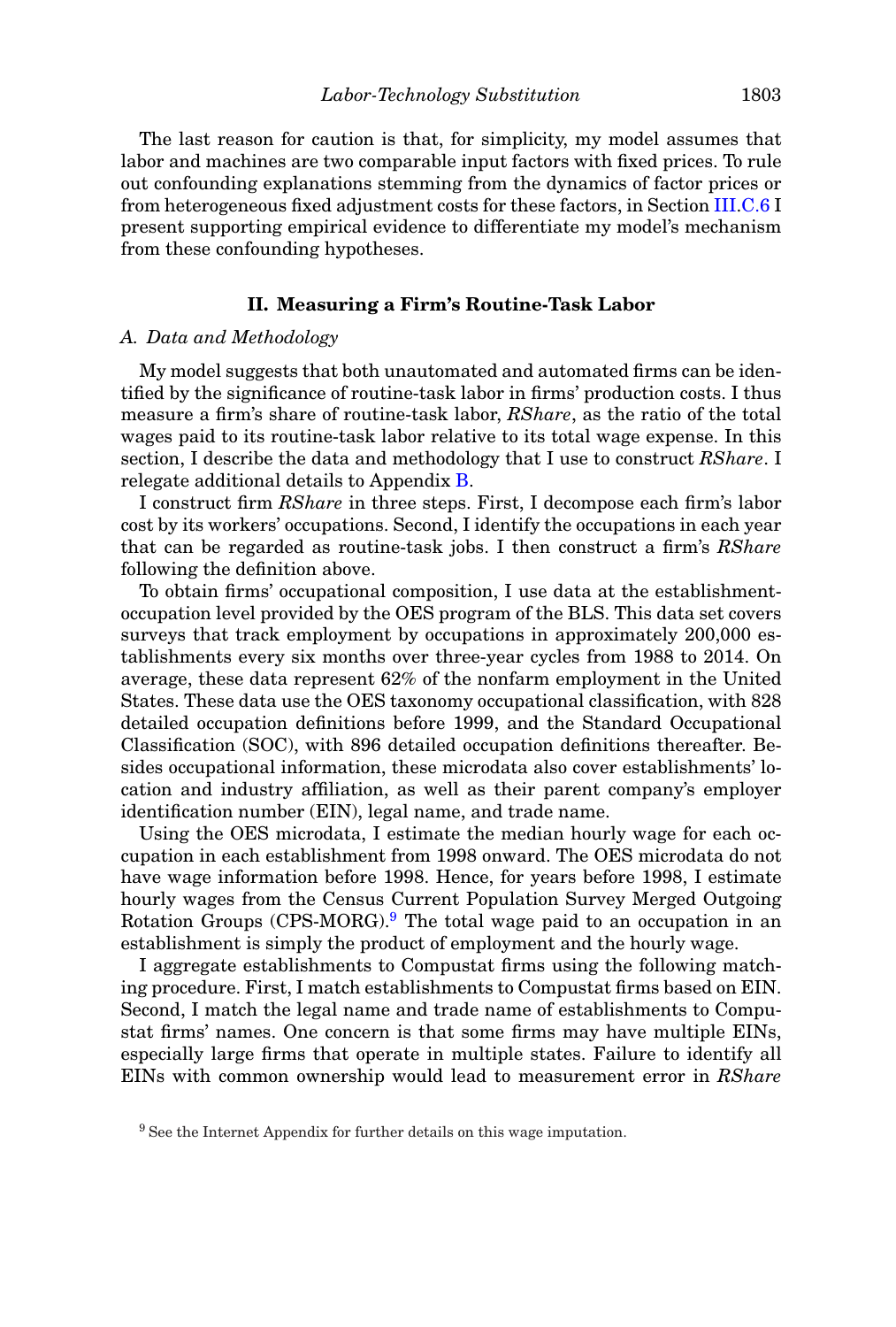and increase the standard errors in my analysis. To mitigate this concern, I perform a third matching procedure. Specifically, I identify establishments that are matched to a Compustat firm by name but not by EIN. I regard the EINs of these establishments as also belonging to the Compustat firm. I then search other establishments that have these EINs and match them to the Compustat firm. I refer to this last step as "EIN-induced" matching.<sup>[10](#page-11-0)</sup>

A firm's labor composition in year *t* is captured by the occupation composition of all employees the firm hires in its establishments in years  $t - 2$ ,  $t - 1$ , and *t*. Given that the OES survey covers each establishment in three-year cycles, this methodology provides better coverage of a firm's operation than only using firms' establishments in year *t*. This procedure identifies the occupation composition for an average of 4,297 Compustat firms in each year from 1990 to 2014.

Next, I identify occupations that can be classified as routine-task labor. My methodology is based on a procedure commonly used in the labor economics literature and is closest to Autor and Dorn [\(2013\)](#page-44-3). Specifically, I use the revised fourth edition [1991] of the U.S. Department of Labor's Dictionary of Occupational Titles (DOT) to capture each occupation's required level of skill in performing *abstract*, *routine*, and *nonroutine manual* tasks (scaled from 1 to  $10$ <sup>[11](#page-11-1)</sup>. I next aggregate the DOT occupations to the OES occupation level using the weighting method proposed by Autor, Levy, and Murnane [\(2003\)](#page-44-12). See the Internet Appendix for more details. Following Autor and Dorn [\(2013\)](#page-44-3), I define the routine-task intensity (RTI) score for each OES occupation as

<span id="page-11-3"></span>
$$
RTI_k = \ln(T_k^{Routine}) - \ln(T_k^{Abstract}) - \ln(T_k^{Manual}),\tag{18}
$$

where  $T_k^{Routine}, T_k^{Abstract},$  and  $T_k^{Manual}$  are the routine, abstract, and nonroutine manual task skill levels required by occupation *k*, respectively.

Routine-task labor is defined as follows. In each year, I construct current year's labor force using all workers in the OES sample in the current year as well as in the previous two years.<sup>12</sup> I then sort all workers in the current year's labor force based on their occupation's RTI score. I define workers as routinetask labor if their RTI score falls in the top quintile of the distribution for that

<span id="page-11-0"></span> $10$  For these EIN-induced matches, I also require that the similarity score between the establishments' legal names or trade names and the Compustat firms' names to be greater than 50%. Some states allow establishments that use professional payroll firms to report the payroll firms' EINs instead of the establishment owners' EINs. Accordingly, I hand-collect the names and EINs of professional payroll firms, and I exclude establishments that have legal names or EINs that match the payroll firms in the EIN-induced matching.

<span id="page-11-1"></span> $11$  Specifically, abstract skill is measured by a combination of mathematical skills and the skills in direction, control, and planning. Routine skill is measured by a combination of finger dexterity skills and skills in setting limits, tolerances, or standards. Nonroutine manual skill is measured by eye-hand-foot coordination skills. See the Internet Appendix for more details. To avoid using look-ahead information, for the years before 1991 I use information from the fourth edition [1977] of the DOT to construct the task skill measures.

<span id="page-11-2"></span><sup>12</sup> This approach is suggested by the OES and is also used by the OES to produce statistics for public use at [http://www.bls.gov/oes/tables.htm.](http://www.bls.gov/oes/tables.htm)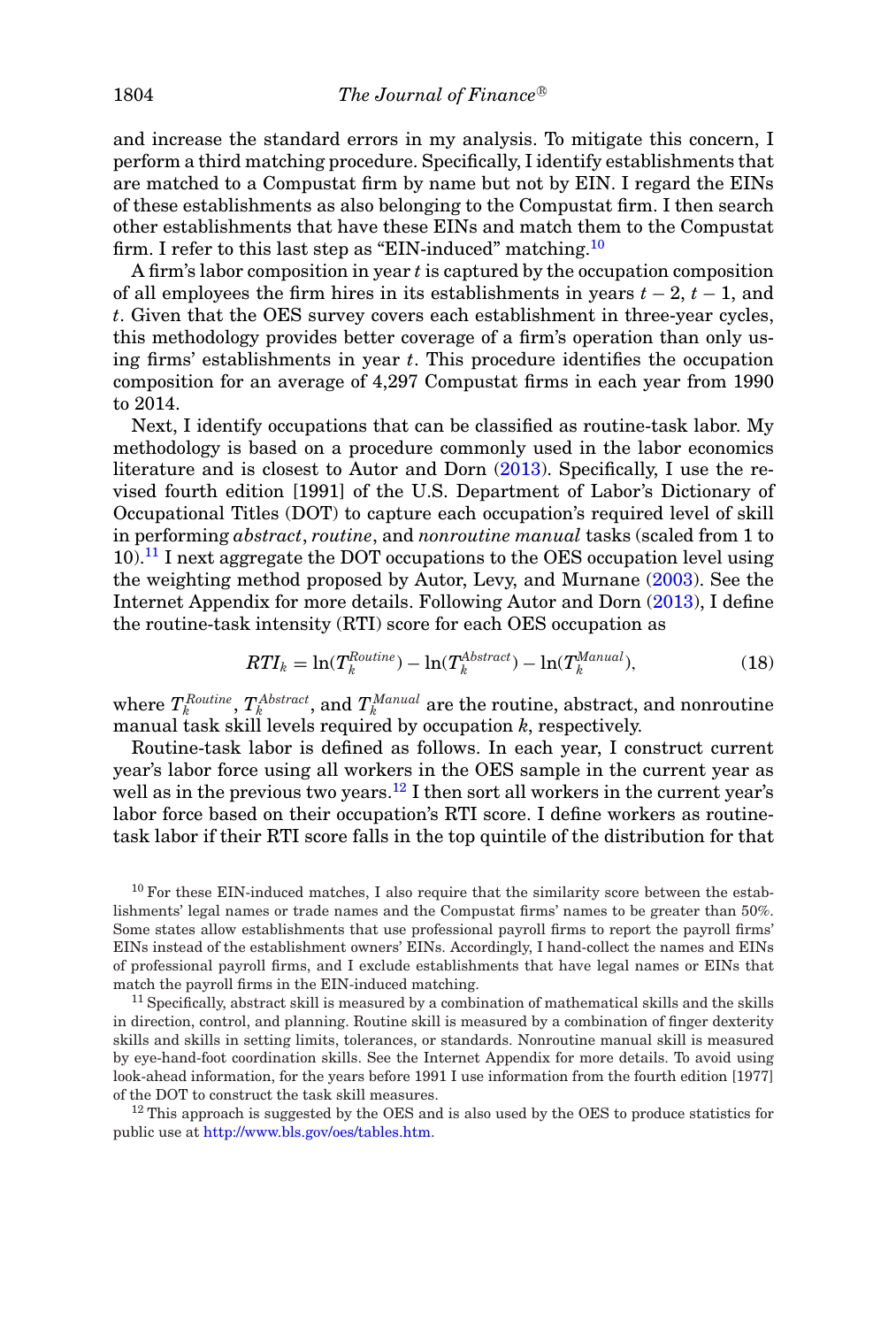year.[13](#page-12-0) By classifying routine-task labor each year, this measure of routine-task labor accounts for technological evolution. In particular, it accounts for the fact that certain occupations that are not substitutable by machines in previous years become substitutable because their RTI rankings increase over time.

I construct *RShare*, the share of routine-task labor, for each firm in year *t* as

<span id="page-12-1"></span>
$$
RShare_{j,t} = \sum_{k} \mathbb{1}[RTI_k > RTI_t^{PSO}] \times \frac{emp_{j,k,t} \times wage_{j,k,t}}{\sum_{k}emp_{j,k,t} \times wage_{j,k,t}},
$$
(19)

where  $\mathbb{1}[\cdot]$  is the index function,  $RTI_k$  is the RTI score of occupation  $k, RTI^{PSO}_t$ is the 80<sup>th</sup> percentile of RTI scores for the labor force in year *t*, and *emp<sub>j,k,t</sub>* and  $wage_{j,k,t}$  are the number of employees and the hourly wage of occupation  $k$  in firm *j* and year *t*, respectively.

I finalize my sample selection by excluding conglomerates to suit the withinindustry analyses (as discussed in Section I.D) and by imposing additional requirements based on firms' accounting and stock return information. Appendix B provides a detailed description of the sample selection as well as definitions of financial and accounting variables. My final sample consists of 45,556 firm-years with stock return information in 17 industries based on the Fama and French [\(1997\)](#page-44-13) classification.

## *B. A Glance at Routine-Task Labor*

Panel A of Table [I](#page-13-0) shows that routine-task labor has a significant presence in all major occupation groups except for management. Notably, while routinetask labor accounts for a large portion of the clerical, production, and sales occupations—which is consistent with previous studies (e.g., Jaimovich and Siu [\(2014\)](#page-45-0))—it also accounts for a significant portion of the service, professional, and agriculture occupations.

Panel B summarizes the characteristics of occupations that are routine-task jobs. We see that routine-task jobs are uncorrelated with jobs that can be outsourced based on the offshorability measure created by Acemoglu and Autor  $(2011)$ . This result is consistent with Blinder and Krueger  $(2013)$ , who argue that any job that does not need to be done in person can ultimately be outsourced, regardless of whether it is routine or nonroutine. The labor economics literature shows that jobs that are susceptible to technological substitution tend to be those of middle-class workers with moderate skills. Consistent with the literature, I find a moderate negative correlation between the routine measures and occupations' median wages and skills. In particular, note that nonroutine-task labor includes both skilled workers and some unskilled workers such as manual workers. Finally, there is no significant correlation between routine-task jobs and union coverage, suggesting that unions are unlikely to

<span id="page-12-0"></span><sup>&</sup>lt;sup>13</sup> The OES survey changed design in 1996, making it difficult to find a sample to represent the total labor force in that year. I therefore use the 1995 definition of routine-task labor to proxy for the total labor force in 1996.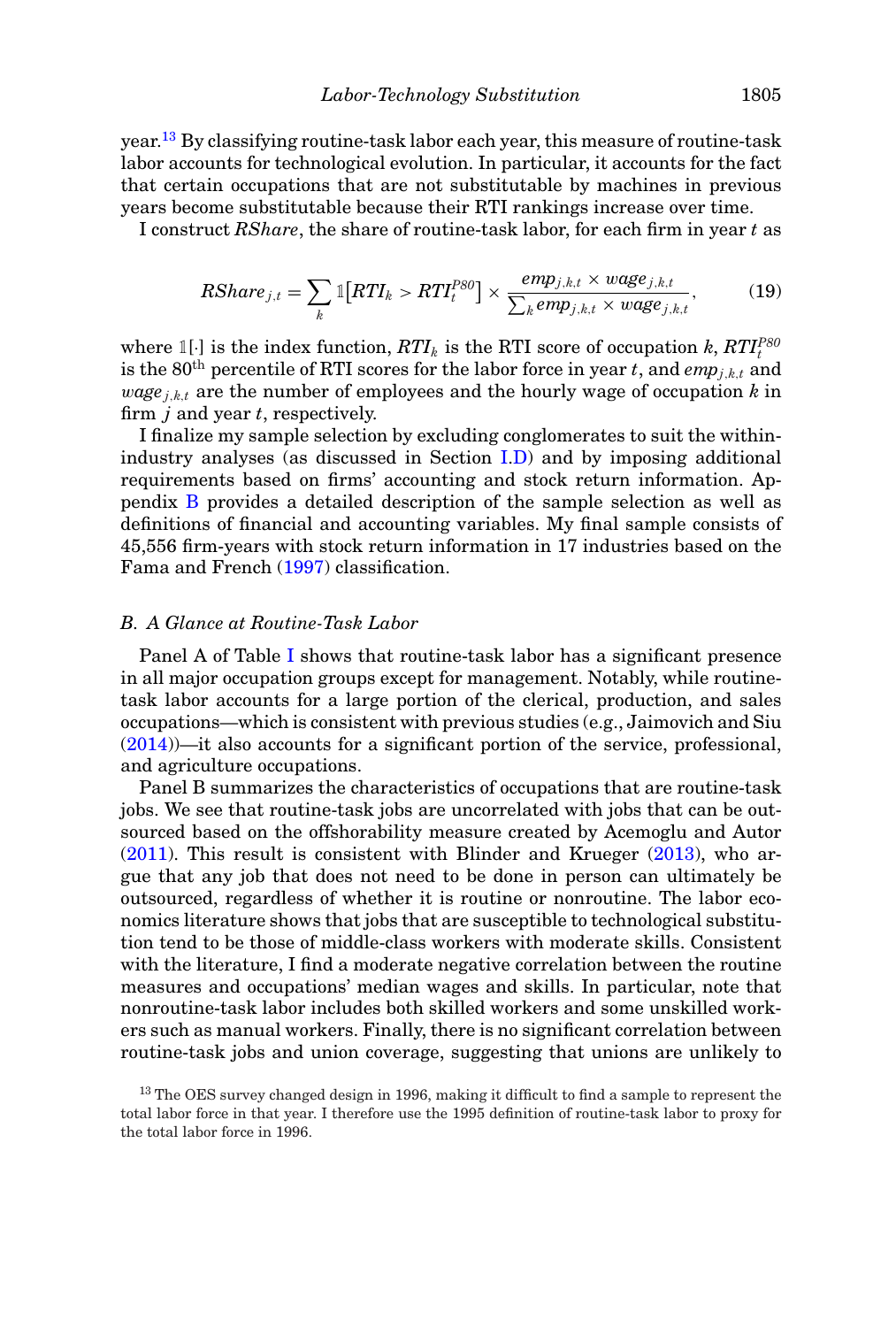<span id="page-13-0"></span>

|                                                                                                                                                                                                                                                                                                                                                                                                                                                                                                                                                                                                                                                                                                                                                                                                                                                                                                                                                                                                                                                                                                         |                 |                                                                                                                                                                                                                                                                                                                                                                                                                                                                                                                      |                                                  | Routine-Task Labor<br>Table I |                         |              |               |                   |
|---------------------------------------------------------------------------------------------------------------------------------------------------------------------------------------------------------------------------------------------------------------------------------------------------------------------------------------------------------------------------------------------------------------------------------------------------------------------------------------------------------------------------------------------------------------------------------------------------------------------------------------------------------------------------------------------------------------------------------------------------------------------------------------------------------------------------------------------------------------------------------------------------------------------------------------------------------------------------------------------------------------------------------------------------------------------------------------------------------|-----------------|----------------------------------------------------------------------------------------------------------------------------------------------------------------------------------------------------------------------------------------------------------------------------------------------------------------------------------------------------------------------------------------------------------------------------------------------------------------------------------------------------------------------|--------------------------------------------------|-------------------------------|-------------------------|--------------|---------------|-------------------|
| Panel A presents the time series average of the share of routine-task labor for aggregate occupational groups using data at the establishment-<br>as workers in occupations with routine-task intensity scores in the top quintile of the distribution in that year. See Section II for the definition of the<br>Panel B presents the time series average of the correlation between different characteristics of occupations under Standard Occupational Classification<br>over 1999 to 2014. Routine-task labor is a dummy variable equal to 1 if the occupation is classified as routine-task labor in that year and 0 otherwise.<br>$RTI$ Score is the routine-task intensity score of the occupation. $O\!f\!\!\!\!f\!\!\!\!s\!hovability$ , created by Acemoglu and Autor (2011), is the propensity of the occupation<br>the Specific Vocational Preparation measure from the Dictionary of Occupational Titles, which measures the occupation's required level of specific<br>routine-task intensity scor<br>preparation. Unionization<br>to be outsourced to other<br>occupation level provided |                 | by the Occupational Employment Statistics program of the Bureau of Labor Statistics. Routine-task labor (RTL) is defined<br>re. <i>Emp in 2014</i> is total employment in millions as of 2014. See the Internet Appendix for details on grouping occupations.<br>countries. Wage is the median hourly wage of the occupation from the OES website (www.bls.gov/oes/tables.htm). Skill is<br>is the percentage of workers in the occupation covered by unions (www.unionstats.com; see Hirsch and MacPherson (2003)). |                                                  |                               |                         |              |               |                   |
|                                                                                                                                                                                                                                                                                                                                                                                                                                                                                                                                                                                                                                                                                                                                                                                                                                                                                                                                                                                                                                                                                                         |                 |                                                                                                                                                                                                                                                                                                                                                                                                                                                                                                                      | Panel A: Routine-Task Labor in Occupation Groups |                               |                         |              |               |                   |
|                                                                                                                                                                                                                                                                                                                                                                                                                                                                                                                                                                                                                                                                                                                                                                                                                                                                                                                                                                                                                                                                                                         | Management      | Professional                                                                                                                                                                                                                                                                                                                                                                                                                                                                                                         | Sales                                            | Clerk                         | Service                 | Agriculture  | Production    | Total             |
| Routine labor<br>Emp. in 2014                                                                                                                                                                                                                                                                                                                                                                                                                                                                                                                                                                                                                                                                                                                                                                                                                                                                                                                                                                                                                                                                           | $0.2\%$<br>4.96 | 5.6%<br>11.42                                                                                                                                                                                                                                                                                                                                                                                                                                                                                                        | 22.2%<br>7.84                                    | 32.0%<br>4.39                 | 36.1%<br>7.47           | 8.3%<br>0.16 | 20.4%<br>9.23 | $20.0\%$<br>45.46 |
|                                                                                                                                                                                                                                                                                                                                                                                                                                                                                                                                                                                                                                                                                                                                                                                                                                                                                                                                                                                                                                                                                                         |                 |                                                                                                                                                                                                                                                                                                                                                                                                                                                                                                                      | Panel B: Average Correlation Matrix              |                               |                         |              |               |                   |
|                                                                                                                                                                                                                                                                                                                                                                                                                                                                                                                                                                                                                                                                                                                                                                                                                                                                                                                                                                                                                                                                                                         |                 | Routine-Task Labor                                                                                                                                                                                                                                                                                                                                                                                                                                                                                                   | RTI Score                                        |                               | Offshorability          | Wage         | Skill         | Unionization      |
| Routine-task labor<br>Offshorability<br>Unionization<br>$RTI$ score<br>Wage<br>Skill                                                                                                                                                                                                                                                                                                                                                                                                                                                                                                                                                                                                                                                                                                                                                                                                                                                                                                                                                                                                                    |                 | $-0.02$<br>0.65<br>$-0.28$<br>$-0.27$<br>$-0.05$                                                                                                                                                                                                                                                                                                                                                                                                                                                                     | $-0.06$<br>$-0.35$<br>$-0.44$<br>$-0.07$         |                               | 0.12<br>$-0.25$<br>0.05 | 0.64<br>0.00 | $-0.06$       |                   |

# 1806 **The Journal of Finance**®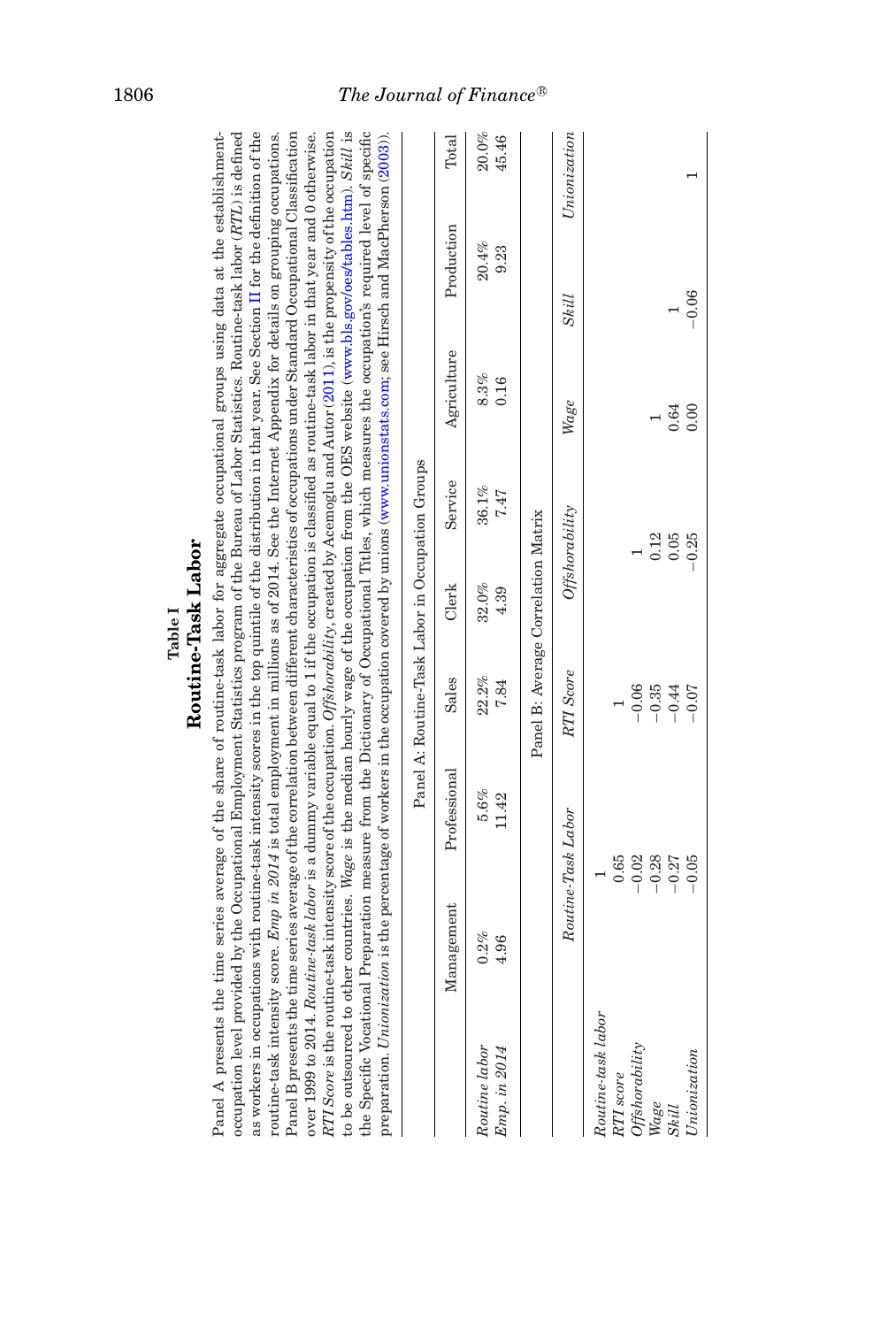

<span id="page-14-0"></span>**Figure 1. Monthly employment of routine-task labor and nonroutine-task labor**. This figure illustrates the monthly employment of routine-task labor and nonroutine-task labor using Current Population Survey (CPS) monthly basic data. The CPS data as well as a time series consistent occupation code, *occ*1990, are obtained from the Integrated Public Use Microdata Series (IPUMS) database. Following Autor and Dorn [\(2013\)](#page-44-3), I obtain task skill data from the Dictionary of Occupation Titles and calculate the routine-task intensity (*RTI*) score for each occupation as in equation [\(18\).](#page-11-3) I classify employees as *Routine-Task Labor (1990)* if their occupations' RTI scores are in the top quintile of the RTI distribution in the 1990 Census. I classify the rest of employees as *NonRoutine-Task Labor (1990)*. Monthly employment is aggregated from the number of individuals in an occupation, weighted by the CPS sampling weights, and seasonally adjusted using Census X12 ARIMA. The series are further logged and band-pass filtered to remove fluctuations at frequencies higher than 18 months. The shaded areas indicate NBER recession months. This figure shows a pattern consistent with that in Jaimovich and Siu [\(2014\)](#page-45-0), who classify routine-task labor based on broad occupation groups. (Color figure can be viewed at wileyonlinelibrary.com)

be a major factor in hiring routine- versus nonroutine-task labor. In summary, the above results suggest that my measure of routine-task labor is consistent with the literature's characterization of routine-task jobs.

A salient feature of routine-task jobs that is crucial to this paper is that these jobs tend to be lost in recessions but not in expansions (Jaimovich and Siu [\(2014\)](#page-45-0)). I therefore examine the employment of routine-task labor (defined consistent with my proposed methodology) over the business cycle. Figure [1](#page-14-0) illustrates a similar pattern as in Jaimovich and Siu [\(2014\)](#page-45-0): while the employment of routine-task labor declines during recessions, it does not tend to bounce back during recovery periods in the same way as the employment of nonroutine-task labor. These observations are consistent with my model's prediction that firms replace routine-task labor with machines in the face of unfavorable aggregate shocks, which I test in depth in the next section.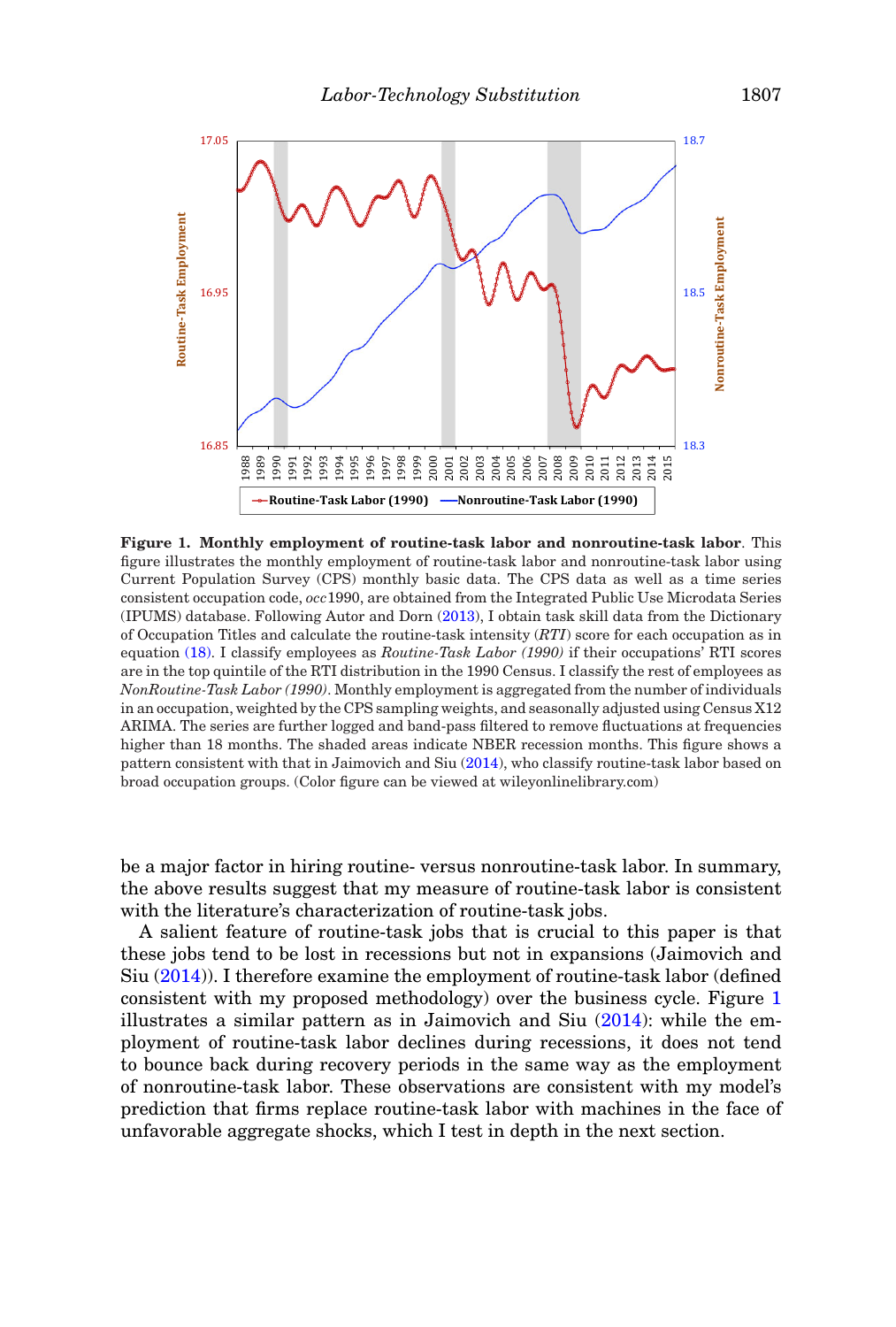# **III. Empirical Evidence**

In this section, I present empirical evidence to support the model's implications for (1) the relation between *RShare* and firms' other characteristics, (2) the relation between *RShare* and firms' systematic risk in the cross-section, and (3) the mechanism for high-*RShare* firms' low systematic risk due to countercyclical labor-technology substitution. I elaborate the goals of each test in the subsections below.

# *A. RShare and Firm Characteristics*

I start by summarizing firms' *RShare*. Panel A of Table [II](#page-16-0) reports the mean and standard deviation of firms' *RShare* and the number of firm-year observations in each industry sector. The results show that routine-task labor is well-dispersed across industry sectors, with the retail and manufacturing sectors having slightly more routine-task labor, on average. Hence, cross-sectional variation in *RShare* is not likely to be concentrated in a particular industry. Moreover, the standard deviation of firms' *RShare* is also large in each sector, providing statistical power to my within-industry empirical tests.

I next examine how differences in firms' *RShare* are related to other firm characteristics. To do so, for each year I sort firms in each Fama-French 17 industry category into five portfolios based on their *RShare*. Throughout this paper, I use within-industry sorting to mitigate the concern that different industries' production technologies may require different intensities of routinetask input relative to nonroutine-task input in practice, which is outside the scope of my model.

Panel B of Table [II](#page-16-0) shows that high-*RShare* firms have lower stocks of machinery and equipment relative to their total physical capital and to their structural capital. This is consistent with the view that high-*RShare* firms have not replaced their routine-task labor with machines to the same extent as low-*RShare* firms. In addition, consistent with the model prediction that firms maintain a high *RShare* because they have not experienced negative shocks to cash flows, I find that high-*RShare* firms have much higher cash flows than low-*RShare* firms.

I next examine the relation between firms' *RShare* and their operating costs and operating leverage based on Novy-Marx [\(2011\)](#page-45-13). Carlson, Fisher, and Giammarino [\(2004\)](#page-44-5) argue that, in theory, a firm's book-to-market ratio proxies for its operating leverage. I therefore calculate firms' book-to-market ratio as an alternative proxy for their operating leverage. I find that high-*RShare* firms have higher operating costs, higher operating leverage, and higher book-tomarket than low-*RShare* firms. These results are consistent with my model's prediction that high-*RShare* firms are more "geared up" in production than low-*RShare* firms because routine-task labor incurs higher production cost than machines.

I further examine the relation between *RShare* and growth opportunities and financial leverage, which are not captured in my model. Carlson, Fisher,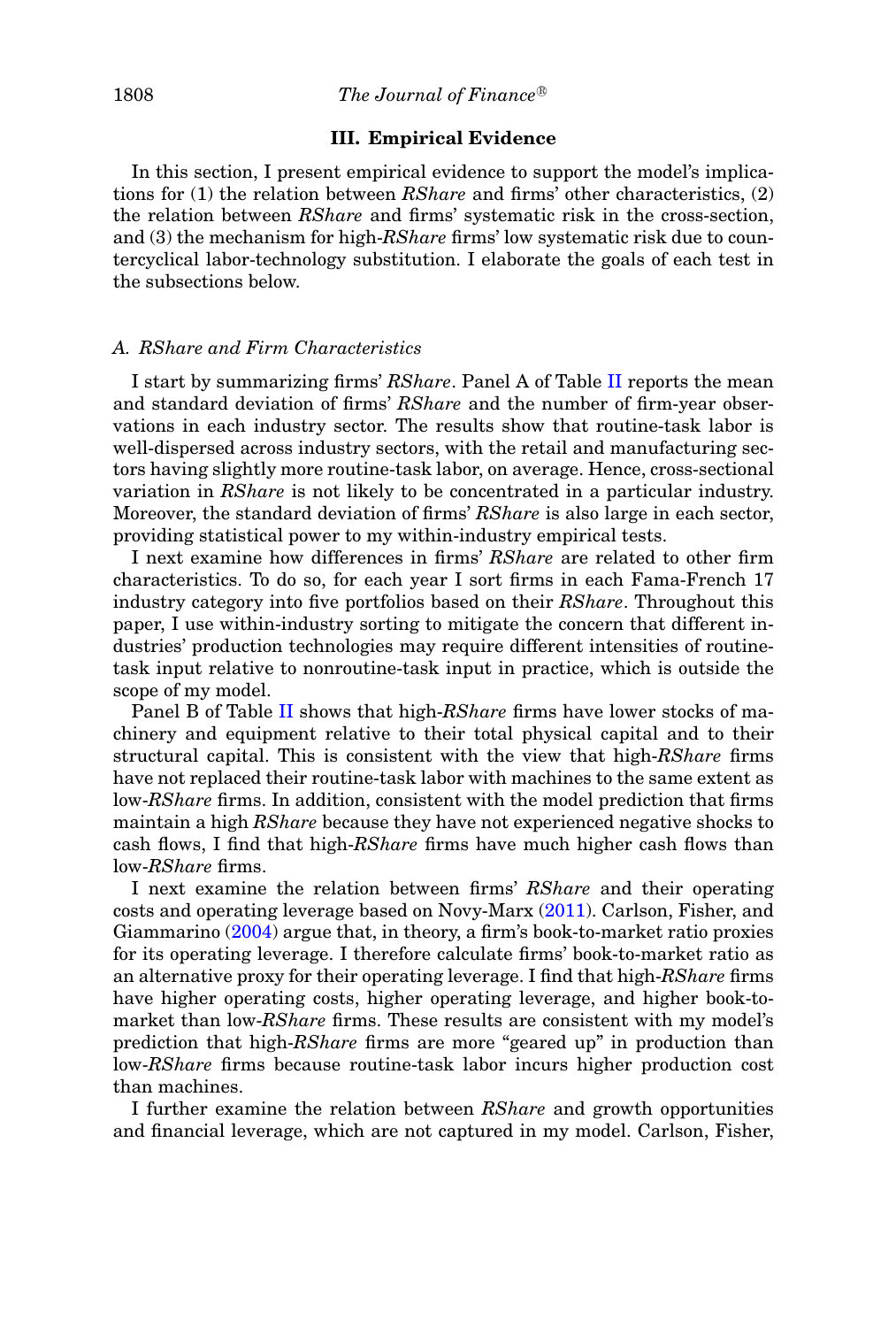<span id="page-16-0"></span>

|            | This table presents summ                                                                                                                           |                                                      |                       | ary statistics. Panel A reports the mean and standard deviation of the share of routine-task labor (RShare) for all matched                                                                                                                                                                                                                                                                                                                                                                                                                                                                                                                                                                                                                                                                                                                                                                                                                                                                                                                                                                                                                                                                                                        | Summary Statistics<br>Table II  |                       |                       |                        |                        |                     |                         |
|------------|----------------------------------------------------------------------------------------------------------------------------------------------------|------------------------------------------------------|-----------------------|------------------------------------------------------------------------------------------------------------------------------------------------------------------------------------------------------------------------------------------------------------------------------------------------------------------------------------------------------------------------------------------------------------------------------------------------------------------------------------------------------------------------------------------------------------------------------------------------------------------------------------------------------------------------------------------------------------------------------------------------------------------------------------------------------------------------------------------------------------------------------------------------------------------------------------------------------------------------------------------------------------------------------------------------------------------------------------------------------------------------------------------------------------------------------------------------------------------------------------|---------------------------------|-----------------------|-----------------------|------------------------|------------------------|---------------------|-------------------------|
|            | portfolios based on their I<br>RShare. Mach / Capital is<br>by the sum of cost of good<br>of the distribution). See A<br>expense, as defined in eq |                                                      |                       | Compustat firms by industry sectors from 1990 to 2014. RShare is the ratio of a firm's total wage expense for its routine-task labor to its total wage<br>uation (19). Sector is at the one-digit SIC industry sector level. Panel B reports characteristics of firms sorted into five<br>RShare within-industry. Each year, firms in each Fama-French 17 industry are sorted into five portfolios based on their<br>the ratio of machinery and equipment at cost to the gross value of property, plant, and equipment. $\textit{Match}/\textit{Struct}$ is the ratio<br>s sold (COGS) and selling, general and administrative expense (SG&A) normalized by firms' total assets. Op. Lev is firms'<br>of machinery and equipment at cost to productive structure at cost (i.e., buildings, capital leases, and land). $O$ a. Gost is firms' operating cost measured<br>operating leverage measured by the sum of COGS and SG&A divided by firms' market value. Cash Flow, Size, B/M, and Mht. Lev represent cash<br>flows, market capitalization, book-to-market ratio, and financial leverage, respectively. All variables are winsorized at the 1% level (0.5% in each tail<br>ppendix B for more detailed variable definitions. |                                 |                       |                       |                        |                        |                     |                         |
|            |                                                                                                                                                    |                                                      |                       |                                                                                                                                                                                                                                                                                                                                                                                                                                                                                                                                                                                                                                                                                                                                                                                                                                                                                                                                                                                                                                                                                                                                                                                                                                    | Panel A: Firm RShare by Sectors |                       |                       |                        |                        |                     |                         |
| Sector     | Agriculture                                                                                                                                        | ning<br>Min                                          | Construction          | Manufacturing                                                                                                                                                                                                                                                                                                                                                                                                                                                                                                                                                                                                                                                                                                                                                                                                                                                                                                                                                                                                                                                                                                                                                                                                                      | Transportation                  | Wholesale             | Retail                | Finance                | Service                | Administration      | Total                   |
| Mean<br>SD | 0.14<br>0.15<br>272                                                                                                                                | 3,946<br>$\begin{array}{c} 0.12 \\ 0.15 \end{array}$ | 1,202<br>0.09<br>0.07 | 44,271<br>0.18<br>0.17                                                                                                                                                                                                                                                                                                                                                                                                                                                                                                                                                                                                                                                                                                                                                                                                                                                                                                                                                                                                                                                                                                                                                                                                             | 11,303<br>0.09<br>0.11          | 3,974<br>0.16<br>0.14 | 8,258<br>0.24<br>0.18 | 13,929<br>0.15<br>0.14 | 19,406<br>0.14<br>0.11 | 0.15<br>0.13<br>877 | 107,438<br>0.16<br>0.15 |
|            |                                                                                                                                                    |                                                      |                       | Panel B: Firm Characteristics in Portfolios Sorted on RShare                                                                                                                                                                                                                                                                                                                                                                                                                                                                                                                                                                                                                                                                                                                                                                                                                                                                                                                                                                                                                                                                                                                                                                       |                                 |                       |                       |                        |                        |                     |                         |
| Quint.     | RShare                                                                                                                                             |                                                      | Mach / Capital        | Mach / Struct                                                                                                                                                                                                                                                                                                                                                                                                                                                                                                                                                                                                                                                                                                                                                                                                                                                                                                                                                                                                                                                                                                                                                                                                                      | Cash Flow                       | Op. Cost              |                       | $Op.$ Lev              | B/M                    | Size                | Mkt. Lev                |
|            | 0.02                                                                                                                                               |                                                      | 0.64                  | 6.86                                                                                                                                                                                                                                                                                                                                                                                                                                                                                                                                                                                                                                                                                                                                                                                                                                                                                                                                                                                                                                                                                                                                                                                                                               | $-0.82$                         | 1.07                  |                       | 1.57                   | 0.59                   | 12.53               | 0.15                    |
| $\infty$   | $\begin{array}{c} 0.07 \\ 0.12 \end{array}$                                                                                                        |                                                      | 0.63                  | 5.23                                                                                                                                                                                                                                                                                                                                                                                                                                                                                                                                                                                                                                                                                                                                                                                                                                                                                                                                                                                                                                                                                                                                                                                                                               | $-0.06$                         | 1.08                  |                       | 1.72                   | 0.62                   | 12.85               | 0.18                    |
|            |                                                                                                                                                    |                                                      | 0.63<br>0.62          | 4.73<br>4.37                                                                                                                                                                                                                                                                                                                                                                                                                                                                                                                                                                                                                                                                                                                                                                                                                                                                                                                                                                                                                                                                                                                                                                                                                       | 0.12<br>0.31                    | 1.18<br>1.11          |                       | 1.94<br>2.01           | 0.66<br>0.66           | 12.88<br>12.98      | 0.20<br>0.21            |
|            | $0.20$<br>$0.38$                                                                                                                                   |                                                      | 0.61                  | 4.18                                                                                                                                                                                                                                                                                                                                                                                                                                                                                                                                                                                                                                                                                                                                                                                                                                                                                                                                                                                                                                                                                                                                                                                                                               | 0.28                            | 1.28                  |                       | 2.22                   | 0.69                   | 12.67               | 0.21                    |

*Labor-Technology Substitution* 1809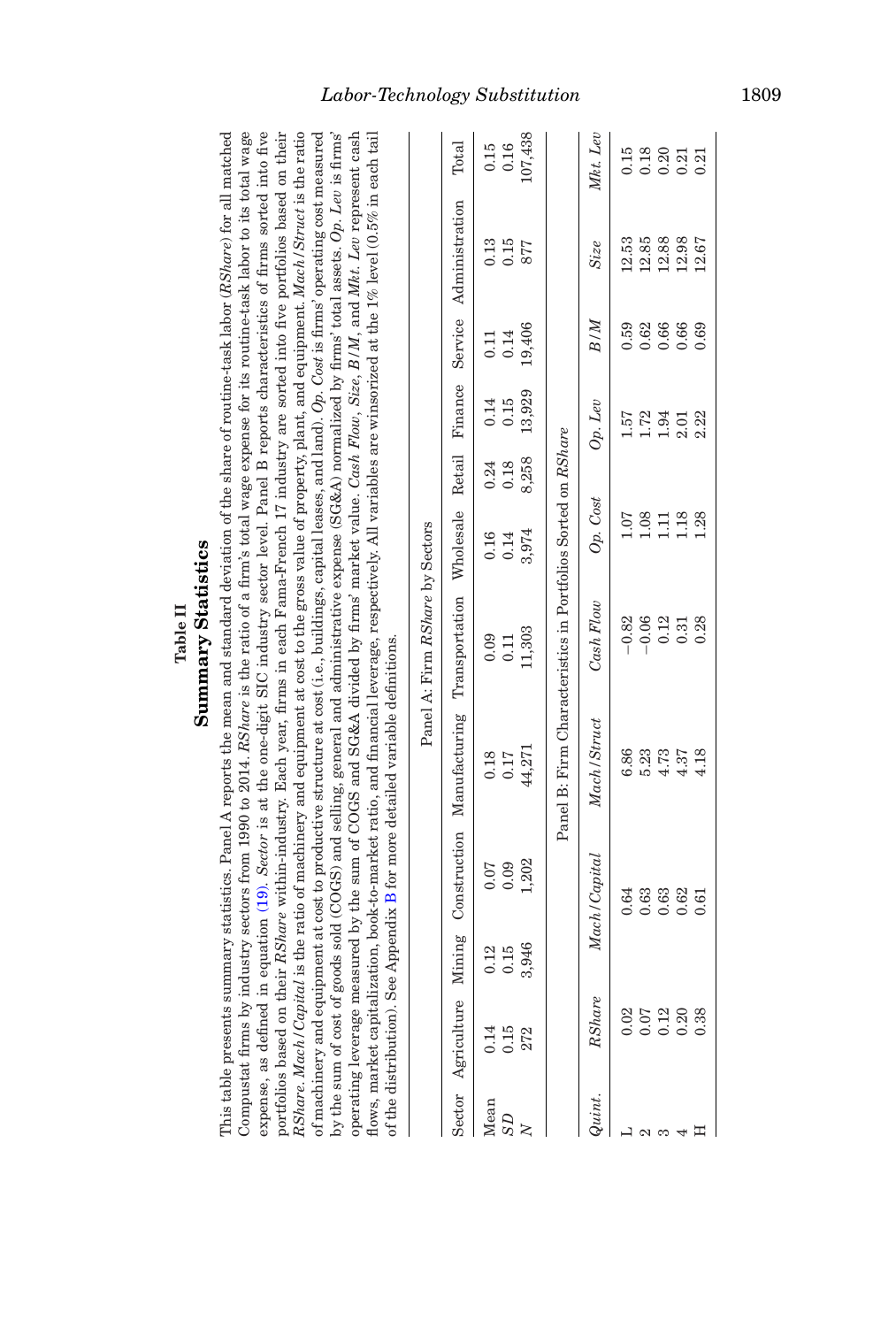and Giammarino [\(2004\)](#page-44-5) suggest that a firm's growth opportunities can be proxied by the firm's size. Hence, I examine firm size in the five portfolios above. I do not find a relation between firms' *RShare* and their size, indicating that high-*RShare* firms and low-*RShare* firms have similar growth opportunities in general. Interestingly, high-*RShare* firms have slightly higher financial leverage than low-*RShare* firms.

#### *B. Asset Prices*

My model suggests that switching options reduce firms' exposure to systematic risk. Through this channel, firms with a high *RShare* have lower expected returns than firms with a low *RShare*. Yet high-*RShare* firms have higher operating leverage, which mitigates the effect of switching options (see equation [\(16\)\)](#page-8-1). Tests that control for operating leverage therefore would increase the magnitude of the negative spread in expected returns between high-*RShare* firms and low-*RShare* firms. I test these predictions in this section.

# *B.1. Portfolio Returns*

I use portfolio analysis to explore the relation between firms' share of routinetask labor and their stock returns. Specifically, at the end of each June, firms in each Fama-French 17 industry are sorted into five value-weighted portfolios based on their *RShare*. By construction, *RShare* increases from 0.02 for the lowest quintile portfolio to 0.39 for the highest quintile portfolio (see Table [II\)](#page-16-0). In Panel A of Table [III,](#page-18-0) I find that excess returns monotonically decrease from 10.19% for the lowest *RShare* quintile to 6.28% for the highest *RShare* quintile, yielding an average return spread of  $-3.9\%$  per year, which is statistically significant.

This return spread is the same order of magnitude as those for risk factors commonly used in the finance literature. For instance, in Panel B, we see that the time series average of the size factor, value factor, profitability factor, and investment factor of Fama and French [\(2015\)](#page-44-15) ranges from 2.26% to 3.95% during my sample period.

I next check the robustness of the above results to financial leverage. I calculate firms' unlevered stock returns following Liu, Whited, and Zhang [\(2009\)](#page-45-16) and conduct the portfolio analysis using excess unlevered returns. The unlevered stock returns are calculated as

<span id="page-17-1"></span>
$$
R_{f,m,y}^{Unlev} = (1 - w_{f,y-1})R_{f,m,y}^{Raw} + w_{f,y-1}R_{f,m,y}^{Bond} (1 - Tax_y),
$$
 (20)

where  $R_{f,m,y}^{Raw}$  is the monthly stock return of firm  $f$  in month  $m$  of year  $y$ ,  $R_{f,m,y}^{Bond}$ is the monthly bond return of firm *f* in month *m*of year *y*, *T axy* is the statutory corporate income tax rate in year *y*, and w *<sup>f</sup>*,*y*−<sup>1</sup> is the market leverage ratio of firm *f* at the end of year  $y - 1$ .<sup>14</sup>

<span id="page-17-0"></span><sup>14</sup> Data on firm-level bond returns are rather limited. Liu, Whited, and Zhang [\(2009\)](#page-45-16) use a method to impute corporate bond returns based on the average bond returns of firms in each credit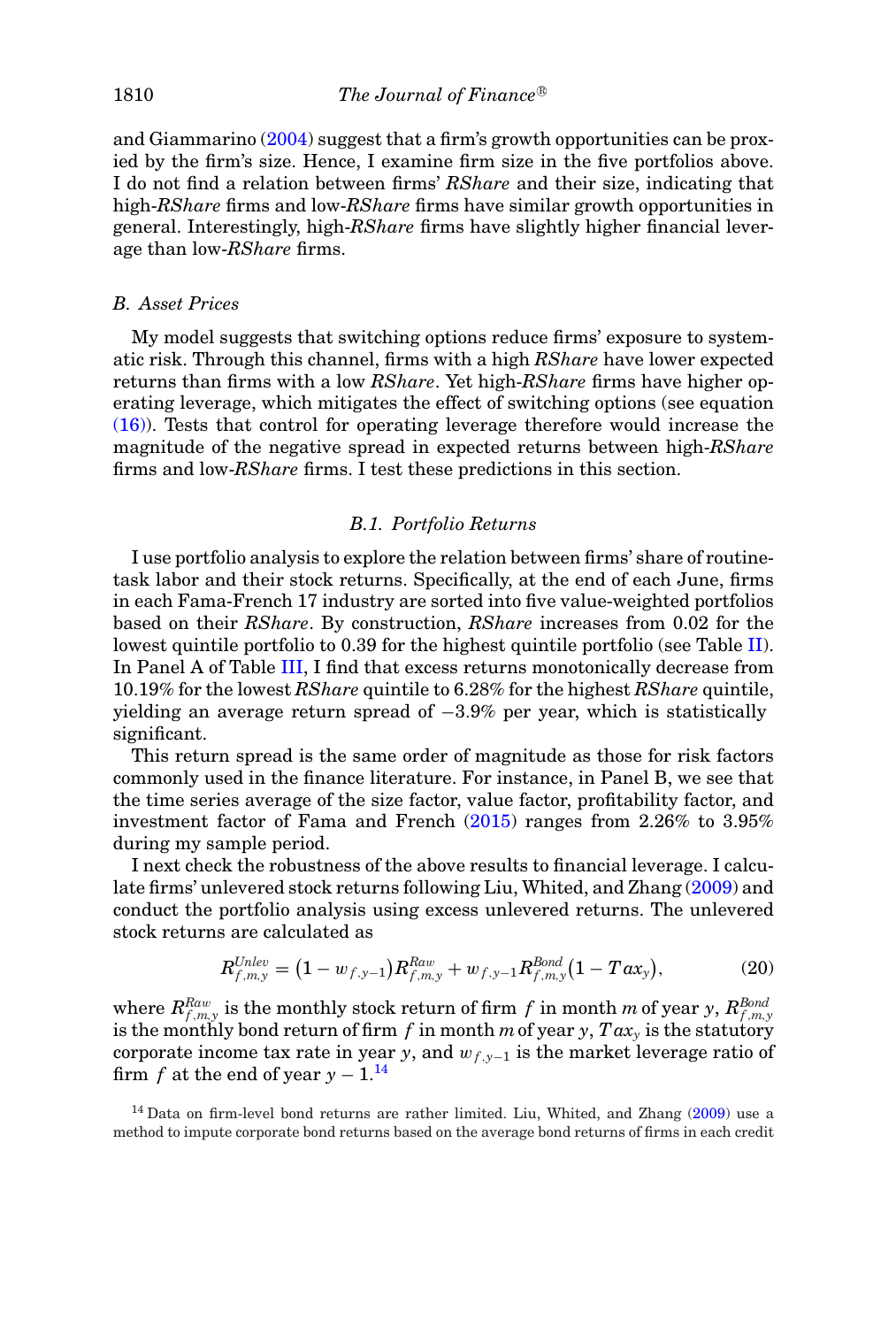# **Table III Five Portfolios Sorted on** *RShare*

<span id="page-18-0"></span>Panel A reports the time series averages of stock returns for five portfolios sorted on the share of routine-task labor (*RShare*) within-industry (see notes to Table [II\)](#page-16-0). At the end of each June, firms in each Fama-French 17 industry are sorted into five value-weighted portfolios based on their *RShare*. *Excess Returns* are monthly returns minus the one-month Treasury bill rate. *Unlevered Returns* are monthly unlevered returns, defined as in equation [\(20\)](#page-17-1) following Liu, Whited, and Zhang [\(2009\)](#page-45-16), minus the one-month Treasury bill rate. The sample covers stock returns from July 1992 to June 2016. Table B reports time series averages of annual returns of the market (*Mkt-Rf*), size (*SMB*), value (*HML*), profitability (*RMW*), and investment (*CMA*) factors of Fama and French [\(2015\)](#page-44-15) from July 1992 to June 2016. Data on factors are downloaded from Ken French's website. In all statistics, Newey-West standard errors (Newey and West [\(1987\)](#page-45-17)) are estimated with four lags and reported in parentheses. All returns and their standard errors are annualized by multiplying by 12. \*, \*\*, and \*\*\* indicate significance at the 10%, 5%, and 1% levels, respectively.

|              |              |                                | Panel A: Annual Portfolios Returns |            |          |
|--------------|--------------|--------------------------------|------------------------------------|------------|----------|
| L            | $\mathbf{2}$ | 3                              | 4                                  | Η          | $H - L$  |
|              |              |                                | Mean excess returns                |            |          |
| $10.19**$    | $9.72**$     | $9.24***$                      | $8.42***$                          | $6.28**$   | $-3.91*$ |
| (3.95)       | (3.89)       | (3.43)                         | (2.96)                             | (3.04)     | (2.21)   |
|              |              | Mean unlevered returns         |                                    |            |          |
| $9.23**$     | $8.82**$     | $8.59***$                      | $7.31***$                          | $5.49**$   | $-3.74*$ |
| (3.64)       | (3.58)       | (3.07)                         | (2.62)                             | (2.69)     | (2.07)   |
|              |              | Panel B: Annual Factor Returns |                                    |            |          |
| $Mkt$ - $Rf$ | <b>SMB</b>   | <b>HML</b>                     | RMW                                | <b>CMA</b> |          |
| $7.57**$     | 2.26         | 2.65                           | $3.95*$                            | $3.38**$   |          |
| (3.25)       | (2.02)       | (2.48)                         | (2.25)                             | (1.62)     |          |

Panel A of Table [III](#page-18-0) reports the results of excess unlevered returns for firms in five *RShare* portfolios sorted within industry. We observe results very similar to those for excess returns in terms of monotonicity and significance of the spread, suggesting that financial leverage is unlikely to be driving the portfolio results.

A common caveat in using future realized returns to proxy for expected returns is that the proxy is accurate only when the sample period is long enough to cover all economic states. For a sample of 25 years, my proxy for expected returns may be subject to noise. Hence, in the rest of the analyses, I focus primarily on the relation between *RShare* and firms' exposure to systematic risk.

# *B.2. Betas*

In this section, I explore the relation between firms' *RShare* and their exposure to systematic risk. My first set of proxies for this exposure comprises the

rating category. I adopt the same method by using the Barclays U.S. aggregate monthly bond return series from the Morningstar database for five credit rating categories: Aaa, Aa, A, Baa, and high yield.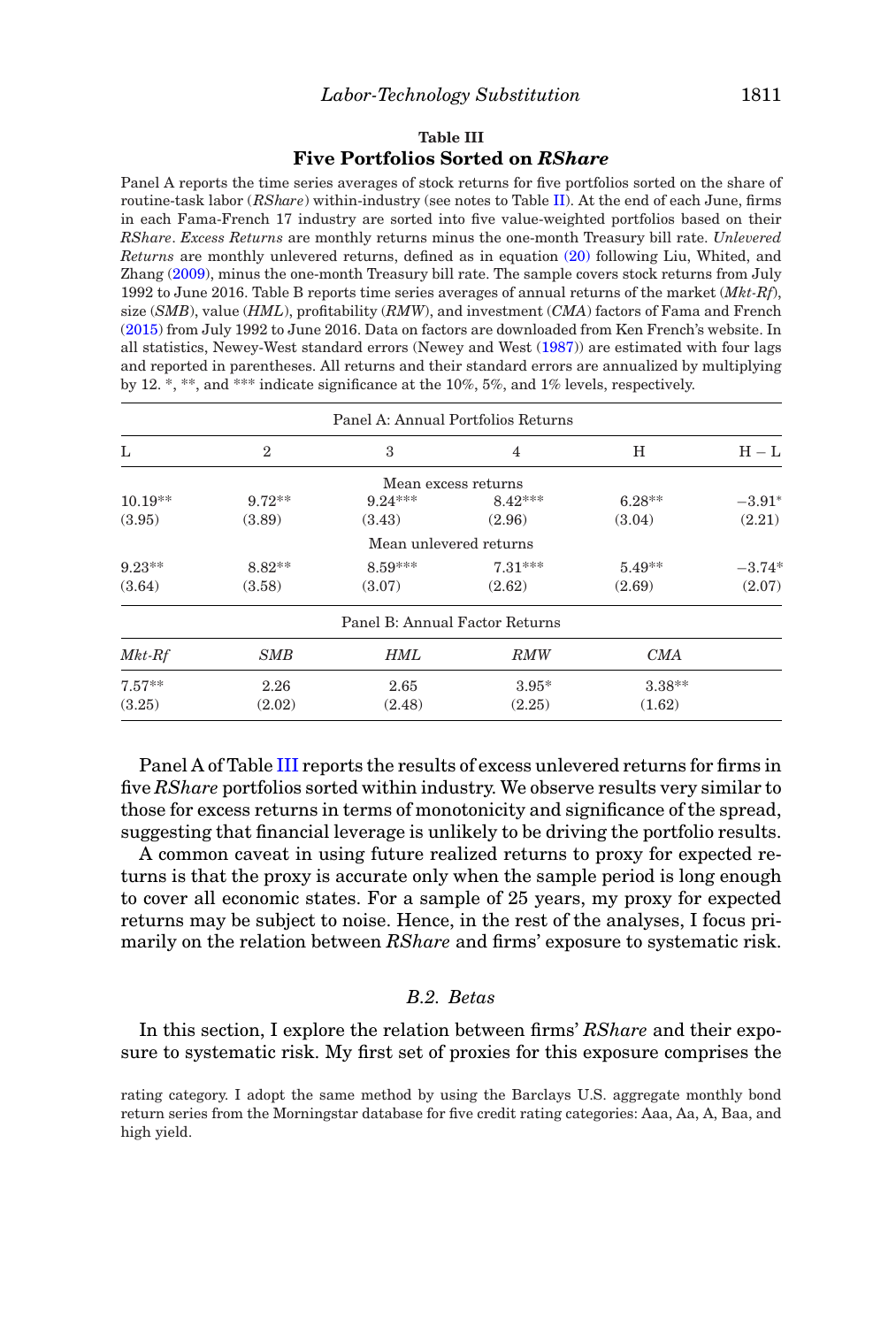# **Table IV CAPM Betas and** *RShare*

<span id="page-19-0"></span>This table reports the unconditional CAPM time series regression results in the top panel and the conditional CAPM regression results (Lewellen and Nagel [\(2006\)](#page-45-1)) in the bottom panel for five portfolios sorted on share of routine-task labor (*RShare*) within industry. At the end of each June, firms in each Fama-French 17 industry are sorted into five value-weighted portfolios based on their *RShare*. Newey-West (1987) standard errors, reported in parentheses, are estimated with four lags for the unconditional CAPM monthly estimations and with one lag for the conditional CAPM yearly estimation. CAPM alphas in the top panel, average CAPM alphas in the bottom panel, as well as their standard errors are annualized by multiplying by 12. \*, \*\*, and \*\*\* indicate significance at the 10%, 5%, and 1% levels, respectively. The sample covers stock returns from July 1992 to June 2016.

|                   | L         | $\mathbf{2}$     | 3         | 4                  | н         | $H - L$    |  |  |  |
|-------------------|-----------|------------------|-----------|--------------------|-----------|------------|--|--|--|
|                   |           |                  |           | Unconditional CAPM |           |            |  |  |  |
| $MKT$ $\beta$     | $1.10***$ | $1.09***$        | $1.02***$ | $0.87***$          | $0.86***$ | $-0.23***$ |  |  |  |
|                   | (0.05)    | (0.03)           | (0.03)    | (0.02)             | (0.04)    | (0.06)     |  |  |  |
| $\alpha$ (%)      | 1.88      | 1.41             | 1.52      | $1.80*$            | $-0.26$   | $-2.15$    |  |  |  |
|                   | (1.79)    | (1.63)           | (1.08)    | (1.01)             | (1.29)    | (2.10)     |  |  |  |
| $R^2$             | 0.77      | 0.86             | 0.86      | 0.87               | 0.81      | 0.18       |  |  |  |
|                   |           | Conditional CAPM |           |                    |           |            |  |  |  |
| Avg. MKT $\beta$  | $1.07***$ | $1.00***$        | $1.02***$ | $0.87***$          | $0.85***$ | $-0.22***$ |  |  |  |
|                   | (0.05)    | (0.08)           | (0.07)    | (0.04)             | (0.04)    | (0.05)     |  |  |  |
| Avg. $\alpha$ (%) | 1.48      | 1.77             | 0.82      | 0.30               | $-0.62$   | $-2.14$    |  |  |  |
|                   | (1.52)    | (1.44)           | (1.16)    | (0.82)             | (1.05)    | (1.66)     |  |  |  |
| Avg. $R^2$        | 0.77      | 0.87             | 0.87      | 0.86               | 0.84      | 0.25       |  |  |  |

market betas under the unconditional and the conditional CAPM frameworks. Estimation of the unconditional CAPM betas assumes that betas are constant over time, while estimation of the conditional CAPM betas relaxes this assumption. I estimate market betas under the conditional CAPM for the five portfolios above following the methodology described in Lewellen and Nagel [\(2006\)](#page-45-1) using monthly returns within yearly windows.

Table [IV](#page-19-0) shows that the market betas estimated under both the unconditional and the conditional CAPM decrease with *RShare*. A portfolio that longs stocks in the highest *RShare* quintile and shorts stocks in lowest *RShare* quintile has an unconditional market beta of −0.23 and an average conditional market beta of −0.22, both of which are highly significant. The point estimates of alphas for the long-short portfolio are −2.15% and −2.14% under the unconditional and conditional CAPM frameworks, respectively. However, neither is statistically different from zero.

One shortcoming of examining only the market betas is that the market portfolio returns can reflect systematic risk sourced from both aggregate cash flow news and aggregate discount rate news (Campbell and Vuolteenaho [\(2004\)](#page-44-16)). However, in my model, systematic risk derives solely from aggregate cash flow shocks. Hence, I examine a second set of proxies for systematic risk. Another advantage of testing these alternative proxies is that I can capture additional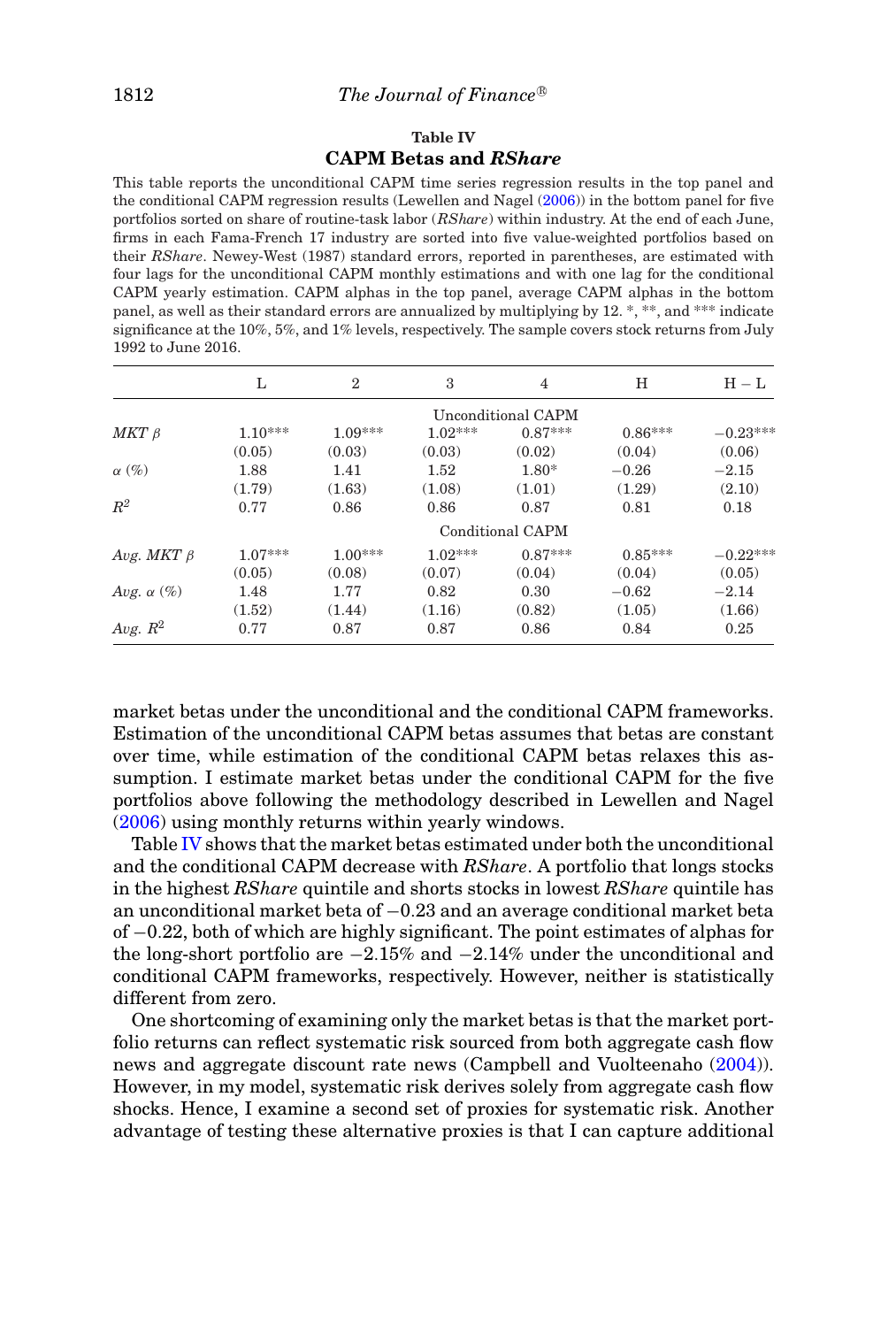# **Table V Alternative Measures of Systematic Risk and** *RShare*

<span id="page-20-0"></span>Panel A shows the cash flow betas for five portfolios sorted on share of routine-task labor based on the decomposition of the CAPM betas. At the end of each June, firms in each Fama-French 17 industry are sorted into five value-weighted portfolios based on their *RShare*. β*C F* and β*DR* are the portfolios' beta to aggregate cash flow news (cash flow beta) and beta to aggregate discount rate news, respectively, constructed following Campbell and Vuolteenaho [\(2004\)](#page-44-16).  $\beta$  is the sum of the two betas. Panel B shows the results of regressing annualized quarterly excess returns of the portfolios on the annualized quarterly growth rate of real GDP. The intercepts are not reported for brevity. Newey-West (1987) standard errors are estimated with one lag and reported in parentheses. Quarterly excess returns and their standard errors are annualized by multiplying by four and are reported in percentages. \*, \*\*, and \*\*\* indicate significance at the 10%, 5%, and 1% levels, respectively. The sample covers stock returns from July 1992 to June 2016.

|                     |           |                |             |           |           | Panel A: Cash Flow Beta from Beta Decomposition |           |            |  |
|---------------------|-----------|----------------|-------------|-----------|-----------|-------------------------------------------------|-----------|------------|--|
|                     | L         | $\overline{2}$ |             | 3         |           | 4                                               | Н         | $H-L$      |  |
| $\beta_{CF}$        | $0.60***$ | $0.55***$      |             | $0.54***$ |           | $0.46***$                                       | $0.45***$ | $-0.14***$ |  |
|                     | (0.07)    | (0.07)         |             | (0.06)    |           | (0.05)                                          | (0.06)    | (0.05)     |  |
| $\beta_{DR}$        | $0.56***$ | $0.59***$      |             | $0.49***$ |           | $0.44***$                                       | $0.46***$ | $-0.10**$  |  |
|                     | (0.08)    | (0.09)         |             | (0.07)    |           | (0.07)                                          | (0.06)    | (0.04)     |  |
| $\beta$             | $1.16***$ |                | $1.14***$   | $1.04***$ |           | $0.90***$                                       | $0.91***$ | $-0.24***$ |  |
|                     | (0.11)    | (0.11)         |             | (0.09)    |           | (0.08)                                          | (0.08)    | (0.08)     |  |
|                     |           |                |             |           |           | Panel B: Beta to Quarterly GDP Shocks           |           |            |  |
|                     |           | L              | $\mathbf 2$ |           | 3         | 4                                               | Н         | $H - L$    |  |
| $\beta_{GDP}$       |           | $5.07***$      | $4.87***$   |           | $4.16***$ | $3.78***$                                       | $3.48***$ | $-1.59*$   |  |
|                     | (1.30)    |                | (1.34)      |           | (1.12)    | (0.85)                                          | (0.79)    | (0.92)     |  |
| $E[R] - r_f \ (\%)$ |           | $10.41**$      | $9.91**$    |           | $9.43***$ | $8.55***$                                       | $6.41**$  | $-4.00*$   |  |
|                     | (4.11)    |                | (4.10)      |           | (3.55)    | (3.13)                                          | (3.21)    | (2.21)     |  |

systematic risk that is not reflected by the market portfolio. To the extent that the systematic risk that really matters to investors may not be fully captured by beta, examining multiple proxies for systematic risk is a valuable exercise.

In Panel A of Table [V,](#page-20-0) I decompose the CAPM beta for each portfolio into cash flow beta and discount rate beta, following Campbell and Vuolteenaho [\(2004\)](#page-44-16). The table shows that cash flow beta monotonically decreases with *RShare*, resulting in a significant negative spread of 0.14 for the long-short portfolio. In addition, cash flow beta accounts for over  $60\%$   $(0.14/0.24)$  of the CAPM beta of the long-short portfolio. The significant presence of cash flow beta in the CAPM beta also helps explain why the expected returns of my portfolios and their CAPM betas seem to align (see Campbell and Vuolteenaho [\(2004\)](#page-44-16) and Weber [\(2015\)](#page-45-18)).

In Panel B of Table [V,](#page-20-0) I directly measure the sensitivity of the portfolios' quarterly excess returns to the quarterly growth rate of real GDP, which is a proxy for shocks to aggregate cash flows. We again observe that firms with higher *RShare* exhibit lower exposure to aggregate cash flow shocks.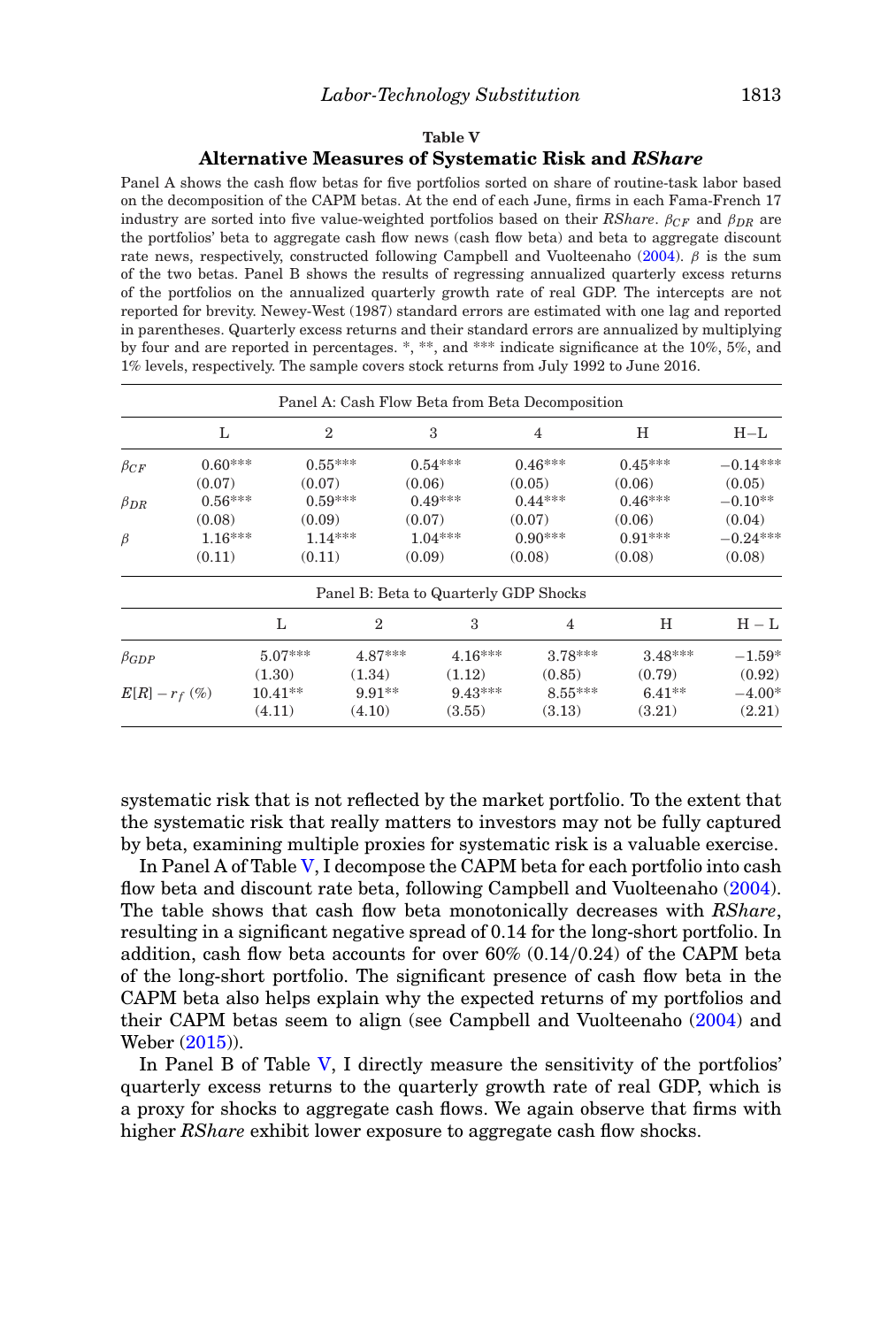In summary, these results support my model's core prediction that firms with higher *RShare* have lower exposure to systematic risk.

# *B.3. Double Sorting*

I next perform conditional double sorting of portfolios to achieve two goals. First, the double sorting helps test the additional model prediction that, conditional on operating leverage, *RShare* should convey an even stronger signal for firms' hedging options (see equation  $(16)$ ). Hence, we expect to see a larger beta for the long-short portfolio sorted on *RShare* after controlling for operating leverage. Second, the double sorting provides a robustness check to the one-way-sorted analyses by allowing for a nonparametric association between firms' other characteristics and their systematic risk.

To do so, I first sort firms in each industry into three bins based on a firm characteristic. Within each bin, I further sort firms into five value-weighted portfolios based on their *RShare*, resulting in 15 portfolios in total. For each category of *RShare* (i.e., L, 2, 3, 4, H), I report the average CAPM beta across sorts of the firm characteristic in Table [VI.](#page-22-0)

The second row of Table [VI](#page-22-0) shows that after controlling for operating leverage, high-*RShare* firms have a much lower beta than low-*RShare* firms, with the beta for the long-short portfolio equal to −0.33. The larger economic magnitude of this spread compared to the spread of beta based on the unconditional sorting,  $-0.23$ , supports the model prediction that controlling for operating leverage enhances the negative relation between *RShare* and firms' exposure to systematic risk. The third row uses the book-to-market ratio as an alternative proxy for operating leverage, which also yields some enhancement of beta for the long-short portfolio. The fourth and seventh rows further show that the relation between *RShare* and beta is robust to controlling for firms' operating costs, cash flows, size, and market leverage.

#### *B.4. Panel Regressions*

In this section, I examine the robustness of the relation between firms' *RShare* and their exposure to systematic risk by controlling for other firm characteristics in panel regressions. Specifically, I use the specification

$$
\beta_{f,t}^{Cond} = b_0 + b_1 R \operatorname{Share}_{f,t-1} + b_2 \operatorname{Char}_{f,t-1} + F_{\operatorname{Ind} \times \operatorname{Year}} + \epsilon_{f,t}
$$
\n
$$
R_{f,t} - RF_t = b_0 + b_1 R \operatorname{Share}_{f,t-1} + b_2 \operatorname{Char}_{f,t-1} + F_{\operatorname{Ind} \times \operatorname{Year}} + \epsilon_{f,t},\tag{21}
$$

where  $\beta_{f,t}^{Cond}$  is the conditional beta of firm  $f$  in year  $t$  constructed using 12 monthly stock returns following Lewellen and Nagel [\(2006\)](#page-45-1),  $R_{f,t} - RF_t$  is the annual excess return of firm *f* in year *t*, *RShare <sup>f</sup>*,*t*−<sup>1</sup> is the share of routine-task labor of firm *f* in year  $t - 1$ , *Char*<sub>*f*,*t*−1</sub> denotes the other firm characteristics in year *t* − 1, and *FInd*<sup>×</sup>*Y ear* denotes industry-year fixed effects. I double cluster standard errors at the firm and year levels.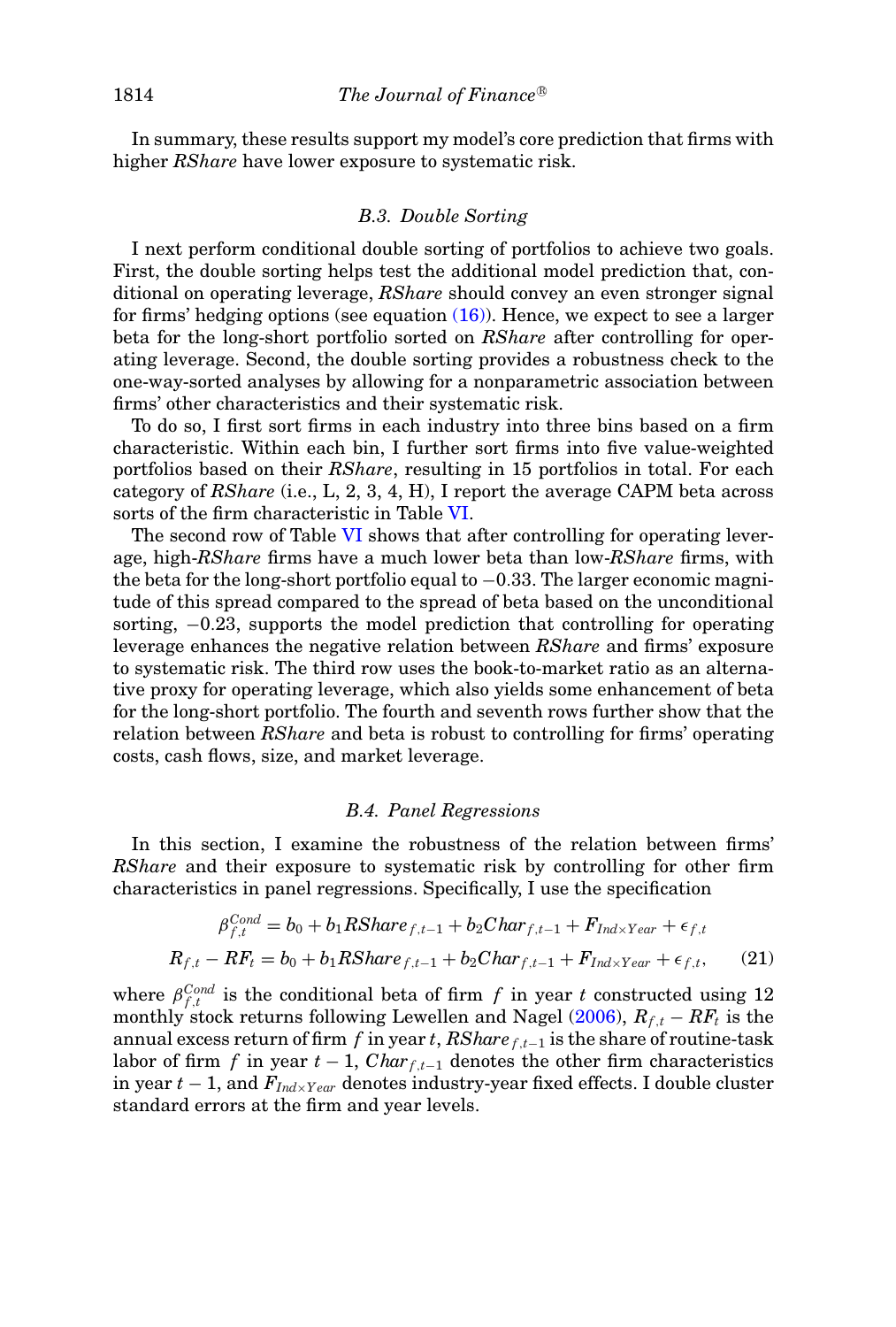# **Table VI Betas of Double-Sorted Portfolios**

<span id="page-22-0"></span>This table reports the portfolio sorting conditional on firms' characteristics. At the end of each June, firms in each Fama-French 17 industry are first sorted into three bins based on one of the firms' characteristics. Within each bin, I further sort firms into five value-weighted portfolios based their *RShare*, resulting in 15 portfolios in total. For each category of *RShare* (i.e., L, 2, 3, 4, H), I report average excess returns across the sorts of the firms' characteristics. See Appendix B for definitions of firm characteristics. Newey-West (1987) standard errors are estimated with four lags and reported in parentheses. \*, \*\*, and \*\*\* indicate significance at the 10%, 5%, and 1% levels, respectively. The sample covers stock returns from July 1992 to June 2016.

|               | L         | $\overline{2}$ | 3                                   | $\overline{4}$                | Н         | $H - L$    |
|---------------|-----------|----------------|-------------------------------------|-------------------------------|-----------|------------|
|               |           |                |                                     | Unconditional sorting         |           |            |
| $MKT$ $\beta$ | $1.10***$ | $1.09***$      | $1.02***$                           | $0.87***$                     | $0.86***$ | $-0.23***$ |
|               | (0.05)    | (0.03)         | (0.03)                              | (0.02)                        | (0.04)    | (0.06)     |
|               |           |                | Conditional on operating leverage   |                               |           |            |
| $MKT$ $\beta$ | $1.14***$ | $1.05***$      | $1.00***$                           | $0.91***$                     | $0.81***$ | $-0.33***$ |
|               | (0.04)    | (0.03)         | (0.03)                              | (0.03)                        | (0.03)    | (0.06)     |
|               |           |                | Conditional on book-to-market ratio |                               |           |            |
| $MKT$ $\beta$ | $1.16***$ | $1.06***$      | $0.97***$                           | $0.89***$                     | $0.90***$ | $-0.26***$ |
|               | (0.04)    | (0.03)         | (0.03)                              | (0.03)                        | (0.03)    | (0.05)     |
|               |           |                |                                     | Conditional on operating cost |           |            |
| $MKT$ $\beta$ | $1.12***$ | $1.06***$      | $0.97***$                           | $0.89***$                     | $0.91***$ | $-0.22***$ |
|               | (0.04)    | (0.03)         | (0.03)                              | (0.03)                        | (0.02)    | (0.05)     |
|               |           |                |                                     | Conditional on cash flows     |           |            |
| $MKT$ $\beta$ | $1.12***$ | $1.10***$      | $1.06***$                           | $0.98***$                     | $0.93***$ | $-0.18***$ |
|               | (0.04)    | (0.03)         | (0.03)                              | (0.02)                        | (0.03)    | (0.04)     |
|               |           |                |                                     | Conditional on size           |           |            |
| $MKT$ $\beta$ | $1.23***$ | $1.14***$      | $1.11***$                           | $1.02***$                     | $1.02***$ | $-0.22***$ |
|               | (0.04)    | (0.04)         | (0.04)                              | (0.04)                        | (0.04)    | (0.05)     |
|               |           |                | Conditional on market leverage      |                               |           |            |
| $MKT$ $\beta$ | $1.14***$ | $1.00***$      | $1.02***$                           | $0.92***$                     | $0.92***$ | $-0.22***$ |
|               | (0.04)    | (0.03)         | (0.03)                              | (0.03)                        | (0.03)    | (0.05)     |

Table [VII](#page-23-0) reports the results. Two observations stand out. First, *RShare* persistently negatively predicts conditional betas (in Panel A) and future annual excess returns (in Panel B) with and without controlling for operating leverage, book-to-market ratio, operating costs, cash flows, size, and market leverage. A one-standard-deviation increase in *RShare* (16% in Table [II\)](#page-16-0) is associated with a reduction in a firm's exposure to systematic risk by 0.09 to 0.10, and future annual returns by 1% to 1.64%. Second, consistent with the model's prediction, *RShare* more strongly predicts conditional betas and future returns when controlling for operating leverage. For instance, the magnitude of the coefficient on *RShare* in Panel B increases dramatically by 59% (from −6.48 to −10.28) when controlling for operating leverage.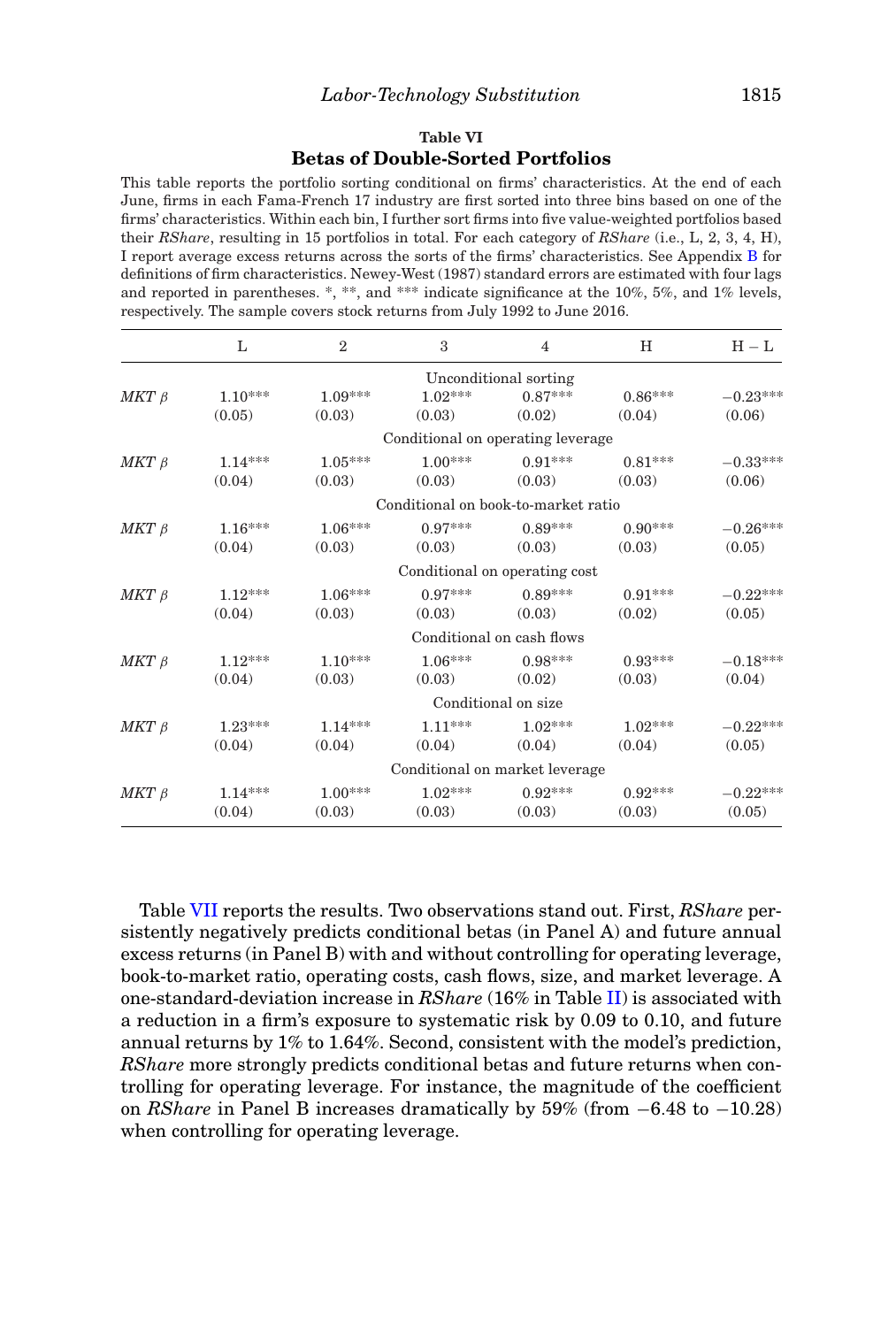# **Table VII**

# <span id="page-23-0"></span>**Panel Regressions of Betas and Annual Stock Returns on** *RShare*

This table reports the predictability of firms' share of routine-task labor (*RShare*) on their conditional betas and annual excess stock returns, while controlling for known firm characteristics that predict risk. Conditional betas are calculated following Lewellen and Nagel [\(2006\)](#page-45-1) for each year *t*. Annual excess stock returns are in percentages. See Appendix B for definitions of firm characteristics. All regressions include fixed effects of industry interacted with year, where I use the 17-industry classification of Fama and French [\(1997\)](#page-44-13). Standard errors are clustered at both the firm and year levels and reported in parentheses. \*, \*\*, and \*\*\* indicate significance at the 10%, 5%, and 1% levels, respectively.

|                                 | (1)                | (2)                      | (3)                 | (4)                           | (5)                  | (6)                  | (7)                 | (8)                      |
|---------------------------------|--------------------|--------------------------|---------------------|-------------------------------|----------------------|----------------------|---------------------|--------------------------|
|                                 |                    |                          |                     | Panel A: Conditional Betas    |                      |                      |                     |                          |
| $RShare_{t-1}$                  | $-0.59***$         | $-0.61***$               | $-0.59***$          | $-0.58***$                    | $-0.55***$           | $-0.61***$           | $-0.62***$          | $-0.54***$               |
| $Op.$ <i>Le</i> $v_{t-1}$       | (0.14)             | (0.14)<br>0.02<br>(0.01) | (0.14)              | (0.14)                        | (0.14)               | (0.14)               | (0.13)              | (0.14)<br>0.02<br>(0.01) |
| $B/M_{t-1}$                     |                    |                          | 0.01<br>(0.05)      |                               |                      |                      |                     | $-0.12**$<br>(0.05)      |
| $Op. Cost_{t-1}$                |                    |                          |                     | $-0.03$<br>(0.04)             |                      |                      |                     | $-0.12***$<br>(0.04)     |
| Cash $Flow_{t-1}$               |                    |                          |                     |                               | $-0.03***$<br>(0.01) |                      |                     | $-0.02***$<br>(0.01)     |
| $Size_{t-1}$                    |                    |                          |                     |                               |                      | $-0.08***$<br>(0.02) |                     | $-0.09***$<br>(0.03)     |
| $Mkt.Lev_{t-1}$                 |                    |                          |                     |                               |                      |                      | 0.28<br>(0.18)      | 0.17<br>(0.16)           |
| Observations<br>Adjusted- $R^2$ | 40,416<br>0.07     | 40,416<br>0.07           | 40,416<br>0.07      | 40,416<br>0.07                | 40,416<br>0.07       | 40,416<br>0.07       | 40,416<br>0.07      | 40,416<br>0.07           |
|                                 |                    |                          |                     | Panel B: Annual Stock Returns |                      |                      |                     |                          |
| $RShare_{t-1}$                  | $-6.48*$<br>(3.46) | $-10.28***$<br>(3.76)    | $-9.14**$<br>(3.61) | $-7.83**$<br>(3.44)           | $-6.47*$<br>(3.33)   | $-6.22*$<br>(3.50)   | $-6.75**$<br>(3.32) | $-9.00***$<br>(3.25)     |
| $Op.$ <i>Le</i> $v_{t-1}$       |                    | 2.93***<br>(0.71)        |                     |                               |                      |                      |                     | $4.23***$<br>(1.07)      |
| $B/M_{t-1}$                     |                    |                          | 7.97***<br>(1.78)   |                               |                      |                      |                     | $8.19***$<br>(1.41)      |
| $Op. Cost_{t-1}$                |                    |                          |                     | $3.23***$<br>(0.85)           |                      |                      |                     | $-3.08$<br>(2.24)        |
| Cash $Flow_{t-1}$               |                    |                          |                     |                               | $-0.01$<br>(0.27)    |                      |                     | $-0.23$<br>(0.24)        |
| $Size_{t-1}$                    |                    |                          |                     |                               |                      | $1.41**$<br>(0.59)   |                     | 3.97***<br>(0.43)        |
| $Mkt.Lev_{t-1}$                 |                    |                          |                     |                               |                      |                      | 2.81<br>(5.94)      | $-3.57***$<br>(0.75)     |
| Observations<br>Adjusted- $R^2$ | 40,416<br>0.13     | 40,416<br>0.14           | 40,416<br>0.13      | 40,416<br>0.13                | 40,416<br>0.13       | 40,416<br>0.13       | 40,416<br>0.13      | 40,416<br>0.15           |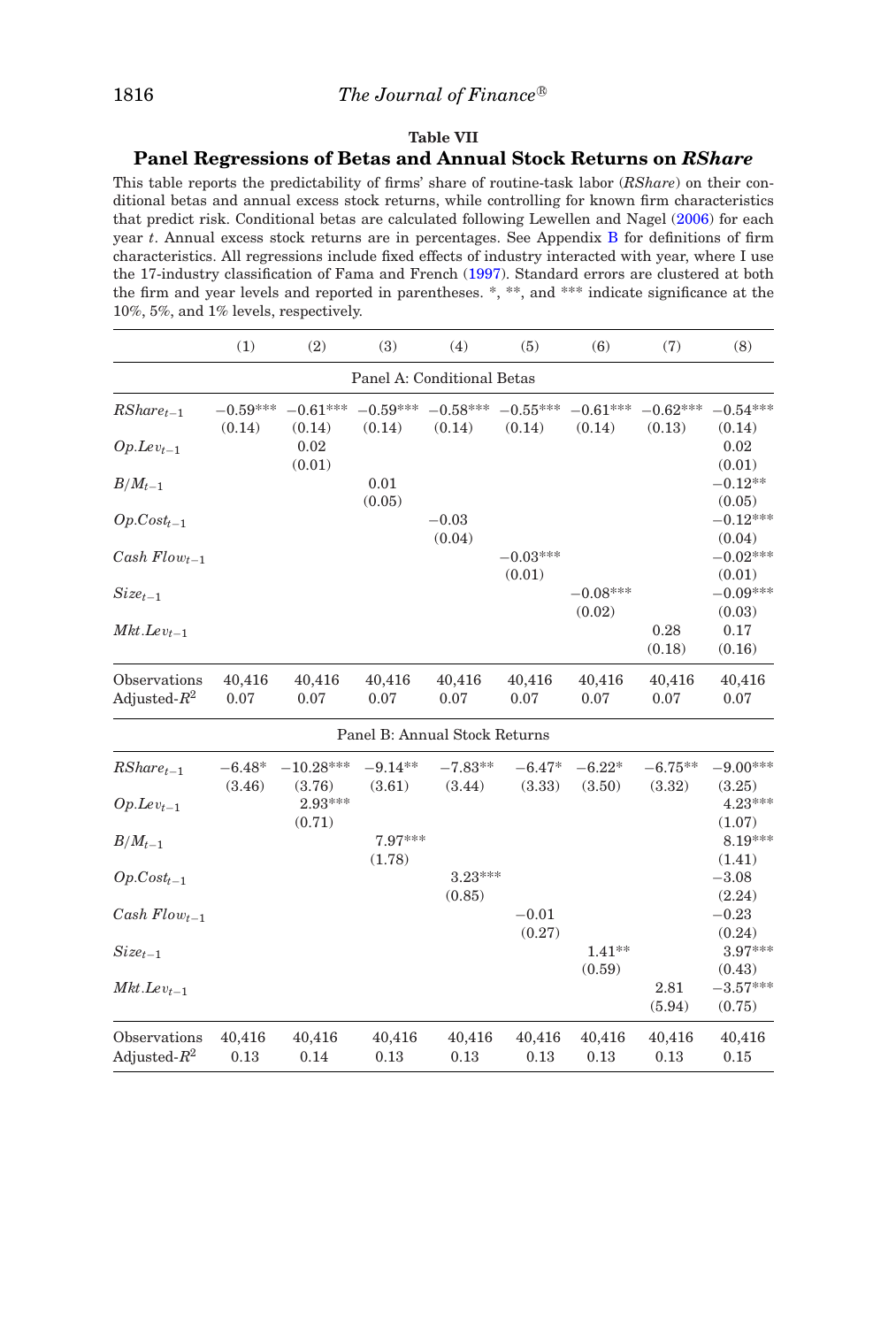#### *C. Inspecting the Mechanism*

The main mechanism of my model is that firms with higher *RShare* can save value through cost-saving labor-technology substitution in response to unfavorable aggregate shocks. I evaluate the validity of this mechanism using four tests. Specifically, in response to unfavorable aggregate shocks, firms with higher *RShare* should (i) invest more in technology, (ii) lay off more routinetask labor, (iii) cut operating costs more, and (iv) experience less of a decline in firm value. Due to the model's strict focus on the cross-sectional heterogeneity of firms, I focus on high-*RShare* firms and use their industry peers with a low *RShare* as a counterfactual in all upcoming tests. The differential responses to aggregate shocks between high-*RShare* and low-*RShare* firms identify the model mechanism.

# *C.1. Investment in Technology and Aggregate Shocks*

Here, I compare the investment responses of firms with different *RShare* to unfavorable aggregate shocks. Investment in machines is measured by the real growth rate of machinery and equipment at cost (Compustat item FATE). The advantage of using the "at cost" measure is that it is recorded before amortization and depreciation. Hence, year-over-year changes in this variable are better indicators of firms' investment in machines. I employ the growth rate of real GDP as a proxy for aggregate shocks. I use the following specification:

<span id="page-24-1"></span>
$$
I_{f,t}^M = a_0 + \sum_{d=2}^5 a_d D(R_{f,t-1})_d + b_1 Shock_t + \sum_{d=2}^5 b_d D(R_{f,t-1})_d
$$
  
× Shock\_t + cX<sub>f,t-1</sub> + F<sub>f</sub> + \epsilon<sub>f,t</sub>, (22)

where  $I_{f,t}^M$  is firm  $f$ 's investment in machines in year *t*, *Shock<sub>t</sub>* is the GDP shock in year *t*, and  $D(R_{f,t-1})$ <sup>d</sup> is a dummy variable indicating whether the firm's *RShare* belongs to quintile *d* in year  $t - 1$ .<sup>15</sup>  $X_{f,t-1}$  represents other firm characteristics known to predict investment (including the logarithm of Tobin's *Q*, market leverage, cash flows, cash holdings, total assets), and *Ff* represents firm fixed effects.

I focus on the coefficients on the interaction terms  $(b_2, \ldots, b_5)$ , which measure differences in the response of investment to aggregate shocks. I present the main results in the first two columns of Table [VIII](#page-25-0) and a placebo test (which I will discuss later in Section III.C.6) in columns (3) and (4). The first column shows that a one-standard-deviation decrease in real GDP growth rate (1.7% during my sample period) is associated with a  $1.5\%$  (0.86  $\times$  1.7%) decrease in investment in machines, on average. The second column shows the main result, namely, how this investment response varies with the firm's *RShare*. A onestandard-deviation decrease in real GDP growth rate reduces investment in

<span id="page-24-0"></span><sup>&</sup>lt;sup>15</sup> The quintile breakpoints vary by industry. I use the 17-industry classifications of Fama and French [\(1997\)](#page-44-13).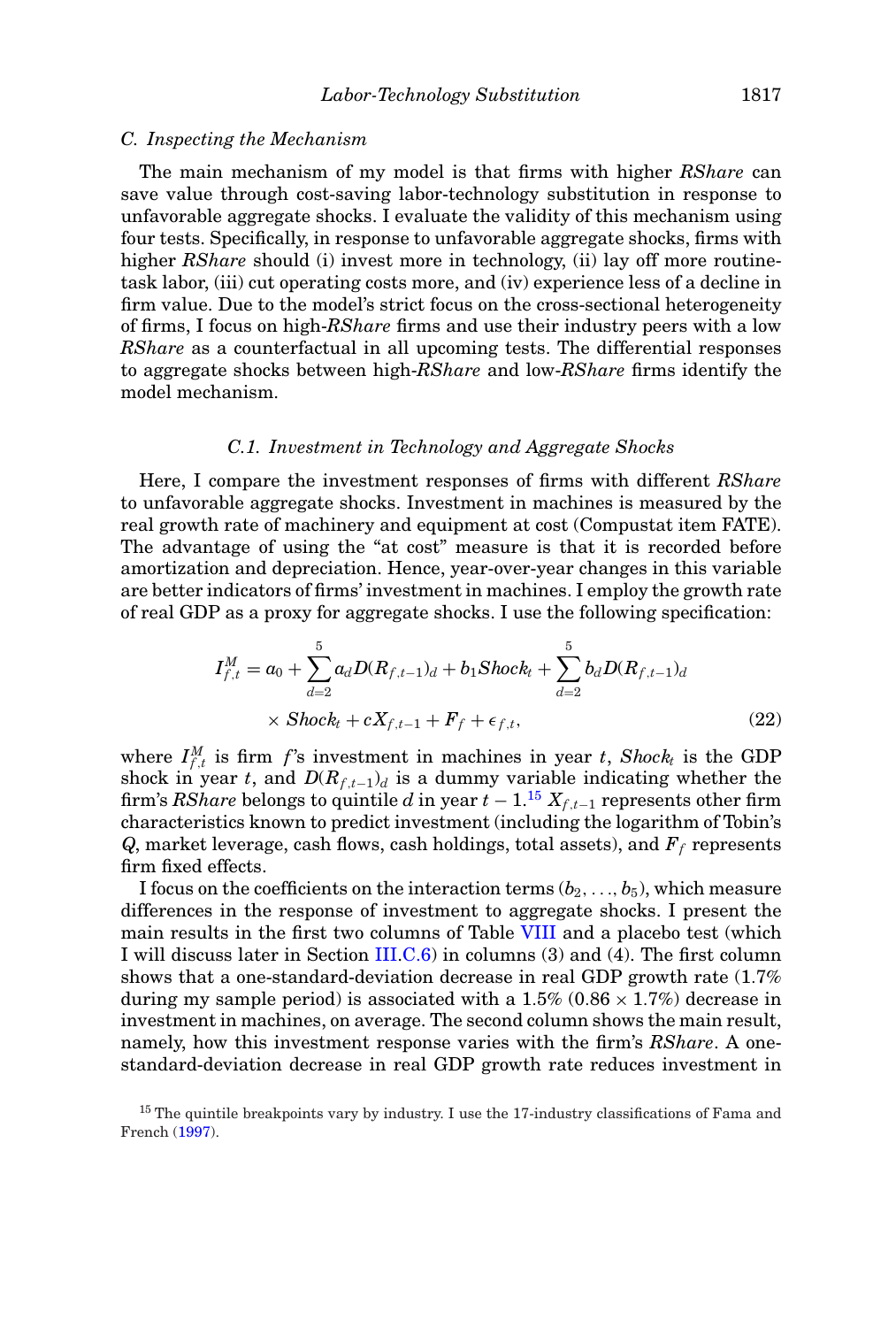# **Table VIII**

# **Response of Firm Technology Investment to Aggregate Shocks**

<span id="page-25-0"></span>This table shows the mechanism of labor-technology substitution by reporting the response of investment to aggregate shocks for firms with different shares of routine-task labor, *RShare*. The sample period is 1990 to 2014. Investment in *Machines* is the real growth rate of machinery and equipment capital from *t* − 1 to *t*. Investment in *Other Capital* is the real growth rate of property, plant, and equipment excluding machinery and equipment from *t* − 1 to *t*. Investment in *Computers* is the growth rate of the number of computers in firms' establishments from *t* − 1 to *t* based on the CiTDB data. *Shock* is the growth rate of real GDP from  $t - 1$  to  $t$ .  $D(R)<sub>d</sub>$  is a dummy quintile variable equal to 1 if the firm's *RShare* belongs in quintile *d* at year *t* − 1. The breakpoints for the quintile sorting vary by industry. I use the 17-industry classification of Fama and French [\(1997\)](#page-44-13). All regressions include a vector of controls of firm fixed effects and lagged values of log Tobin's *Q*, market leverage, cash flows, cash holdings, and log total assets. See Appendix B for variable definitions. Coefficients of quintile dummies and firm controls are not reported for brevity. Establishment-level regressions in columns (5) and (6) are weighted by the establishments' number of computers within firm at *t* − 1. All standard errors are clustered at the firm level and reported in parentheses. \*, \*\*, and \*\*\* indicate significance at the 10%, 5%, and 1% levels, respectively.

|                              |           | Compustat Firms |           |               | CiTDB Establishments |            |  |
|------------------------------|-----------|-----------------|-----------|---------------|----------------------|------------|--|
|                              |           | Machines        |           | Other Capital |                      | Computers  |  |
| Dep. Var.                    | (1)       | (2)             | (3)       | (4)           | (5)                  | (6)        |  |
| <b>Shock</b>                 | $0.86***$ | $1.40***$       | $0.99***$ | $1.21***$     | $0.41***$            | $1.04***$  |  |
|                              | (0.10)    | (0.27)          | (0.17)    | (0.52)        | (0.10)               | (0.23)     |  |
| $D(R)_{2} \times Shock$      |           | $-0.49$         |           | $-0.06$       |                      | $-0.67**$  |  |
|                              |           | (0.34)          |           | (0.64)        |                      | (0.31)     |  |
| $D(R)_{3} \times Shock$      |           | $-0.63*$        |           | $-0.08$       |                      | $-0.69**$  |  |
|                              |           | (0.33)          |           | (0.61)        |                      | (0.30)     |  |
| $D(R)_4 \times \text{Shock}$ |           | $-0.65**$       |           | $-0.37$       |                      | $-0.77**$  |  |
|                              | (0.33)    |                 |           | (0.61)        |                      | (0.30)     |  |
| $D(R)_{5} \times Shock$      |           | $-0.80***$      |           | $-0.48$       |                      | $-0.94***$ |  |
|                              |           | (0.29)          |           | (0.60)        |                      | (0.31)     |  |
| Observations                 | 41,601    | 41,601          | 40,403    | 40,403        | 1,405,940            | 1,405,940  |  |
| Adjusted- $R^2$              | 0.21      | 0.21            | 0.14      | 0.14          | 0.07                 | 0.07       |  |

machines by 2.4% for firms in the lowest *RShare* quintile group but only 1% for firms in the highest *RShare* quintile group. The differential response between the two groups, −1.4%, is statistically significant and economically sizable (e.g, the sample mean of firms' machinery investment rate is 10.32%).

To show the magnitude of the differential investment responses to *negative* aggregate shocks, in Figure [2](#page-26-0) I plot the investment rate in machines for high-*RShare* and low-*RShare* firms before and after recessions. In the years before the 2001 and 2008 to 2009 recessions, I categorize firms into high-*RShare* and low-*RShare* groups based on the median *RShare* within-industry. I track the average investment rate in machines of these two groups in six-year windows around the 2001 recession in Panel A and the 2008 to 2009 recession in Panel B. Both panels show that recessions reduce investment in machines much more in low-*RShare* firms than in high-*RShare* firms. The difference of investment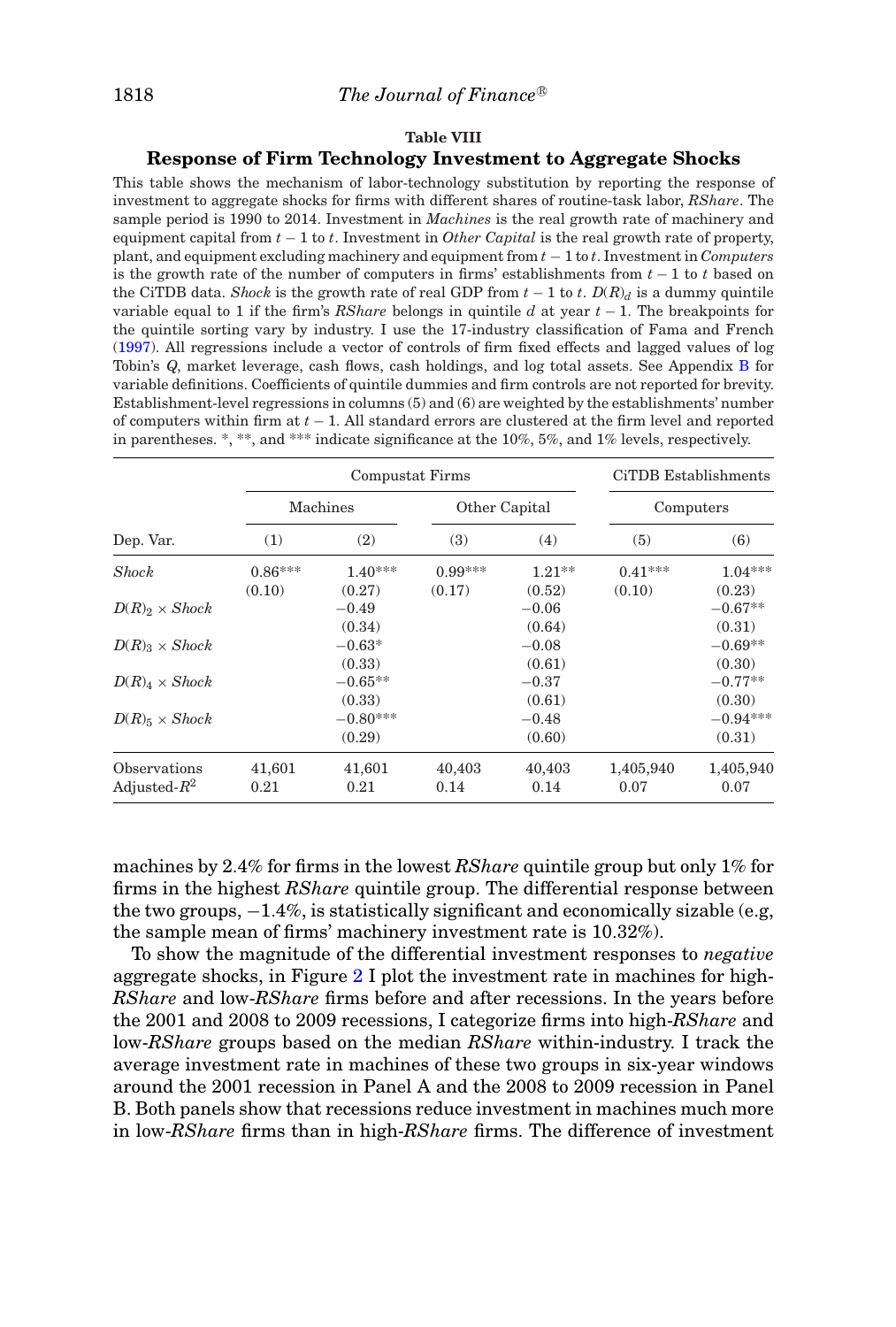



<span id="page-26-0"></span>**Figure 2. Investment in machines around recessions by high-** *RShare* **and low-** *RShare* **firms within industry**. This figure plots the average rate of investment in machines over time for firms sorted according to their share of routine-task labor (*RShare*) within-industry. The rate of investment in machines is defined as the growth rate of machinery and equipment at cost from *t* − 1 to *t*. Firms' *RShare* is defined in equation [\(19\).](#page-12-1) In the years before the recessions, firms in each Fama-French 17 industry are sorted into high-*RShare* and low-*RShare* groups based on whether their *RShare* is above or below the industry's median *RShare* value. The treatment years are 2001 through 2004 for the 2001 recession and 2008 through 2011 for the 2008 to 2009 recession. In these years, the difference between the dark red lines and the light blue lines provides a difference-indifferences estimator for the effect of negative aggregate shock for those groups. The earlier years provide placebo tests. To align the first year of each series and ease comparison of trends, I subtract from each dot the group mean in the first year and add back the pooled mean from the first year. The first-year machinery investment rate is 23.9% for high-*RShare* firms and 34.1% for low-*RShare* firms in Panel A, and 14.7% and 18.4%, respectively, in Panel B. (Color figure can be viewed at wileyonlinelibrary.com)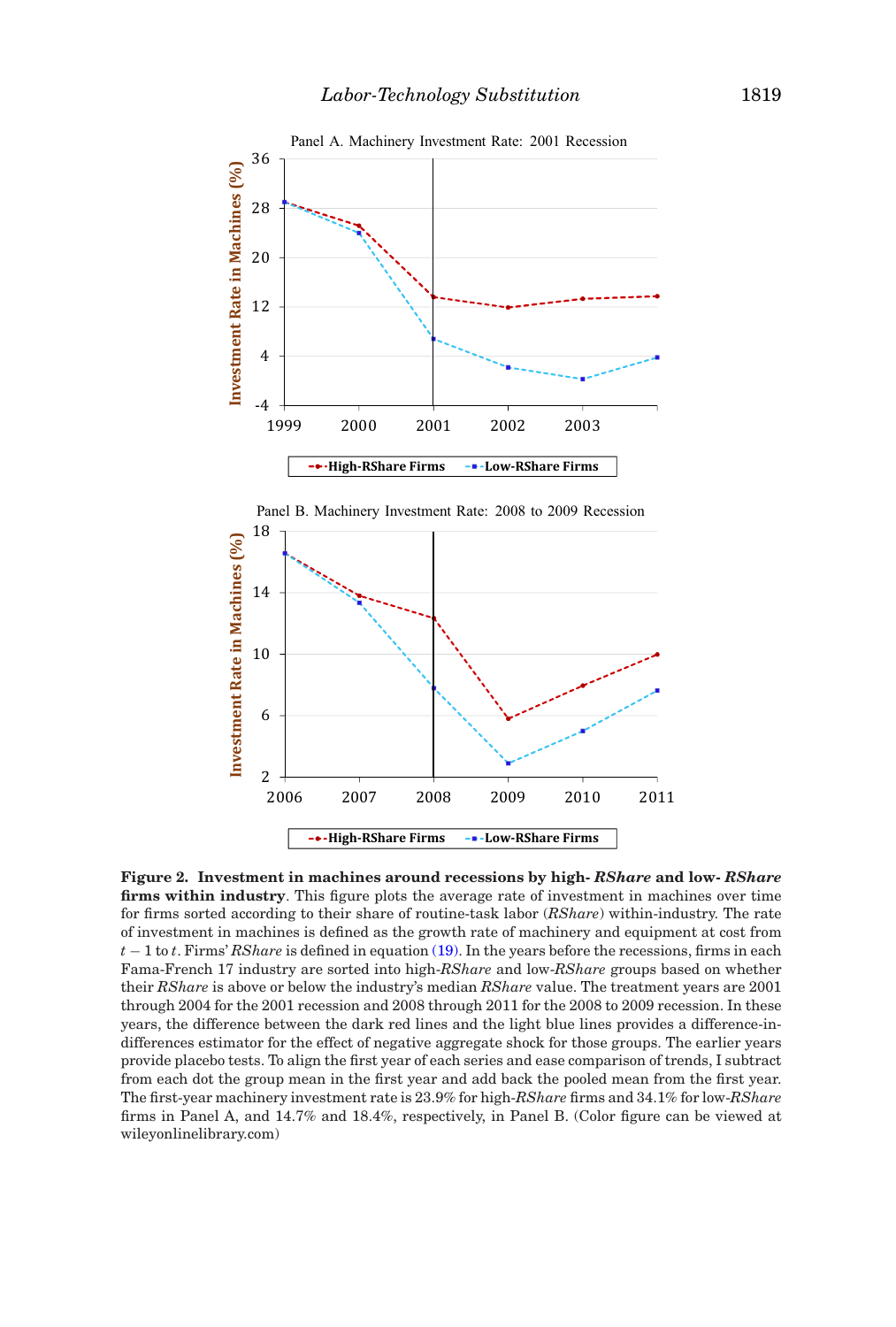rate between the two groups ranges from 6.8% to 13% during and after the 2001 recession and from 2.9% to 4.6% during and after the 2008 to 2009 recession. In Section III.C.5, I further confirm the robustness of this pattern around recessions by including controls in the regressions.

To provide even more direct evidence of firms' investment in technology, I also examine firms' investment in computers. Since direct measures of firm investment in automation are scarce and some machines may have nothing to do with job replacement, firms' adoption of computers at work sites has been closely tied to RBTCs. Indeed, the classification of occupations into routine and nonroutine is intended to shed light on how technology, especially computerization, alters job skill demands (see the seminal paper by Autor, Levy, and Murnane [\(2003\)](#page-44-12)).

I measure computer investment as the growth in the number of comput-ers in establishments of Compustat firms.<sup>[16](#page-27-0)</sup> In particular, I use equation  $(22)$ and weight the regressions by establishments' lagged number of computers within each firm-year. Column (5) of Table [VIII](#page-25-0) shows that computer investment, on average, has lower cyclicality than machinery investment. Column (6) shows more substantial differences in firms' response to aggregate shocks. Most prominently, computer investment of firms in the highest *RShare* quintile group is noncyclical: a one-standard-deviation change in real GDP growth is associated with only a 0.17% change in computer investment for these firms. These enhanced results compared to those for investment in machines reinforce the view that in bad times, high-*RShare* firms are more likely to invest in technology than low-*RShare* firms.

# *C.2. Employment of Routine-Task Labor and Aggregate Shocks*

In this section, I show that high-*RShare* firms reduce routine-task labor more than low-*RShare* firms in the face of unfavorable aggregate shocks.

The OES microdata cover each establishment for every three years. Therefore, I examine firms' response to GDP shocks over the three-year horizon at the establishment level, and I weight establishments in the regressions within each firm-year. Specifically, I measure the growth rate of establishments' routine-task employment as the three-year difference in routine-task employment divided by the average of routine-task employment in years  $t - 3$ and *t*. [17](#page-27-1) I use the average of routine-task employment in the establishment in

<span id="page-27-0"></span><sup>16</sup> Establishment-level data on the number of computers are from the Computer Intelligence Technology Database (CiTDB). CiTDB is a private-sourced database that has been frequently used to measure the impact of IT investments in the management and information systems literatures (see Bresnahan, Brynjolfsson, and Hitt [\(2002\)](#page-44-2), Brynjolfsson and Hitt [\(2003\)](#page-44-17), and Bloom, Sadun, and Van Reenen [\(2012\)](#page-44-18), among others). See Appendix B for more details on the data.

<span id="page-27-1"></span><sup>&</sup>lt;sup>17</sup> That is,  $g = 2(x_t - x_{t-3})/(x_t + x_{t-3})$ . Davis et al. [\(2014,](#page-44-19) p. 3967) emphasize that "this measure has become standard in analyzing establishment and firm dynamics, because it shares some useful properties of log differences while also accommodating entry and exit." Exit and entry of routinetask labor exists for establishments in my sample, but are not sizable. Using alternative measures, such as the percentage growth rate, leads to a smaller sample size but similar results.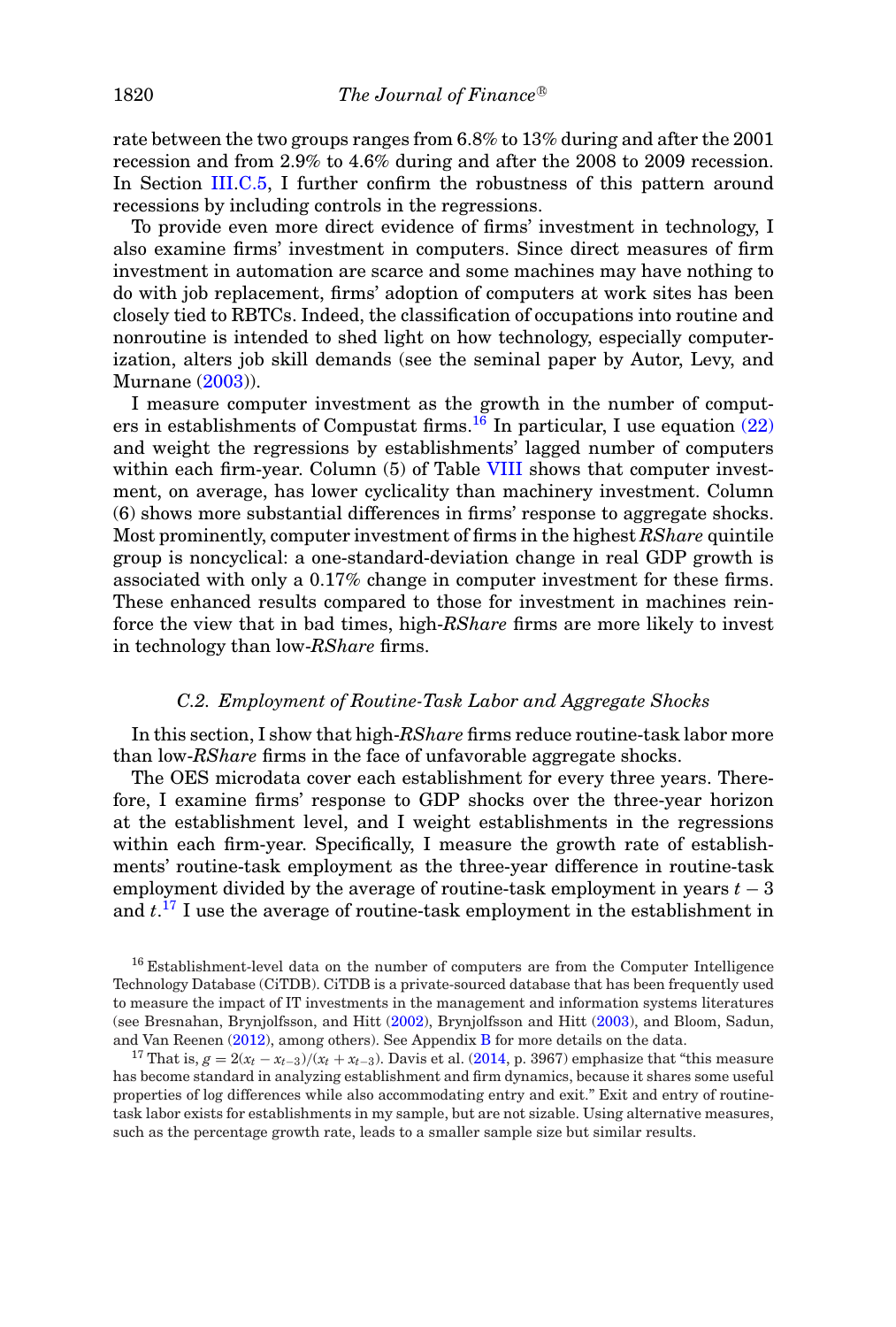years *t* − 3 and *t* as weight in the following regression specification:

<span id="page-28-0"></span>
$$
Chg_{e,t-3,t} = a_0 + \sum_{d=2}^{5} a_d D(R_{f,t-3})_d + b_1 Shock_{t-3,t} + \sum_{d=2}^{5} b_d D(R_{f,t-3})_d
$$
  
× Shock<sub>t-3,t</sub> + F<sub>f</sub> + \epsilon<sub>e,t</sub>, (23)

where *Chge*,*t*−3,*<sup>t</sup>* is the growth rate of routine-task employment in establishment *e* from year  $t - 3$  to year  $t$ ,  $Shock_{t-3,t}$  is the growth in real GDP from  $t - 3$ to *t*, and *D*(*Rf*,*t*<sup>−</sup>3)*<sup>d</sup>* is a dummy variable indicating whether the firm's *RShare* belongs to quintile  $d$  in year  $t - 3$ . The quintile breakpoints vary by industry, where I use the 17-industry classification of Fama and French [\(1997\)](#page-44-13). Finally,  $F_f$  represents firm fixed effects.

Column  $(1)$  of Panel A in Table [IX](#page-29-0) shows that firms' employment of routinetask labor is highly cyclical. A one-standard-deviation decrease in three-year real GDP growth (about 4% during my sample period) is associated with roughly a  $5\%$  ( $4\% \times 1.34$ ) reduction in routine-task employment for an average firm. Column (2) shows that such a reduction in routine-task employment is much more pronounced in high-*RShare* firms (roughly a 7% reduction) than in low-*RShare* firms (an insignificant 1% increase).

### *C.3. Labor-Technology Substitution and Aggregate Shocks*

One caveat in testing firms' investment and employment policies separately is that these findings may be driven by different subsets of firms. In other words, in response to unfavorable aggregate shocks, some high-*RShare* firms may invest more in machines, and other high-*RShare* firms may reduce routine-task labor more, with these two sets of high-*RShare* firms not overlapping. Therefore, the results that we see in the previous sections may not be sufficient to show that high-*RShare* firms are *substituting* their routine-task labor with machines. To eliminate this possibility and support the substitution hypothesis, I investigate the sensitivity of a firm's routine-task employment to its machinery investment (i.e., its "degree of substitution"). Specifically, I examine the response of this degree of substitution to aggregate shocks for high-*RShare* firms and low-*RShare* firms using the following regression specification:

$$
Chg_{e,t-3,t} = a_0 + a_1 I_{t-3,t}^M + \sum_{d=2}^5 a_d D(R_{f,t-3})_d \times I_{t-3,t}^M
$$
  
+ 
$$
\sum_{d=2}^5 b_d D(R_{f,t-3})_d \times Shock_{t-3,t} \times I_{t-3,t}^M
$$
  
+ 
$$
\sum_{d=2}^5 c_d D(R_{f,t-3})_d \times Shock_{t-3,t} + c_1 Shock_{t-3,t}
$$
 (24)  
+ 
$$
\sum_{d=2}^5 g_d D(R_{f,t-3})_d + F_f + \epsilon_{e,t},
$$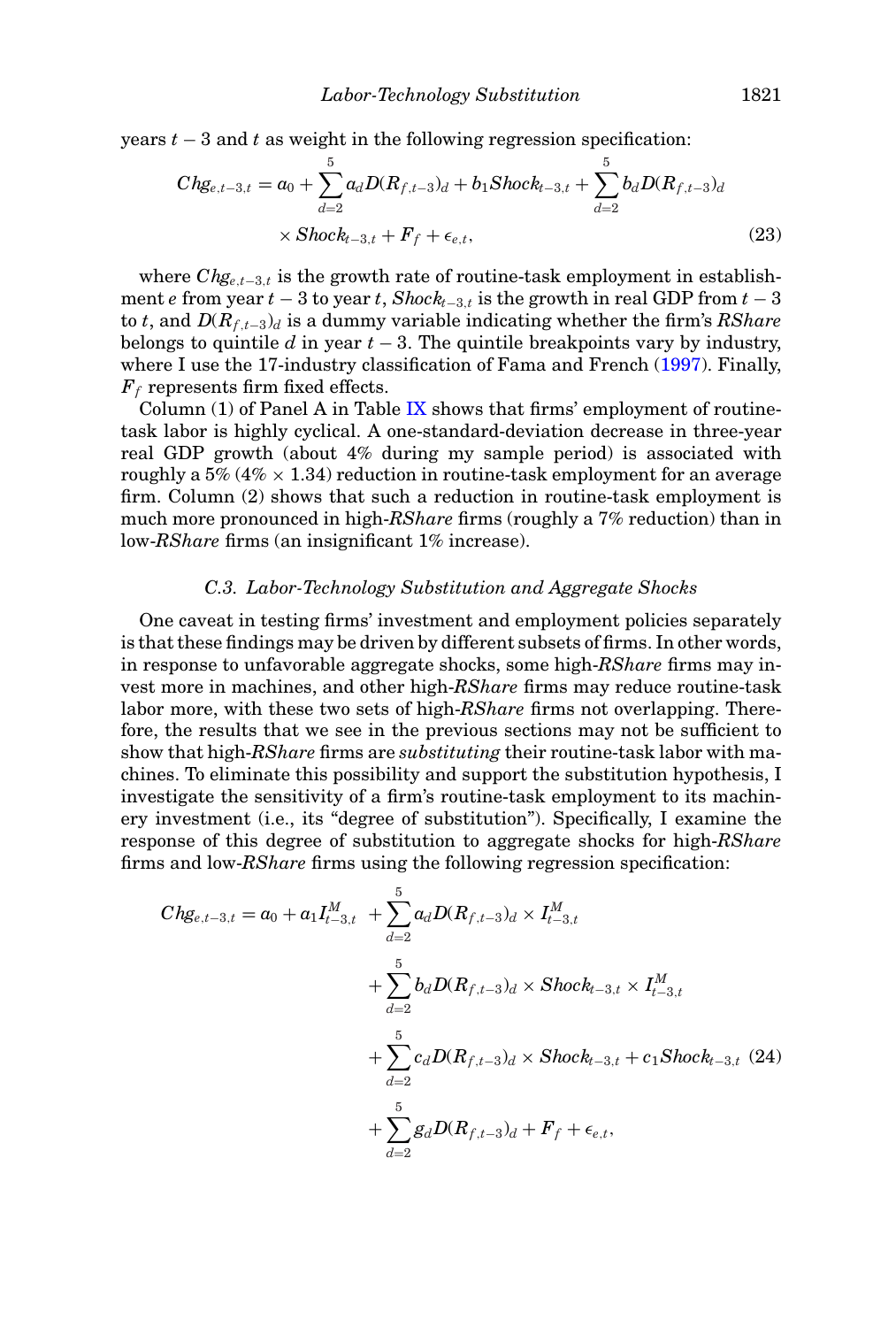# **Table IX**

# <span id="page-29-0"></span>**Response of Firm Routine-Task Employment to Aggregate Shocks**

Panel A shows the mechanism of labor-technology substitution by reporting the response of routinetask employment to aggregate shocks at the establishment level. Change in *Routine Employment* is an establishment's three-year change in employment of routine-task labor normalized by the average of the establishment's routine-task employment in years *t* − 3 and *t*. Change in *Share of Routine Employment* is the change in the ratio of establishments' routine-task employment and total employment from *t* − 3 to *t*. Change in *Share of Routine Wage Bill* is defined similarly using the ratio of total wages paid to routine-task labor and the establishment's total wage expense. In all variable constructions, routine-task labor is defined in *t* − 3 and maintains the same definition for three years to form the time-series changes in the dependent variables. This procedure restricts the sample to the period 1996 to 1998 and 2002 to 2014 in columns (1) to (4) and 2002 to 2014 in columns (5) and (6) since wage data are available in the microdata after 1998 (see Appendix B for more details). *Shock* is the growth rate of real GDP from  $t - 3$  to  $t$ .  $D(R)<sub>d</sub>$  is a dummy quintile variable equal to 1 if the firm's *RShare* belongs in quintile *d* at year *t* − 3. The breakpoints for the quintile sorting vary by industry. I use the 17-industry classification of Fama and French [\(1997\)](#page-44-13). Coefficients of quintile dummies are not reported for brevity. Panel B shows how the sensitivity of firms' routine-task employment to investment responds to aggregate shocks. *I* is firms' three-year investment rate in machines in columns (1) and (2) and three-year investment rate in other capital in columns (3) and (4). Coefficients on quintile dummies and interaction terms related to  $D(R)_2$  and  $D(R)_3$  are not reported for brevity. All regressions include firm fixed effects. I weight establishments within each firm-year for all regressions. The weights are the average of the establishments' routine-task employment in  $t-3$  and  $t$  when the dependent variable is routine employment, and the average of total employment (total real wages) in *t* − 3 and *t* when the dependent variable is the share of routine employment (share of routine wages). All standard errors are clustered at the firm level and reported in parentheses. \*, \*\*, and \*\*\* indicate significance at the 10%, 5%, and 1% levels, respectively.

|                                                |                           |                           |                           | Panel A: Routine-Task Employment |                           |                               |
|------------------------------------------------|---------------------------|---------------------------|---------------------------|----------------------------------|---------------------------|-------------------------------|
|                                                | Routine<br>Emp.           |                           |                           | Share of Routine<br>Emp.         |                           | Share of Routine<br>Wage Bill |
| Dep. Var.                                      | (1)                       | (2)                       | (3)                       | (4)                              | (5)                       | (6)                           |
| <b>Shock</b>                                   | $1.34***$<br>(0.15)       | $-0.25$<br>(0.43)         | $0.09***$<br>(0.03)       | $-0.11**$<br>(0.06)              | $0.06**$<br>(0.03)        | $-0.07$<br>(0.05)             |
| $D(R)_{2} \times Shock$                        |                           | $1.44***$<br>(0.55)       |                           | 0.12<br>(0.08)                   |                           | 0.06<br>(0.07)                |
| $D(R)_{3} \times Shock$                        |                           | $1.81***$<br>(0.52)       |                           | $0.19**$<br>(0.08)               |                           | $0.19***$<br>(0.07)           |
| $D(R)_4 \times \text{Shock}$                   |                           | $1.65***$<br>(0.52)       |                           | $0.18**$<br>(0.09)               |                           | 0.11<br>(0.08)                |
| $D(R)_{5} \times Shock$                        |                           | $1.98***$<br>(0.51)       |                           | $0.35***$<br>(0.10)              |                           | $0.29***$<br>(0.09)           |
| # Firm-Year<br>Observations<br>Adjusted- $R^2$ | 38,056<br>146,551<br>0.08 | 38,056<br>146,551<br>0.12 | 38,056<br>164,889<br>0.07 | 38,056<br>164,889<br>0.12        | 35,356<br>157,907<br>0.07 | 35,356<br>157,907<br>0.12     |

*(Continued)*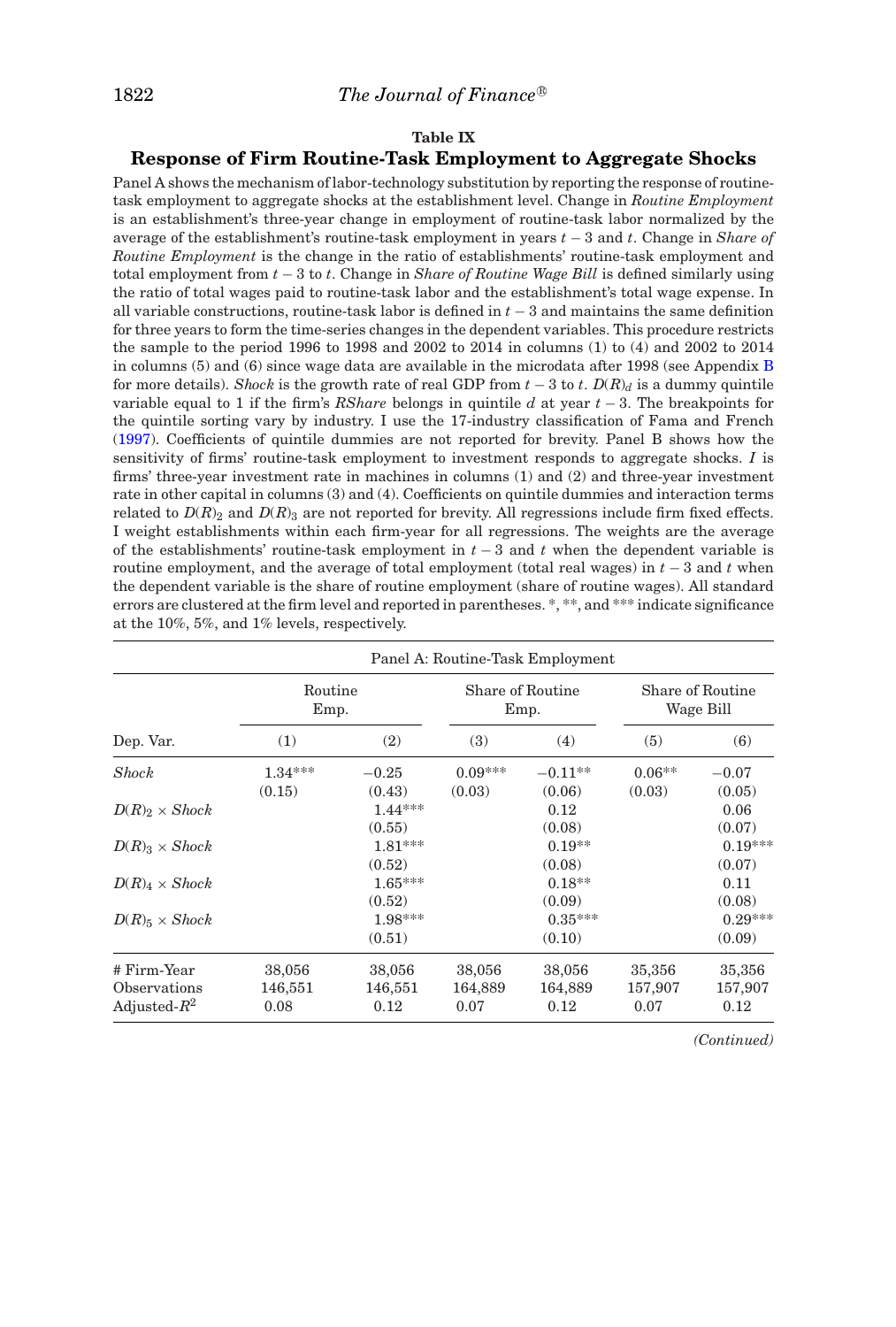|                                                    |         | Panel B: Sensitivity of Routine-Task Employment to Investment | Routine Empl.       |          |
|----------------------------------------------------|---------|---------------------------------------------------------------|---------------------|----------|
|                                                    |         | $I =$ Machines                                                | $I =$ Other Capital |          |
| Dep. Var.                                          | (1)     | (2)                                                           | (3)                 | (4)      |
| I                                                  | 0.01    | $0.07*$                                                       | $0.03***$           | $-0.04$  |
|                                                    | (0.01)  | (0.04)                                                        | (0.01)              | (0.04)   |
| $I \times D(R)_4$                                  | $-0.01$ | $-0.10*$                                                      | 0.05                | 0.06     |
|                                                    | (0.02)  | (0.05)                                                        | (0.03)              | (0.07)   |
| $I \times D(R)_{5}$                                | 0.01    | $-0.08*$                                                      | $-0.02*$            | 0.06     |
|                                                    | (0.02)  | (0.05)                                                        | (0.01)              | (0.04)   |
| $I \times D(R)_4 \times \text{Shock}$              |         | $0.88*$                                                       |                     | $-0.16$  |
|                                                    |         | (0.49)                                                        |                     | (0.77)   |
| $I \times D(R)$ <sub>5</sub> $\times$ <i>Shock</i> |         | $1.10**$                                                      |                     | $-1.04*$ |
|                                                    |         | (0.50)                                                        |                     | (0.53)   |
| $D(R)_4 \times Shock$                              |         | 0.85                                                          |                     | 0.95     |
|                                                    |         | (0.94)                                                        |                     | (0.97)   |
| $D(R)_5 \times Shock$                              |         | 1.30                                                          |                     | $1.72*$  |
|                                                    |         | (0.92)                                                        |                     | (0.95)   |
| $I \times Shock$                                   |         | $-0.64$                                                       |                     | $0.89*$  |
|                                                    |         | (0.40)                                                        |                     | (0.51)   |
| <b>Shock</b>                                       |         | 0.02                                                          |                     | $-0.44$  |
|                                                    |         | (0.78)                                                        |                     | (0.82)   |
| Observations                                       | 66,785  | 66,785                                                        | 66,392              | 66,392   |
| Adjusted- $R^2$                                    | 0.14    | 0.14                                                          | 0.14                | 0.14     |

**Table IX***—Continued*

where *I<sup>M</sup> <sup>t</sup>*−3,*<sup>t</sup>* is firm *f*'s three-year real investment rate in machines and the other variables are as defined in equation [\(23\).](#page-28-0)

The coefficients  $a_1, \ldots, a_5$  can be interpreted as the differential degree of substitution between high-*RShare* and low-*RShare* firms when three-year real GDP growth is zero (which is a state of low economic growth, since the average three-year real GDP growth is 6.7% in my sample). I focus on the coefficients  $b_2, \ldots, b_5$  on the triple interaction terms, which can be interpreted as the differential responses of the degree of substitution to aggregate shocks for high-*RShare* and low-*RShare* firms. Finally, the coefficients *c*1, . . ., *c*<sup>5</sup> capture the differential response of routine-task employment to aggregate shocks for high-*RShare* and low-*RShare* firms, conditional on the firms not investing in machines.

Column (1) of Panel B in Table [IX](#page-29-0) shows that high-*RShare* and low-*RShare* firms do not differ in their degree of substitution in an average year. Column (2) shows the main finding that in a low economic state when three-year GDP growth is zero, high-*RShare* firms exhibit a stronger degree of substitution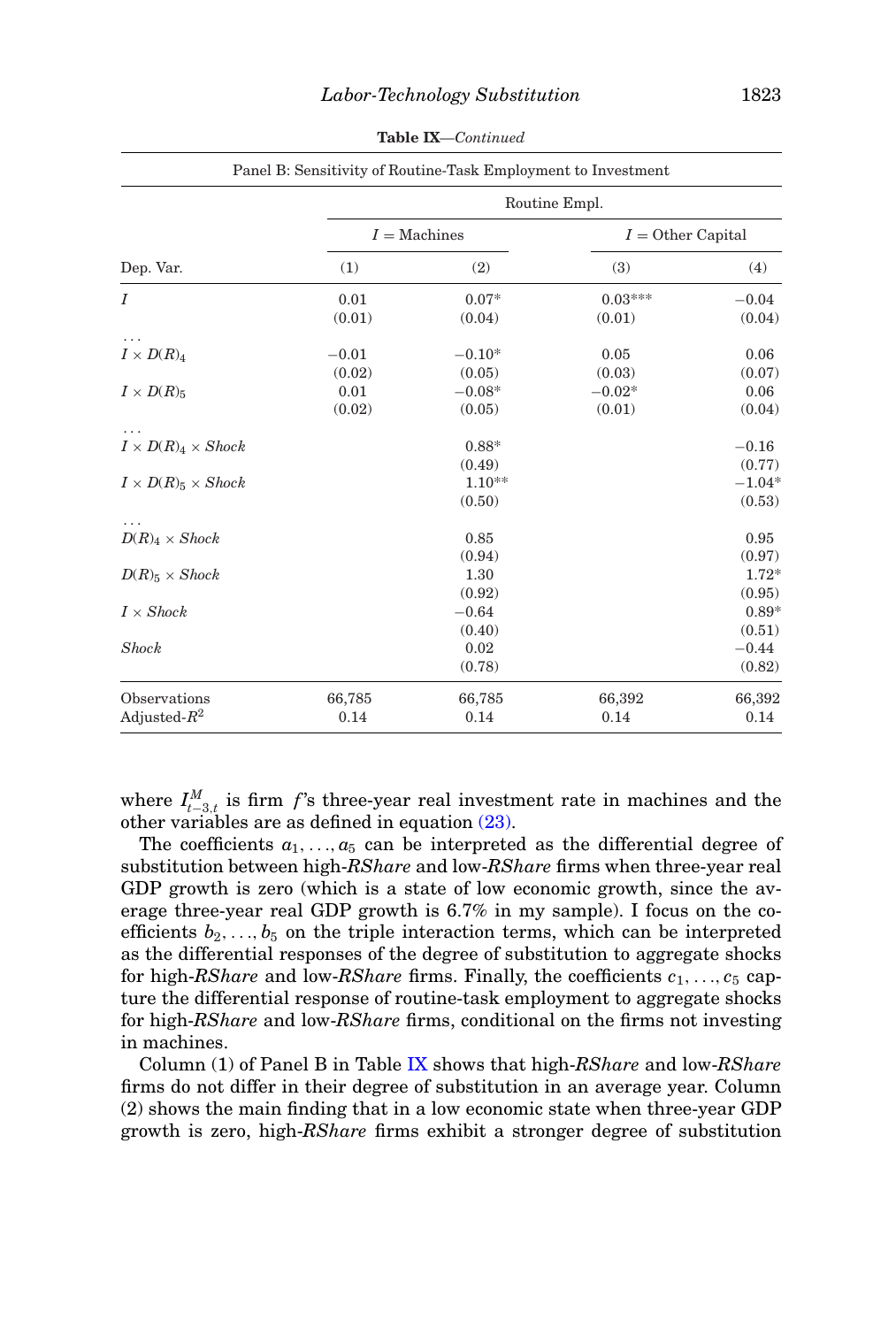than low-*RShare* firms, as indicated by the coefficients  $a_4 = -0.1$  and  $a_5 =$ −0.08, which are both significantly different from zero. More importantly, we find that when GDP growth drops further, such differential response in the degree of substitution increases, as  $b_4 = 0.88$  and  $b_5 = 1.10$ , with both of these coefficients significantly different from zero. Finally, when we condition on not investing in machines, we observe no differential responses of routine-task employment to aggregate shocks between high-*RShare* and low-*RShare* firms. This result suggests that the differential employment response to aggregate shocks is fueled by stronger technology investment in high-*RShare* firms.

In summary, the two findings on investment and employment show that an average high-*RShare* firm responds to unfavorable aggregate shocks by increasing investment more in machines and reducing routine-task labor more than an average low-*RShare* firm. The findings on the degree of substitution suggest that the two opposite responses in investment and employment jointly constitute greater labor-technology substitution in bad times for high-*RShare* firms than for low-*RShare* firms. Taken together, these results support the model's core mechanism whereby firms with a higher *RShare* have more switching options (to replace their routine-task labor with machines in the face of unfavorable aggregate shocks).

# *C.4. Firm Performance and Aggregate Shocks*

To further strengthen the link between the switching options and firm valuation, I explore how the value of high-*RShare* firms (i.e., firms with more switching options) responds to unfavorable shocks compared to the value of low-*RShare* firms. My model predicts that in the face of unfavorable shocks, firms exercise switching options, which reduce operating costs after labor-technology substitution is complete and prevent a decline in firm value. While there is little guidance on how long labor-technology substitution takes to complete, Kydland and Prescott [\(1982\)](#page-45-19) find that a reasonable range for the average time-to-build is three to five quarters. Hence, I use an event study setting to examine how firms' operating cost and stock returns perform two years before and two years after recessions. Specifically, I define years 2001 and 2008 as event year 0 for the 2001 and 2008 to 2009 recessions, respectively. In event year  $-1$ , I sort firms into five quintiles based on their *RShare* within Fama-French 17 industries, *D*(*Rf*,<sup>−</sup>1)*d*, and I track these firms in event years [−2, 1]. I then set the dummy variable *Post* to one if the event year is 0 or 1 and to zero if the event year is  $-2$  or  $-1$ . I use the following specification:

<span id="page-31-0"></span>
$$
P_{f,t} = a_0 + \sum_{d=2}^{5} a_d D(R_{f,-1})_d + b_1 Post + \sum_{d=2}^{5} b_d D(R_{f,-1})_d \times Post + cX_{f,t} + F_{f \times Event} + \epsilon_{f,t},
$$
\n(25)

where  $P_{f,t}$  is the measure of firm performance in event year  $t$  ( $t = -2, -1, 0, 1$ ) and  $F_{f \times Event}$  represents fixed effects of an interaction between the firm and the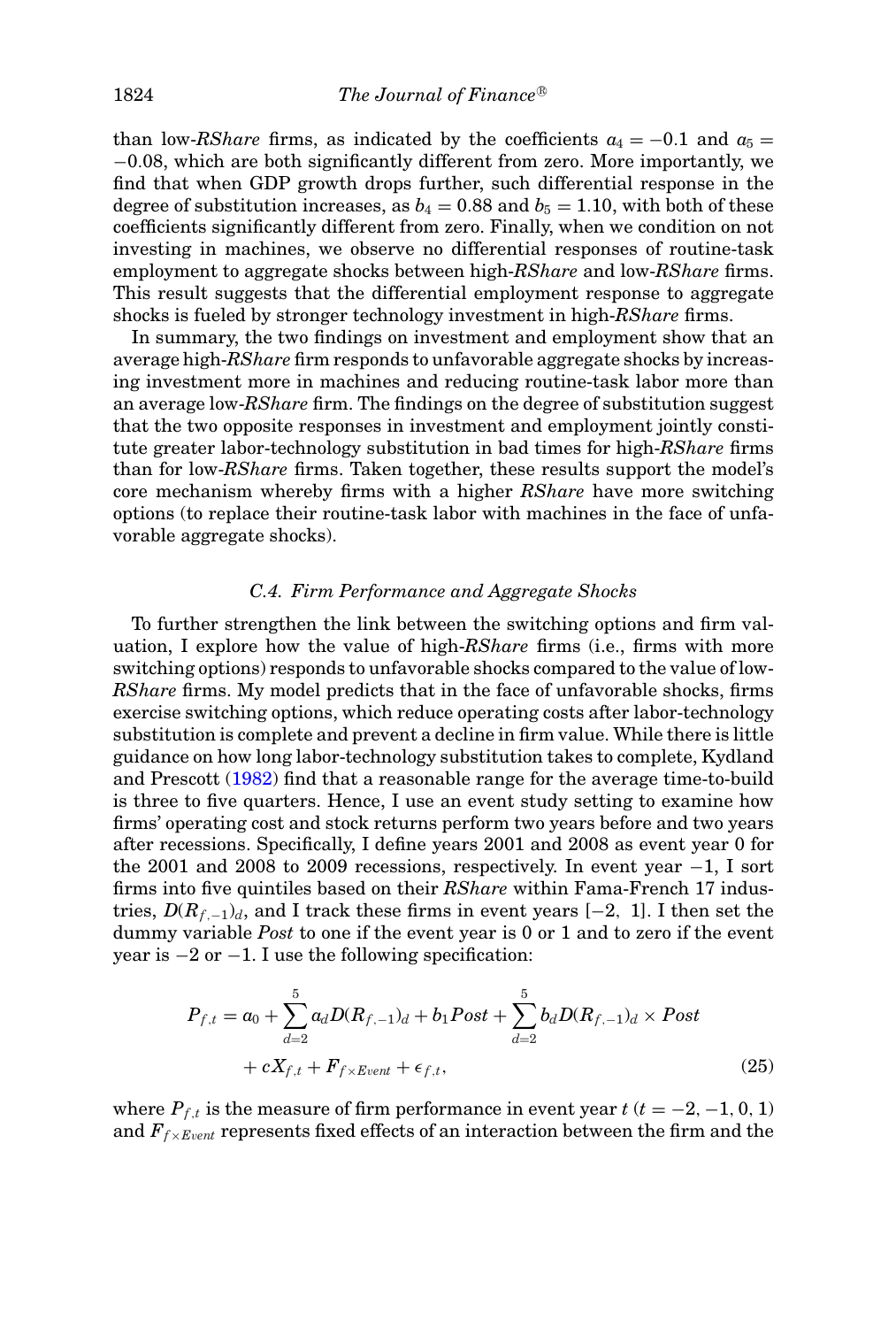#### **Table X**

#### **Response of Firm Performance to Recessions and Expansions**

<span id="page-32-0"></span>This table shows the outcome of labor-technology substitution by reporting the performance of firms with different shares of routine-task labor (*RShare*) in the two years before and the two years during and after recessions (or expansions). Columns (1) to (3) report results for recessionary episodes, while columns (4) to (6) report results for expansionary episodes. A recessionary episode is defined as the four years around the 2001 and 2008 to 2009 recessions, while an expansionary episode is the four years around any year *t* with  $[t-2, t+1]$  that do not include recession years during the period 1991 to 2014. *D*(*R*)*<sup>d</sup>* is a dummy quintile variable equal to 1 if the firm's *RShare* belongs in quintile *d* in the year before recessions or expansions. The breakpoints for the quintile sorting vary by industry. I use the 17-industry classification of Fama and French [\(1997\)](#page-44-13). *Operating Cost* is firms' operating costs multiplied by 100. *Stock Returns* is firms' annual excess stock returns in percentage. *Machines* is firms' investment rate in machinery and equipment capital in percentage. See Appendix B for variable definitions. All regressions include firm-episode fixed effects. Columns (3) and (6) also include firm controls as in Table [VIII](#page-25-0) for comparison. All standard errors are clustered at the firm-episode level and reported in parentheses. \*, \*\*, and \*\*\* indicate significance at the 10%, 5%, and 1% levels, respectively.

|                        |                 | $Post = Post$ Recessions |                 |                 | $Post = Post$ Expansions |                 |
|------------------------|-----------------|--------------------------|-----------------|-----------------|--------------------------|-----------------|
| Dep. Var.              | Op. Cost<br>(1) | Stock Ret.<br>(2)        | Machines<br>(3) | Op. Cost<br>(4) | Stock Ret.<br>(5)        | Machines<br>(6) |
| Post                   | $9.69***$       | $-14.27***$              | $-6.46***$      | $-1.25**$       | $-3.90***$               | $-0.14$         |
|                        | (1.59)          | (3.62)                   | (2.29)          | (0.62)          | (1.48)                   | (1.14)          |
| $D(R)_{2} \times Post$ | $-3.62*$        | $-13.80**$               | 2.69            | $-0.20$         | 0.27                     | $2.59*$         |
|                        | (2.08)          | (6.99)                   | (3.29)          | (0.76)          | (1.88)                   | (1.40)          |
| $D(R)_{3} \times Post$ | $-4.32**$       | 5.53                     | 3.45            | 0.67            | $-0.72$                  | 0.25            |
|                        | (1.92)          | (4.75)                   | (2.83)          | (0.75)          | (1.83)                   | (1.41)          |
| $D(R)_4 \times Post$   | $-4.84**$       | $8.20*$                  | $6.63**$        | 0.78            | $-1.10$                  | 0.51            |
|                        | (1.88)          | (4.68)                   | (2.79)          | (0.75)          | (1.78)                   | (1.35)          |
| $D(R)_{5} \times Post$ | $-5.09***$      | $11.24**$                | $6.23**$        | 0.33            | $-2.57$                  | 1.86            |
|                        | (1.97)          | (4.87)                   | (2.55)          | (0.76)          | (1.81)                   | (1.32)          |
| Observations           | 33,297          | 12,213                   | 15,836          | 174,211         | 63,245                   | 82,052          |
| $R^2$                  | 0.87            | 0.23                     | 0.42            | 0.89            | 0.31                     | 0.42            |

event episode. An event episode consists of the four years around the 2001 or the 2008 to 2009 recessions. I cluster standard errors at the firm-event level.

There are several advantages of using this setting. First, the two-year window helps detect delayed effects of labor-technology substitution on operating costs for some firms. Second, using recessions and expansions separates the negative shocks from the positive shocks, which helps identify the *hedging effects* of switching options on asset prices. Third, recessions represent strong negative aggregate shocks to business conditions, which helps reveal the outcome of labor-technology substitution by eliminating certain noise from the firm-level analyses.

Column  $(1)$  of Table [X](#page-32-0) shows the differential changes in firm operating costs before and after recessions for high-*RShare* and low-*RShare* firms. The point estimates of  $b_2, \ldots, b_5$  are all negative, and they increase in both statistical significance and economic magnitude from  $b_2$  to  $b_5$ . This evidence suggests that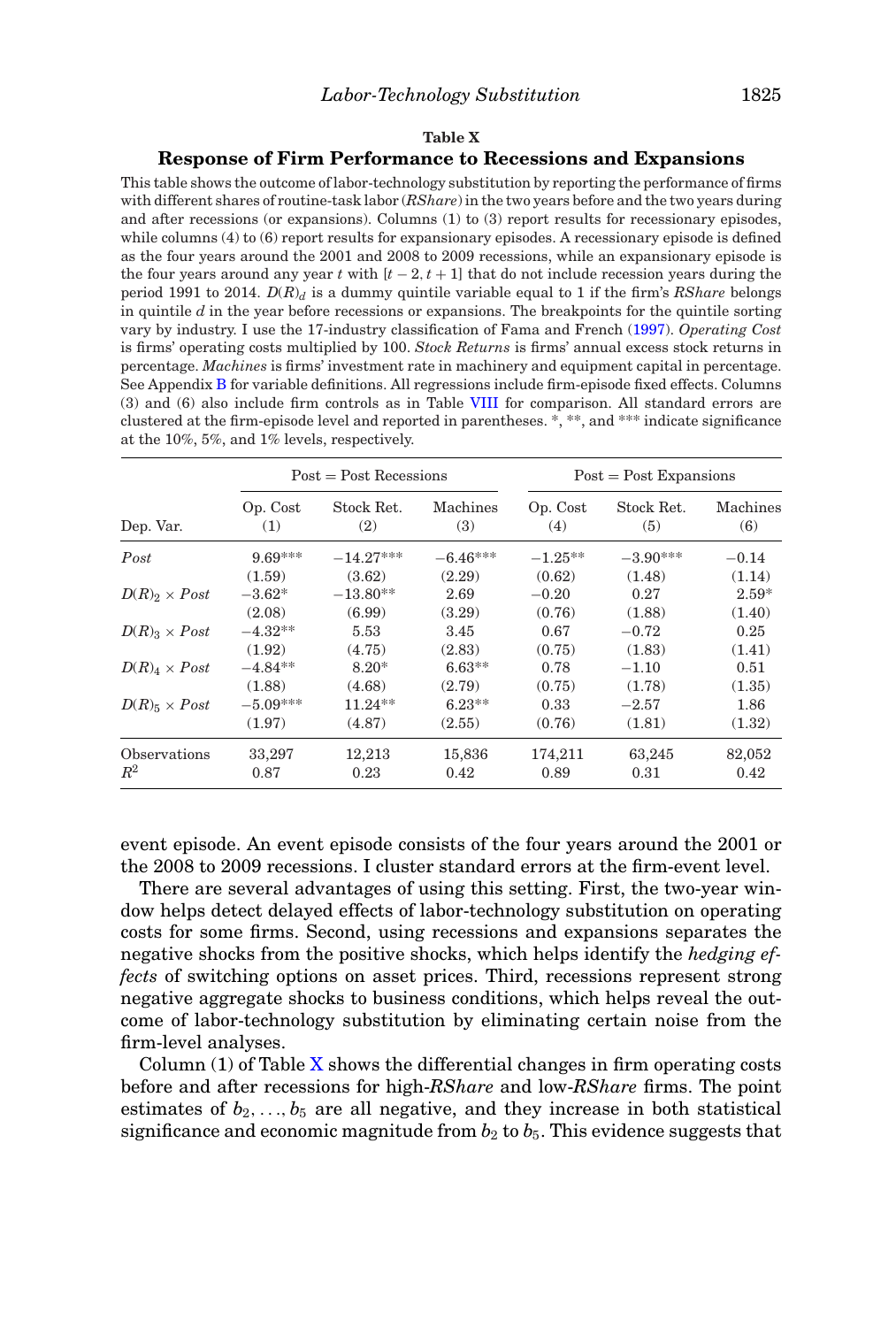firms with higher *RShare* performed relatively better in managing operating cost over the recessions. Column (2) shows the differential responses of stock returns. Low-*RShare* firms experience 14% lower annual stock returns over the recessions, while high-*RShare* experience only 3% lower returns over the recessions. The difference of 11% per year is remarkable, especially given that we are comparing firms within-industry.

# *C.5. Source of Risk: Negative versus Positive Shocks*

As I discuss in Section I.D, for simplicity, my model abstracts from incorporating growth options. One potential concern with this simplification is that firms with different *RShare* may have differential exposure to positive economic shocks. To investigate this possibility, I examine changes in firm performance in the face of positive aggregate shocks.

I adopt the same setting as in equation  $(25)$ , and I define "expansion" years as all nonrecession years in the period 1991 to 2014. To ensure that these tests are not contaminated by recession years, I further require that the four years around the expansion years not include the recession years, that is, 1991, 2001, 2008, and 2009. This filter leads to 11 expansionary episodes for the years 1994 to 1999, 2004 to 2006, and 2012 to 2013 during which the U.S. economy experienced positive growth (a 3.4% average growth rate in real GDP).

Columns (4) and (5) of Table  $\overline{X}$  $\overline{X}$  $\overline{X}$  show the responses to the expansions for highand low-*RShare* firms in terms of operating costs and stock return performance. Unlike responses to recessions, we find that the response of high-*RShare* firms to positive economic shocks is not significantly different from the response of low-*RShare* firms. This evidence mitigates the concern that the cross-sectional risk premia derive from risks associated with positive economic shocks, and helps justify the model's absence of growth options.

Finally, as a reality check to see whether the underlying investment mechanism also follows the sample pattern, I report firms' investment in machines as a response to recessions in column (3) and to expansions in column (6). Consistent with Figure [2,](#page-26-0) we observe a significant drop in investment in machines for low-*RShare* firms over recessions. High-*RShare* firms, in stark contrast, do not experience such a drop when controlling for common predictors of firm investment. In the placebo test, we do not observe significant differences in response to expansions between high-*RShare* and low-*RShare* firms.

# *C.6. Addressing Alternative Hypotheses*

*Heterogeneous Growth Opportunities:* One alternative hypothesis for my findings on investment and employment is that firms with higher *RShare* may face fewer procyclical growth opportunities. This hypothesis implies that in bad times, high-*RShare* firms will cut investment less than low-*RShare* firms, regardless of the type of investment, and will also lay off fewer workers than low-*RShare* firms, regardless of the skill of workers. In contrast, my mechanism predicts that in bad times, high-*RShare* firms will cut investment in machines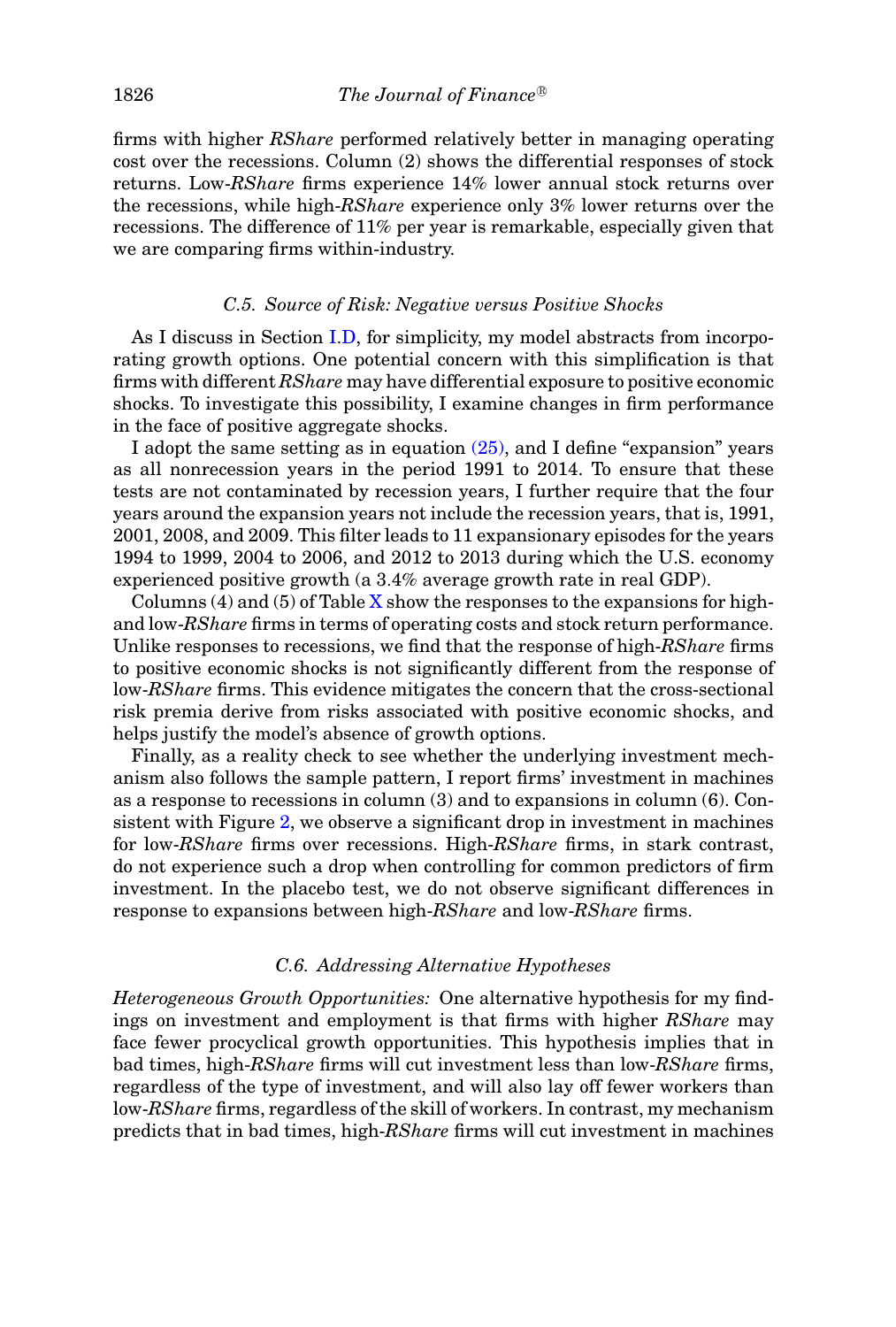less than low-*RShare* firms, and high-*RShare* firms will lay off routine-task labor more than low-*RShare* firms.

I now provide evidence to differentiate my mechanism from this alternative hypothesis. On the investment side, I conduct a quasi-placebo test in which I run the regression in equation [\(22\)](#page-24-1) but I examine investment in capital other than machines.<sup>[18](#page-34-0)</sup> Column (3) of Table [VIII](#page-25-0) shows that investment in other capital is not as resistant to aggregate shocks as investment in machines, on average. Moreover, in column (4), we do not observe significant differences for firms with different *RShare* in the cyclicality of their investment in other capital. The different response of investment in machines and investment in other capital is consistent with my mechanism, but it cannot be easily explained by the alternative hypothesis.

On the labor side, I examine the three-year change in establishments' share of routine-task employment, where this share is defined as the ratio of an establishment's routine-task employment to its total employment. I run the regression in equation [\(23\)](#page-28-0) weighted by the average of the establishment's employment during the three-year gap. Columns (3) and (4) of Panel A in Table [IX](#page-29-0) show that high-*RShare* firms respond to negative aggregate shocks by reducing their share of routine-task employment more than low-*RShare* firms. The differential response of this share suggests that high-*RShare* firms lay off *disproportionately* more routine-task workers than low-*RShare* firms in the face of unfavorable GDP shocks. I therefore conclude that high-*RShare* firms respond to unfavorable aggregate shocks by restructuring their labor composition, rather than simply scaling down their employment size. The alternative hypothesis, again, has difficulty explaining these differential changes in labor composition.

To provide additional evidence on the relation between investment in machines and layoffs of routine-task labor, in columns (3) and (4) of Panel B in Table [IX,](#page-29-0) I conduct a quasi-placebo test by examining the sensitivity of routine-task employment to investment in other capital instead of investment in machines. I do not find the response of this sensitivity to aggregate shocks to be different between high-*RShare* and low-*RShare* firms.

In summary, while growth opportunities explain much of the aggregate investment and employment over the business cycle, growth opportunities alone appear to have difficulty explaining these new findings in the cross-section of firms. In contrast, these new findings are consistent with my mechanism of firms switching technologies during economic downturns. Without knowing the purpose of firm investment, one cannot fully separate the effect of technologyswitching options from growth options. Examining how technology-switching options and growth options jointly shape a firm's total investment opportunities over the business cycle represents an interesting extension for future research.

<span id="page-34-0"></span> $18$  Other capital is measured as the difference between property, plant, and equipment at cost (Compustat item PPEGT) and machinery and equipment at cost (FATE). Note that other capital may also include certain necessary investments for labor-technology substitution. Due to an inability to exactly identify the type of investment associated with labor-technology substitution in the data, this quasi-placebo test should be regarded as suggestive.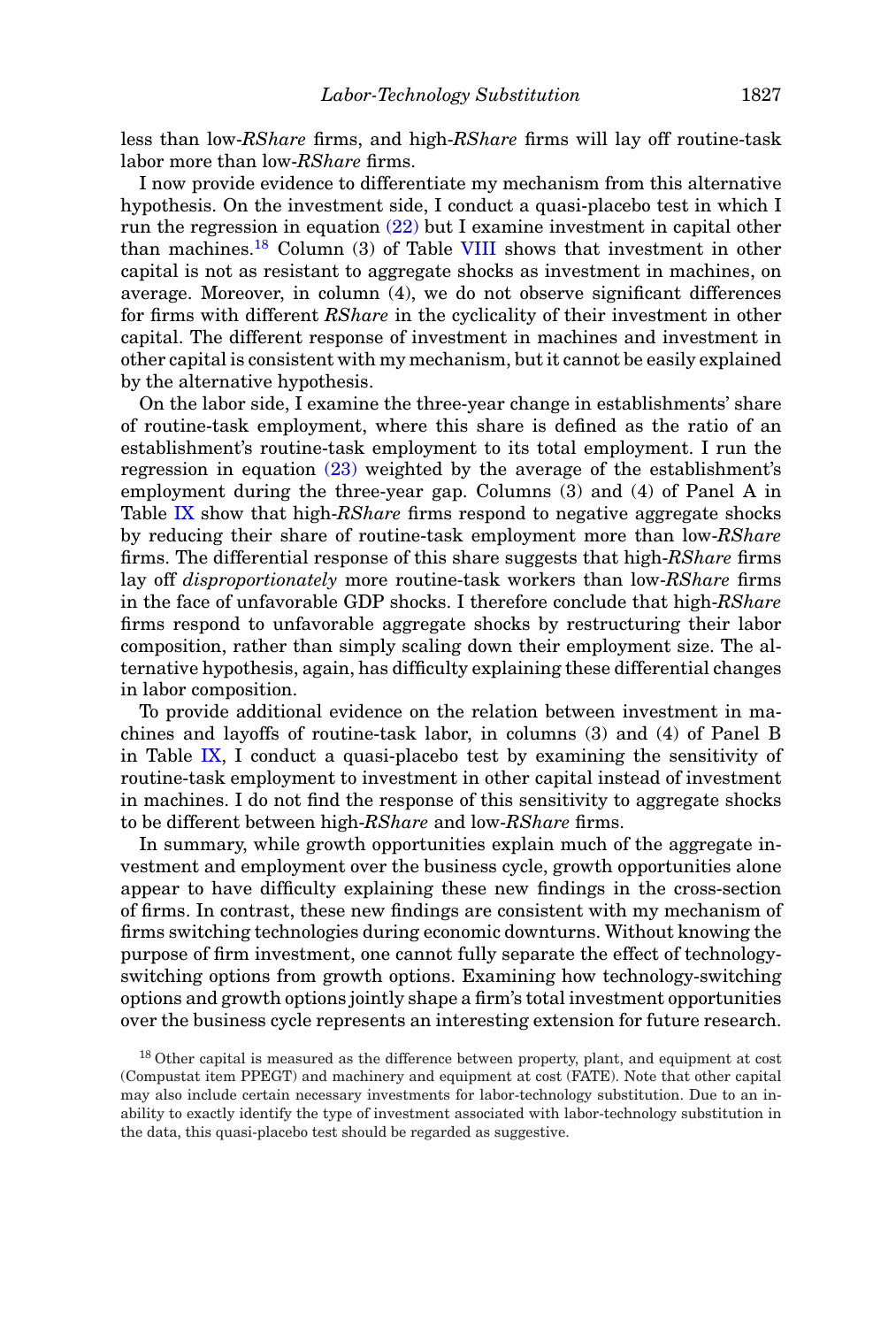*Heterogeneous Fixed Adjustment Costs:* One may also be tempted to explain my findings using heterogeneous fixed adjustment costs of routine-task labor versus other production factors. These alternative hypotheses argue that firms differ in their flexibility to respond to recessions rather than differ in their ability to engage in technology-switching during recessions. One way to distinguish these two mechanisms is to examine the longer term effects of recessions on firms. Specifically, while my mechanism predicts that firms' investment and employment change permanently after they switch their production technology, the alternative hypotheses based on the flexibility to adjust predict that firms' production structure "goes back to normal" after recessions.

I summarize the evidence that supports my mechanism. First, in Figure [1,](#page-14-0) I show that the lost routine-task jobs in the economy do not tend to bounce back after recessions, suggesting that the reduction in routine-task jobs in the economy is permanent. Second, in Table [IX](#page-29-0) I demonstrate the differential responses of firms' routine-task employment to aggregate shocks in three-year horizons, suggesting that the extra reduction of routine-task labor in high-*RShare* firms is not a transitory labor policy for these firms. Third, in Figure [2](#page-26-0) I show that the differential responses in machinery investment between high-*RShare* and low-*RShare* firms persist four years after the beginning of the recessions, indicating that labor-technology substitution is also persistent from firms' investment side. In summary, the evidence is consistent with my predicted mechanism whereby firms switch technology in the face of unfavorable aggregate shocks.

*Cyclicality of Wages and Machine Prices:* I next tie up the loose end around the fact that, for simplicity, my model abstracts from taking into account the dynamics of wages and machine prices. Specifically, one may be concerned that the main mechanism of this paper is driven by the wages of routine-task labor being stickier than the wages of nonroutine-task labor, or by firms expecting a drop in machine prices during bad times.

If the wages of routine-task labor are stickier than the wages of nonroutinetask labor, firms may respond to unfavorable shocks by laying off routine-task workers but reducing the wages of nonroutine-task workers. Overall, this is unlikely. In Panel A of Figure  $3$ , I plot the average real hourly wages of routinetask labor and nonroutine-task labor from 1988 to 2015 using the sample from CPS-MORG. As can be seen, these two series are intimately correlated (correlation  $= 0.86$ ), with the wages of routine-task labor slightly more cyclical.<sup>19</sup> This strong comovement between the wage series is further confirmed in regressions in Panel A of Table [IX,](#page-29-0) where wages for firms' workers are measured more accurately. In this table, I report results on changes in the share of routine-task employment (column (4)) that do not account for worker wages, and changes in the share of routine-task wage expenses (column (6)) that account for the wages of routine workers and nonroutine workers in each firm.<sup>[20](#page-35-1)</sup> I find that accounting for wages does not have a material effect on my results: high-*RShare* firms

<span id="page-35-0"></span><sup>&</sup>lt;sup>19</sup> The correlation between the detrended real wages of routine-task labor and the detrended real GDP is 0.28; the correlation is 0.06 for the detrended real wages of nonroutine-task labor.

<span id="page-35-1"></span> $20$  Establishments' share of routine-task wage expenses is defined following equation [\(19\).](#page-12-1)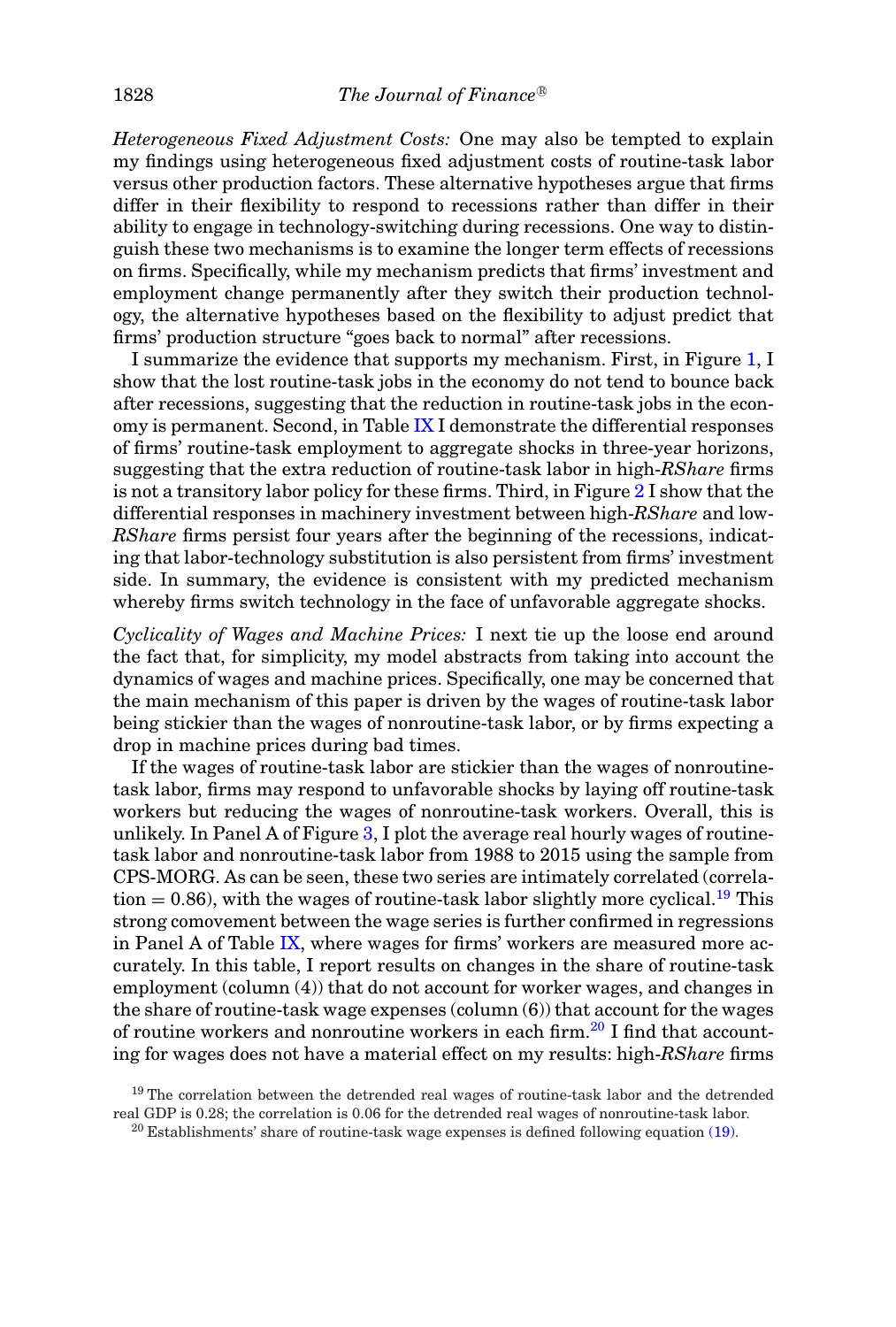

<span id="page-36-0"></span>**Figure 3. Wages and machine price index over the business cycle**. Panel A presents the cyclicality of real hourly wages of routine-task labor and nonroutine-task labor classified based on the 1990 employment distribution (see Figure [1](#page-14-0) for definitions). The two series of hourly wages are aggregated from individuals in the sample of the Current Population Survey Outgoing Rotation Group, and are weighted by the sample personal earnings weights. Panel B presents the qualityadjusted price of equipment and software provided by Ryan Isaelsen. The price index is aggregated from the price of 22 groups of durable equipment and software presented by the Bureau of Economic Analysis. These data were first constructed by Gordon [\(1990\)](#page-45-20) and later extended by Israelsen [\(2010\)](#page-45-21). All series are real, logged, and filtered to extract the cyclical component using the Hodrick-Prescott filter. The shaded areas indicate recession years based on the NBER Business Cycle Dates. (Color figure can be viewed at wileyonlinelibrary.com)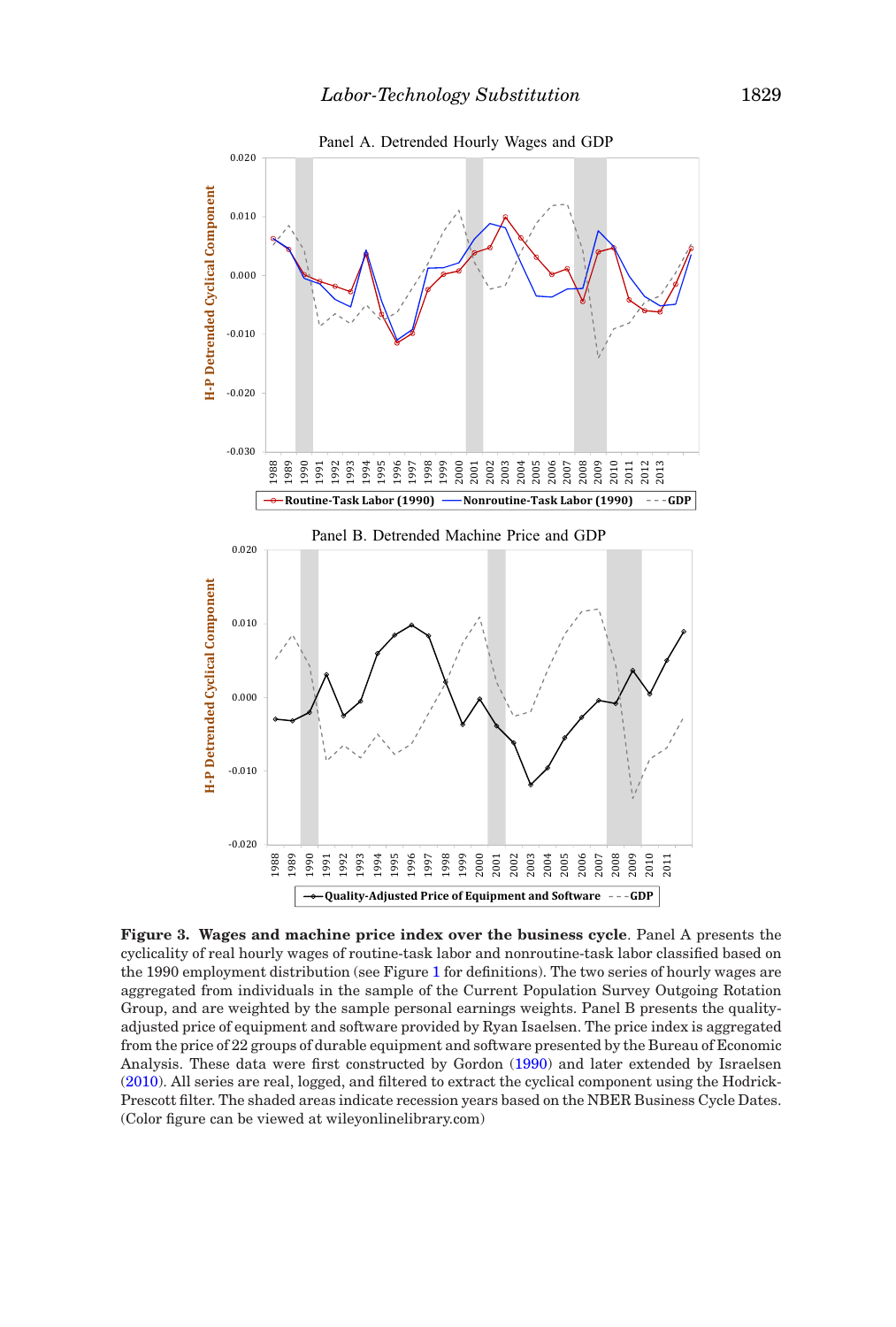cut employment and total wage expenses on routine-task labor disproportionately more than low-*RShare* firms in the face of unfavorable shocks. Hence, my employment results are robust to incorporating wage dynamics.

The hypothesis based on the countercyclical price of machines does not contradict my model's main channel, as long as such a price pattern is well anticipated by firms. Nevertheless, in Panel B I plot the quality-adjusted price of equipment and software from 1988 to 2012 as a proxy for the price of technology (see Cummins and Violante [\(2002\)](#page-44-20) and Kogan and Papanikolaou [\(2014\)](#page-45-2)). Here, we observe that the price of technology drops during the 2001 recession but rises during the 1990 recession and during the 2008 to 2009 Great Recession. The correlation between the price of technology and GDP is  $-0.46$ , indicating that machines do not necessarily become cheaper in bad times. In summary, cyclical movements of wages and machine prices do not seem to offer an obvious mechanism for firms to undertake labor-technology substitution in bad times.

# **IV. Conclusion**

Technology changes the way our economy produces. With the arrival of new technologies, some human skills are upvalued by better tools, while other skills become redundant and are eventually replaced by the better tools. The adoption of new technologies to save labor costs often represents an important way for firms to improve efficiency. However, firms do not always adopt new technologies upon their arrival. Indeed, as I show in this paper, firms tend to wait until economic downturns to adopt labor-saving technology. This link between technology adoption and the business cycle provides a previously unexplored source of systematic risk that has important implications for the cross-section of stock returns.

To illustrate this point, I develop a simple technology-switching model that shows that a firm's option to replace routine-task labor with machines reduces the firm's sensitivity to unfavorable macroeconomic shocks and thus lowers its exposure to systematic risk. The key insight of my model is that adopting a labor-saving technology takes time and interrupts firm production, since the firm needs to adapt its production to the new technology (embodied in the machines). Because the cost induced by this interruption is lower in bad times than in good times, firms tend to wait until bad times to undertake labor-technology substitution. As a result, firms with routine-task labor have a technology-switching option to improve their value in bad times and thus have lower exposure to systematic risk than firms without routine-task labor.

I present novel empirical evidence that supports the main predictions of this model. Using detailed data at the establishment-occupation level, I calculate the proportion of a firm's total labor costs that can be potentially eliminated with automation—the share of routine-task labor—for publicly traded firms in the United States. I find that firms with a high share of routinetask labor have significantly lower market betas and lower expected returns than their industry peers. Inspecting the mechanism behind this phenomenon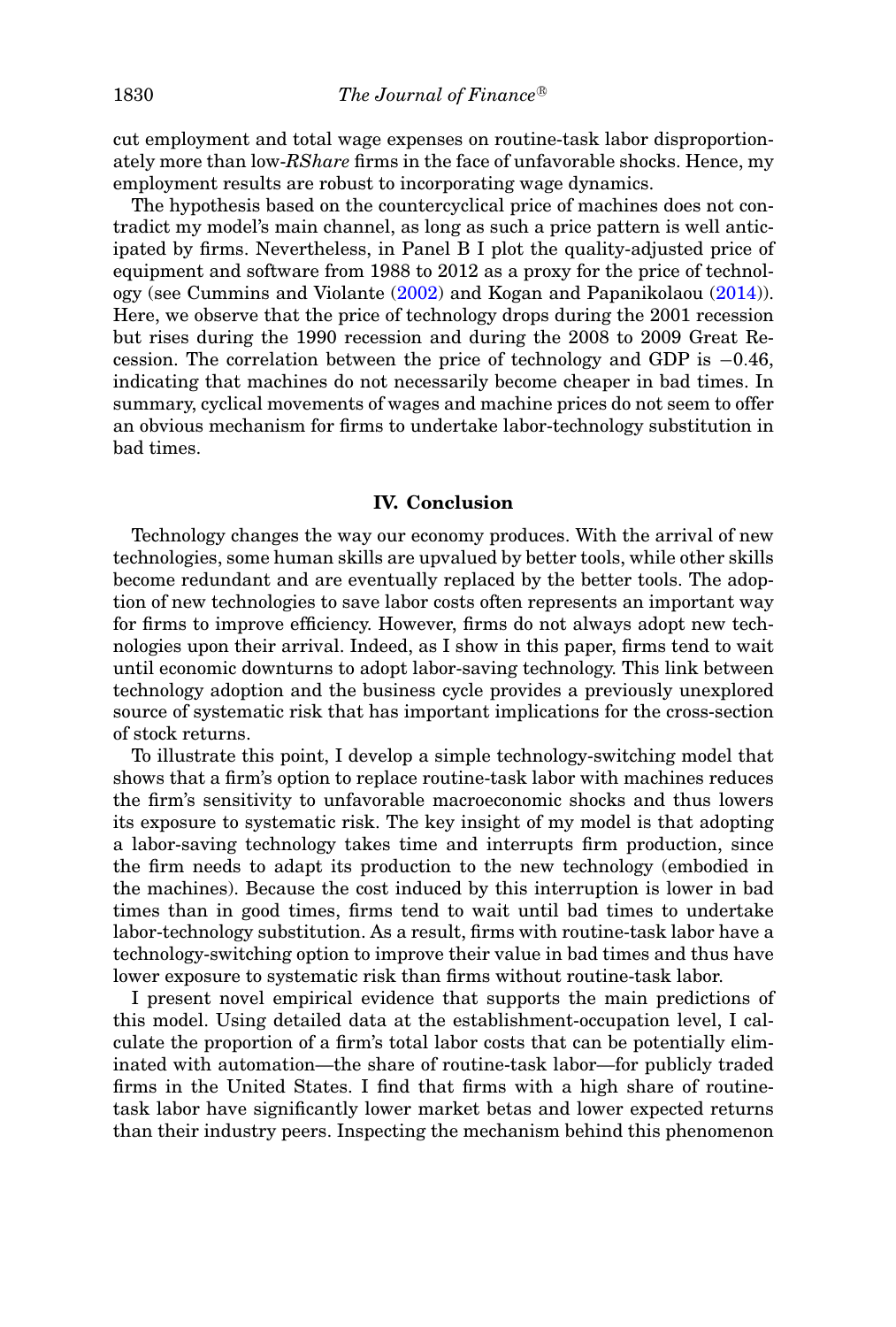leads to supportive evidence that is strongly consistent with the model: firms with a high share of routine-task labor respond to unfavorable macroeconomic shocks by investing relatively more in machines than their industry peers and reducing more routine-task labor. As a result, firms with a high share of routine-task labor enjoy a larger cut in operating costs, and they experience a smaller reduction in market value than their industry peers in the face of the unfavorable shocks.

> Initial submission: November 17, 2016; Accepted: July 10, 2018 Editors: Stefan Nagel, Philip Bond, Amit Seru, and Wei Xiong

# **Appendix A: Proofs**

# *A.1. Proof of Proposition [1](#page-7-1)*

Given that the payoff of exercising the switching option is monotonically decreasing in  $A_t$  (see equation [\(11\)\)](#page-7-2), and given that the process of  $A_t$  exhibits a positive serial correlation, we know that the optimal strategy to exercise the switching option is when *At* falls below a certain threshold *A*<sup>∗</sup> (see Dixit and Pindyck [\(1994\)](#page-44-21), Section 4.1.D).

Under the risk-neutral probability measure,  $\frac{dA_t}{A_t} = -\sigma_x \sigma_\Lambda dt + \sigma_a d\hat{B}_t$ , where  $\hat{B}_t=\frac{\sigma_x(B_{xt}+\sigma_{\Lambda}t)+\sigma_eB_{\epsilon t}}{\sigma_a}$  is a Wiener process. Applying the Laplace transform for the first passage time of drifted Brownian motion (see Shreve [\(2004\)](#page-45-22), Section 8.3), we have  $\hat{E}_t[e^{-r\tau}] = (\frac{A_t}{A^*})^{-\nu}$ , where  $\nu = \sqrt{(\frac{1}{2} + \frac{\sigma_x \sigma_A}{\sigma_a^2})^2 + \frac{2r}{\sigma_a^2}} - (\frac{1}{2} + \frac{\sigma_x \sigma_A}{\sigma_a^2})$ . To ensure that  $A^*$  is chosen optimally, the derivative of  $V_u^{so}$  with respect to  $A^*$  must be zero at all values of *At*. This gives the expression for *A*<sup>∗</sup> in Proposition [1,](#page-7-1) where  $\xi = \frac{f_R - I_M r}{r(1+v)}$ .

# *A.2. Proof of Proposition [3](#page-8-2)*

I prove Proposition [3](#page-8-2) in the following two steps:

# *Step 1*: *Calculate the relation of portfolio beta to average cash flows*.

Let  $F_U(t)$  denote the set of unautomated firms at time *t*,  $F_A(t)$  denote the set of automated firms at time *t*, and  $A_{u,t}$  and  $A_{a,t}$  denote the cash flows of an unautomated firm and an automated firm at time *t*. The beta of a portfolio is the value-weighted average of the firm betas. Hence,

$$
\beta_{U}(t) = \frac{\int_{F_{U}(t)} V_{u} \beta_{u,t} du}{\int_{F_{U}(t)} V_{u} du}
$$
\n
$$
= -v + \frac{(1+v) \frac{1}{r + \sigma_{x} \sigma_{\Lambda}} E(A_{u,t}) - vV_{u}^{f}}{\frac{1}{r + \sigma_{x} \sigma_{\Lambda}} E(A_{u,t}) - V_{u}^{f} + \xi A^{*v} \int_{F_{U}(t)} A_{u,t}^{-v} du}
$$
\n(A1)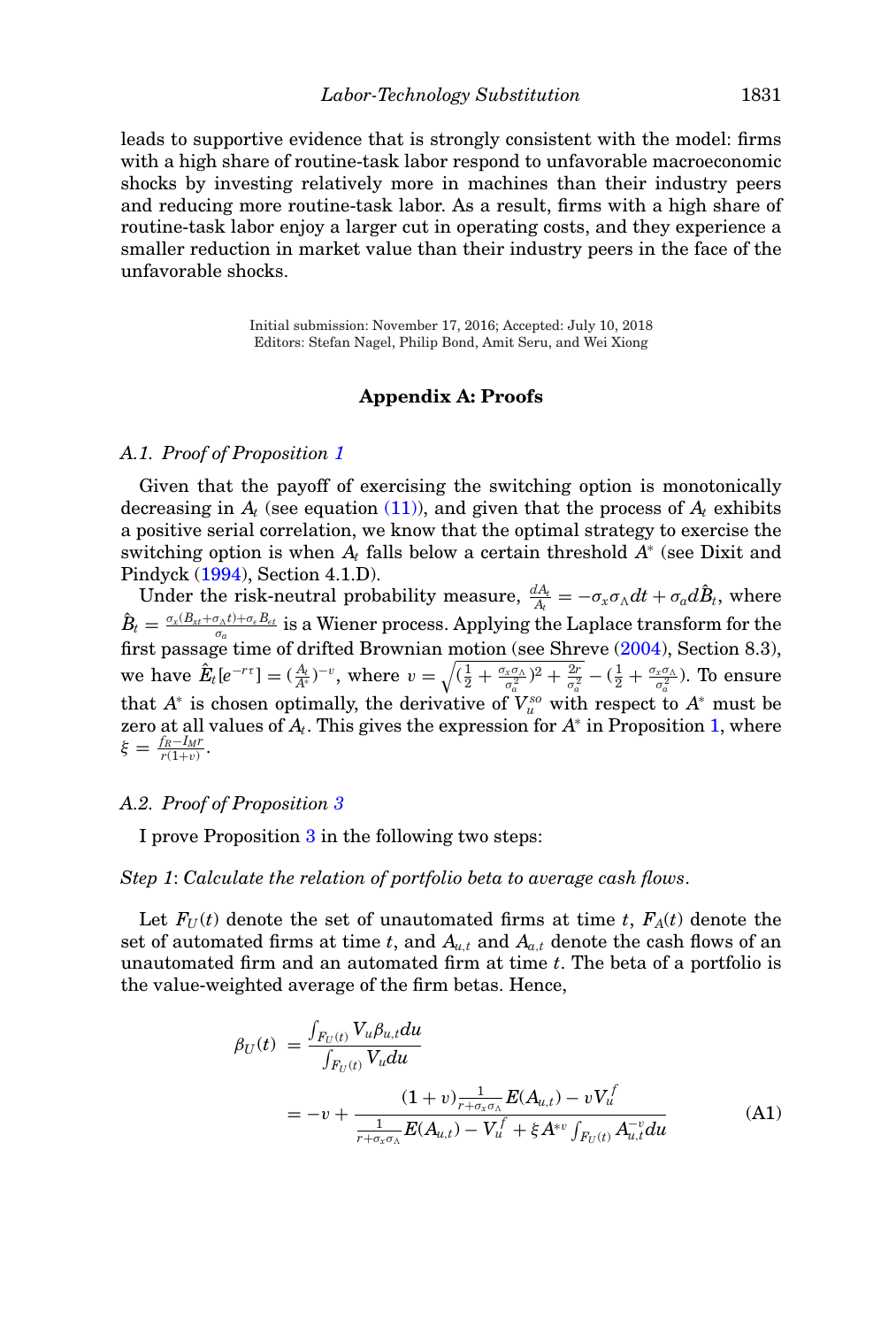$$
\leq -v + \frac{(1+v)\frac{1}{r+\sigma_x\sigma_{\Lambda}}E(A_{u,t})-vV_u^f}{\frac{1}{r+\sigma_x\sigma_{\Lambda}}E(A_{u,t})-V_u^f+\xi A^{*v}E(A_{u,t})^{-v}}.
$$

<span id="page-39-0"></span>The last inequality is achieved by using Jensen's inequality given that  $v > 0$ . Hence, we know that when  $E(A_{u,t}) \to \infty$ ,  $\beta_U(t) \to 1$  (using L'Hopital's Rule).

For an automated firm, depending on whether it is in the technology-adoption phase or the production phase, its value is between  $\frac{e^{-(r+\sigma_x\sigma_y)T}}{r+\sigma_x\sigma_y}A_{a,t} - \frac{f}{r}$  (newly  $\text{automated)} \text{ and } \frac{1}{r+\sigma_x\sigma_{\Lambda}}A_{a,t}-\frac{f}{r} \text{ (goods-producing). Hence,}$ 

$$
\beta_A(t) = \frac{\int_{F_A(t)} V_a \beta_{a,t} da}{\int_{F_A(t)} V_a da} \in \left[1 + \frac{V_a^f}{\frac{1}{r + \sigma_x \sigma_{\Lambda}} E(A_{a,t}) - \frac{f}{r}}, 1 + \frac{V_a^f}{\frac{e^{-(r + \sigma_x \sigma_{\Lambda})T}}{r + \sigma_x \sigma_{\Lambda}} E(A_{a,t}) - \frac{f}{r}}\right].
$$
\n(A2)

<span id="page-39-1"></span>As long as  $E(A_{a,t})$  is bounded and  $E(A_{u,t})$  increases without an upper bound over time, then after a sufficiently long time *t*, we will have  $\beta_U(t) \to 1$  and  $\beta_A(t) > 1$ . In other words,  $\beta_U(t) < \beta_A(t)$ .

*Step 2: Prove that as*  $t \to \infty$ *,*  $E(A_{u,t}) \to \infty$  *and*  $E(A_{u,t})$  *<i>is bounded.* 

Note that  $E(A_{u,t}) = E(A_t | \min_{0 \le s \le t} A_s \ge A^*)$ ,  $E(A_{a,t}) = E(A_t | \min_{0 \le s \le t} A_s < A^*)$ , and  $A_t = A_0 \exp(-\frac{1}{2}\sigma_a^2 t + \sigma_a B_t)$ . Denote  $\mu = -\frac{1}{2}\sigma_a^2$  and  $\sigma = \sigma_a$  to simplify notation. Let  $W_t = -B_t$ . Then  $W_t$  is also a Wiener process. Hence,

$$
E(A_{u,t}) = A_0 E \bigg[ e^{-\sigma W_t + \mu t} \big| \max_{0 \le s \le t} W_s - \frac{\mu}{\sigma} s \le \frac{1}{\sigma} \log \frac{A_0}{A^*} \bigg]. \tag{A3}
$$

Denote  $\theta = \frac{\mu}{\sigma}$  and  $H = \frac{1}{\sigma} \log \frac{A_0}{A^*}$  to further simplify notation. Given that  $A_0 > A^*$ , we have  $H > 0$ .

By Girsanov's Theorem, if we use  $Z_{\theta}(t) = \exp(\theta W_t - \frac{1}{2}\theta^2 t)$  to define another probability measure  $\tilde{P}$ , then

$$
E[X] = \tilde{E}[XZ_{\theta}^{-1}(t)] \tag{A4}
$$

and  $\tilde{W}_t = W_t - \theta t$  is a Wiener process under  $\tilde{\mathbb{P}}$ . Hence,

$$
E(A_{u,t}) = A_0 \frac{E\left[e^{-\sigma \tilde{W}_t} 1\{\max_{0 \le s \le t} \tilde{W}_t \le H\}\right]}{E\left[1\{\max_{0 \le s \le t} \tilde{W}_t \le H\}\right]}
$$
  

$$
= A_0 \frac{\tilde{E}\left[e^{-\sigma \tilde{W}_t - \theta \tilde{W}_t - \frac{1}{2}\theta^2 t} 1\{\max_{0 \le s \le t} \tilde{W}_t \le H\}\right]}{\tilde{E}\left[e^{-\theta \tilde{W}_t - \frac{1}{2}\theta^2 t} 1\{\max_{0 \le s \le t} \tilde{W}_t \le H\}\right]}
$$
  

$$
= A_0 \frac{g(-\sigma - \theta, H, t)}{g(-\theta, H, t)},
$$
(A5)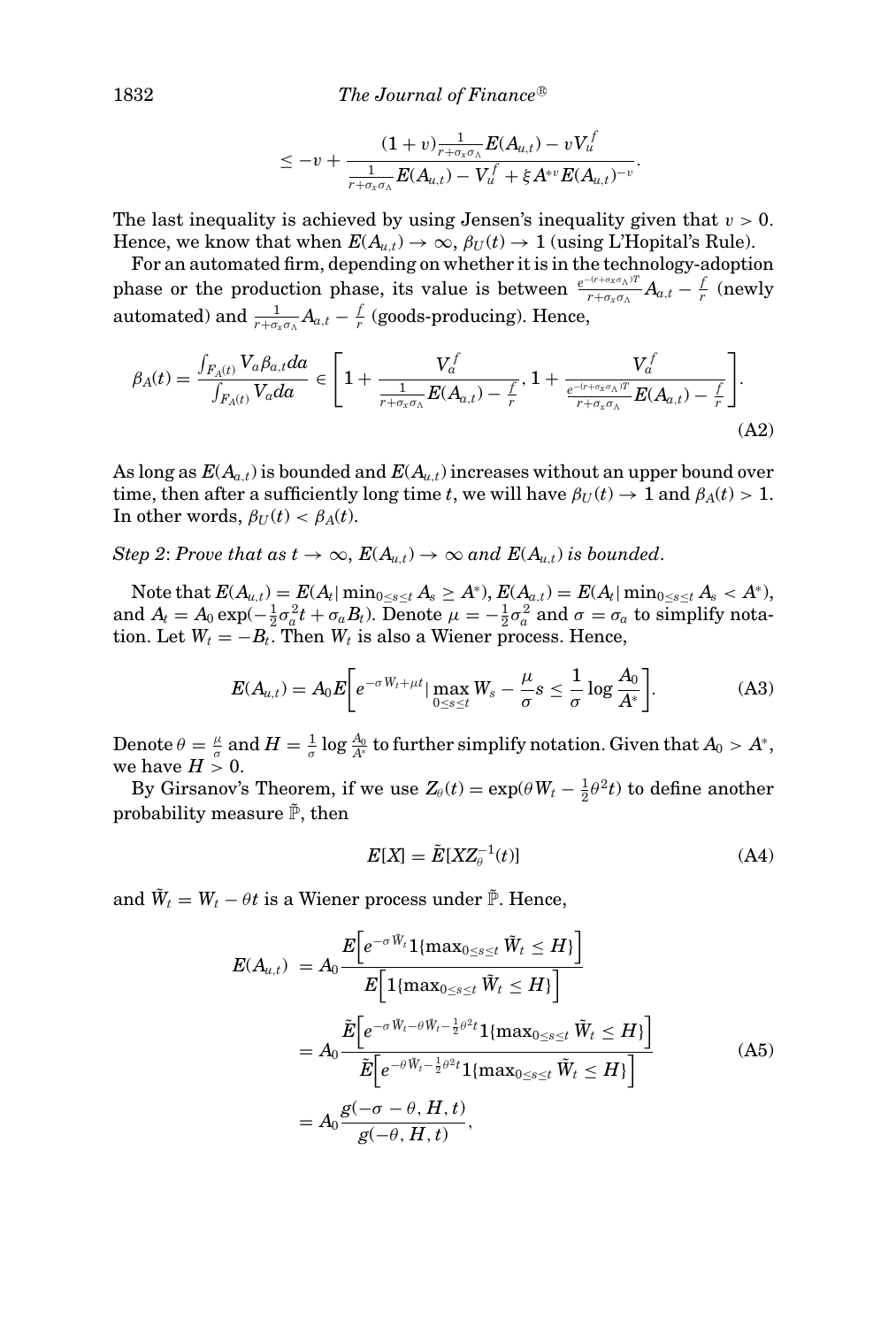<span id="page-40-1"></span>where

$$
g(\alpha, H, t) = \tilde{E}\bigg[e^{\alpha \tilde{W}_t} 1\{\max_{0 \le s \le t} \tilde{W}_s \le H\}\bigg].
$$
 (A6)

Using the joint density of  $\tilde{W}_t$  and  $\tilde{M}_t = \max_{0 \le s \le t} \tilde{W}_s$  under  $\tilde{\mathbb{P}}$ , we can calculate  $g(\alpha, H, t)$  explicitly (see Corollary 7.2.2 in Shreve [\(2004\)](#page-45-22) for derivation):

$$
g(\alpha, H, t) = e^{\frac{1}{2}\alpha^2 t} \tilde{P}(\tilde{M}_t \le H)
$$
  
=  $e^{\frac{1}{2}\alpha^2 t} \bigg[ \Phi\bigg( -\alpha\sqrt{t} + \frac{H}{\sqrt{t}} \bigg) - e^{2\alpha H} \bigg( 1 - \Phi\bigg( \alpha\sqrt{t} + \frac{H}{\sqrt{t}} \bigg) \bigg) \bigg].$  (A7)

<span id="page-40-0"></span>Plugging [\(A7\)](#page-40-0) into [\(A5\)](#page-40-1) and noting that  $\theta = \frac{\mu}{\sigma} = -\frac{1}{2}\sigma_a$ , we have

$$
E(A_{u,t}) = A_0 \frac{g(-\frac{1}{2}\sigma_a, H, t)}{g(\frac{1}{2}\sigma_a, H, t)}
$$
  
= 
$$
A_0 \frac{\Phi(\frac{1}{2}\sigma_a\sqrt{t} + \frac{H}{\sqrt{t}}) - e^{-\sigma_a H}\left(1 - \Phi(-\frac{1}{2}\sigma_a\sqrt{t} + \frac{H}{\sqrt{t}})\right)}{\Phi(-\frac{1}{2}\sigma_a\sqrt{t} + \frac{H}{\sqrt{t}}) - e^{\sigma_a H}\left(1 - \Phi(\frac{1}{2}\sigma_a\sqrt{t} + \frac{H}{\sqrt{t}})\right)},
$$
 (A8)

<span id="page-40-2"></span>where  $\Phi(x)$  is the cumulative density function of a standard Normal distribuwhere  $\psi(x)$  is the cumulative density function.<br>tion. Note that when  $t \to +\infty$ ,  $\Phi(\frac{1}{2}\sigma_a\sqrt{t} + \frac{H}{\sqrt{t}})$ *t*<sub> $\frac{t}{t}$ </sub>  $\rightarrow$  1 and  $\Phi(-\frac{1}{2}\sigma_a\sqrt{t} + \frac{H}{\sqrt{t}})$  $(\frac{1}{t}) \to 0.$ Also note that  $H = \frac{1}{\sigma_a} \log \frac{A_0}{A^*}$ . Hence, when  $t \to +\infty$ , the nominator of [\(A8\)](#page-40-2) approaches  $A_0(1 - e^{-\sigma_a H}) = A_0 - A^* > 0$ , and the denominator approaches zero. Hence,

$$
E(A_{u,t}) \to +\infty. \tag{A9}
$$

<span id="page-40-4"></span>Similarly, for automated firms, using Girsanov's Theorem, we have

$$
E(A_{a,t}) = A_0 \frac{h(-\sigma - \theta, H, t)}{h(-\theta, H, t)},
$$
\n(A10)

<span id="page-40-3"></span>where

$$
h(\alpha, H, t) = \tilde{E}\bigg[e^{\alpha \tilde{W}_t} 1\{\max_{0 \le s \le t} \tilde{W}_s > H\}\bigg].
$$
 (A11)

Note that

$$
g(\alpha, H, t) + h(\alpha, H, t) = \tilde{E}\left[e^{\alpha \tilde{W}_t}\right] = e^{\frac{1}{2}\alpha^2 t}.
$$
 (A12)

Hence, using equation  $(A7)$ , we have

$$
h(\alpha, H, t) = e^{\frac{1}{2}\alpha^2 t} - e^{\frac{1}{2}\alpha^2 t} \left[ \Phi\left(-\alpha\sqrt{t} + \frac{H}{\sqrt{t}}\right) - e^{2\alpha H} \left(1 - \Phi\left(\alpha\sqrt{t} + \frac{H}{\sqrt{t}}\right)\right) \right]
$$
  
=  $e^{\frac{1}{2}\alpha^2 t} \left[1 - \Phi\left(-\alpha\sqrt{t} + \frac{H}{\sqrt{t}}\right) + e^{2\alpha H} \left(1 - \Phi\left(\alpha\sqrt{t} + \frac{H}{\sqrt{t}}\right)\right)\right].$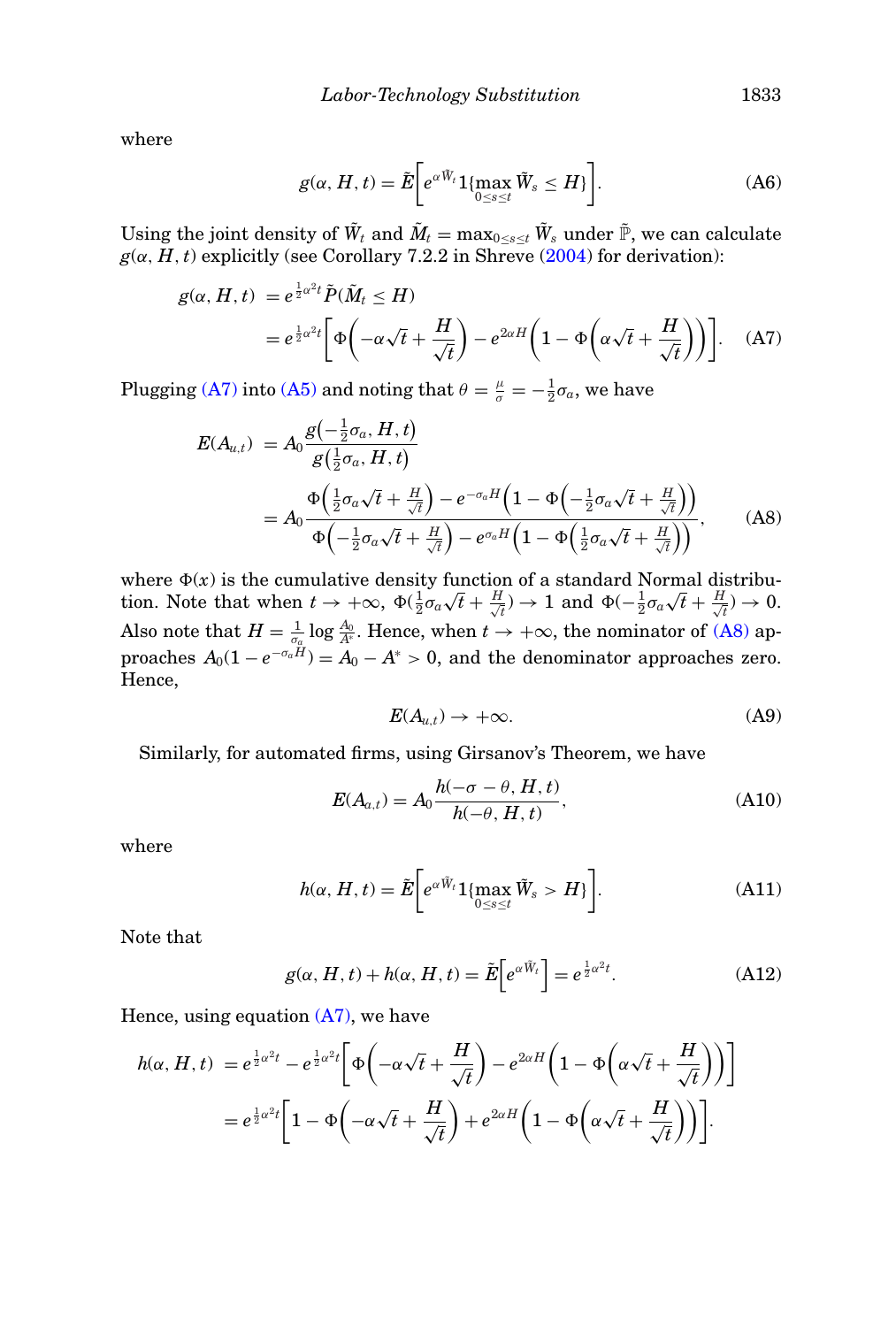<span id="page-41-0"></span>Plugging  $(A13)$  into  $(A10)$ , we have

$$
E(A_{a,t}) = A_0 \frac{h\left(-\frac{1}{2}\sigma_a, H, t\right)}{h\left(\frac{1}{2}\sigma_a, H, t\right)}
$$
  
= 
$$
A_0 \frac{1 - \Phi\left(\frac{1}{2}\sigma_a\sqrt{t} + \frac{H}{\sqrt{t}}\right) + e^{-\sigma_a H}\left(1 - \Phi\left(-\frac{1}{2}\sigma_a\sqrt{t} + \frac{H}{\sqrt{t}}\right)\right)}{1 - \Phi\left(-\frac{1}{2}\sigma_a\sqrt{t} + \frac{H}{\sqrt{t}}\right) + e^{\sigma_a H}\left(1 - \Phi\left(\frac{1}{2}\sigma_a\sqrt{t} + \frac{H}{\sqrt{t}}\right)\right)}.
$$
 (A14)

Given that when  $t \to +\infty$ ,  $\Phi(\frac{1}{2}\sigma_a\sqrt{t} + \frac{H}{\sqrt{t}})$  $\frac{d}{dt}$ )  $\rightarrow$  1 and  $\Phi(-\frac{1}{2}\sigma_a\sqrt{t} + \frac{H}{\sqrt{t}})$  $(\frac{1}{\overline{t}}) \rightarrow 0$ , we have

$$
E(A_{a,t}) \to A_0 e^{-\sigma_a H} = A^*.
$$
 (A15)

<span id="page-41-1"></span>Plugging [\(A9\)](#page-40-4) into [\(A1\)](#page-39-0) and plugging [\(A15\)](#page-41-1) into [\(A2\),](#page-39-1) we have that as  $t \to \infty$ ,

$$
\beta_U(t) \to 1 \tag{A16}
$$

and

$$
\beta_A(t) \ge 1 + \frac{V_d^f}{\frac{1}{r + \sigma_x \sigma_A} A^* - \frac{f}{r}} > 1.
$$
\n(A17)

# **Appendix B: Data and Sample Construction**

I use primarily four data sets in this paper. First, I use OES microdata to construct firms' share of routine-task labor (*RShare*) and the three-year growth rates of establishments' routine-task employment. The OES program changed occupation classifications from 1998 to 1999. Thus, tracking threeyear employment in a consistent occupation category is not feasible for the years 1999 to 2001. In addition, unique establishment identifiers are scarce before 1993. The sample period for calculating the three-year growth rate of establishments' routine-task employment is therefore restricted to the years 1996 to 1998 and 2002 to 2014.

Second, I use the CiTDB to obtain the growth rate of establishments' number of computers. This database, compiled from annual telephone surveys of establishments by the marketing and information company Harte-Hanks, includes roughly 500,000 establishments before 2010 and 3.2 million establishments afterward.<sup>[21](#page-41-2)</sup> The data provide detailed information on establishments' stock of technology equipment, including desktops, laptops, printers, and servers.

<span id="page-41-2"></span><sup>&</sup>lt;sup>21</sup> Harte-Hanks collects IT data primarily for the purpose of selling it to large producers and suppliers of IT, such as IBM and Cisco. The company is known for exerting strong market discipline on the quality (see Bloom, Sadun, and Van Reenen [\(2012\)](#page-44-18)).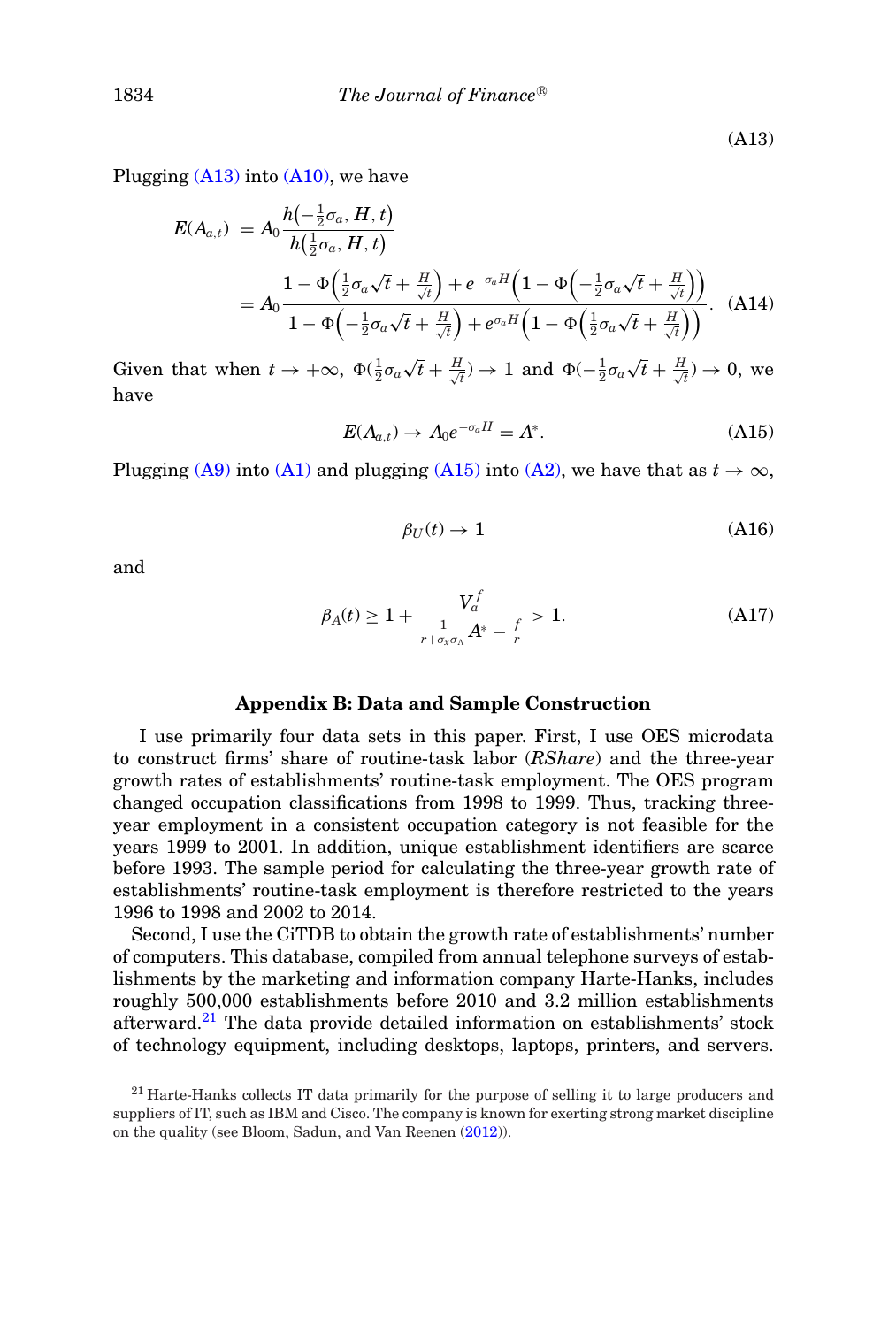Following the literature (Bloom, Sadun, and Van Reenen [\(2012\)](#page-44-18) and Tuzel and Zhang [\(2018\)](#page-45-23)), I calculate the number of installed computers in an establishment as the total number of desktops and laptops, and I use the annual growth rate of the number of computers as a measure of an establishment's investment in computers. I further merge establishments to Compustat firms by legal names.

Third, I use Standard and Poor's Compustat annual industrial files to obtain firm-level accounting information, such as firms' investment in machines. I merge firms' *RShare* to Compustat firms to form a panel with an average of 4,297 firms per year from 1990 to 2014 to analyze firm investment in machines. Using the Compustat database as a bridge, I merge firms' *RShare* to CiTDB establishments to form a panel to analyze firm investment in computers. This sample has an average of 2,790 firms per year from 1990 to 2014.

Finally, monthly common stock data are from the Center for Research in Security Prices (CRSP share code SHRCD  $=10$  or 11). The sample includes stocks listed on NYSE, NASDAQ, and Amex. I merge accounting information from Compustat to stock returns lagged by six months. I merge firms' *RShare* to their stock returns lagged by  $18$  months.<sup>22</sup>

When constructing the sample of stock returns, I exclude firms with market capitalization in the bottom 5% each year to avoid anomalies driven by micro-cap firms (Fama and French [\(2008\)](#page-44-22)). To avoid survival bias in the data (Fama and French [\(1993\)](#page-44-23)), I require firms in my sample to have appeared in Compustat for at least two years. Following the literature, I exclude firms with primary standard industrial classifications between 4900 and 4999 (regulated) and between 6000 and 6999 (financial).

I restrict my main analyses to be within the Fama-French 17-industry cate-gories (Fama and French [\(1997\)](#page-44-13)) for reasons discussed in Section I.D.<sup>[23](#page-42-1)</sup> In light of the within-industry comparisons, I exclude firms that operate in many industries, such as conglomerates. Specifically, using Compustat Historical Segment data, I exclude firms with over 10% of yearly revenue coming from outside of their primary industry (i.e., the Fama-French 17-industry category that a firm's primary SIC belongs to). The final sample includes 525,244 monthly stock returns from July 1992 to June 2016.

I construct the following firm-level variables:[24](#page-42-2)

<span id="page-42-0"></span> $22$  It takes BLS staff roughly one year to make the OES data available. Hence, investors and firms learn the distribution of occupations' RTI (and whether an occupation is routine) after one year. Donangelo [\(2014\)](#page-44-8) adopts the same treatment when matching OES data to stock returns.

<span id="page-42-1"></span><sup>23</sup> Choosing the level of detail in the industry classification requires careful consideration. Specifically, the highly detailed industry classification may be inappropriate since it captures heterogeneity in industries' use of technology in performing similar tasks, for example, skilled nursing care facilities (SIC code 8051) may arguably use a better technology than intermediate care facilities (SIC code 8052). For this reason, I use the Fama-French 17-industry classification in the baseline analysis. In the Internet Appendix, I examine alternative industry classifications that are finer or coarser than the industry classification used in the baseline analysis.

<span id="page-42-2"></span> $^{24}$  Accounting variables and size measures are winsorized at the 1% level (0.5% in each tail of the distribution) to reduce the influence of possible outliers.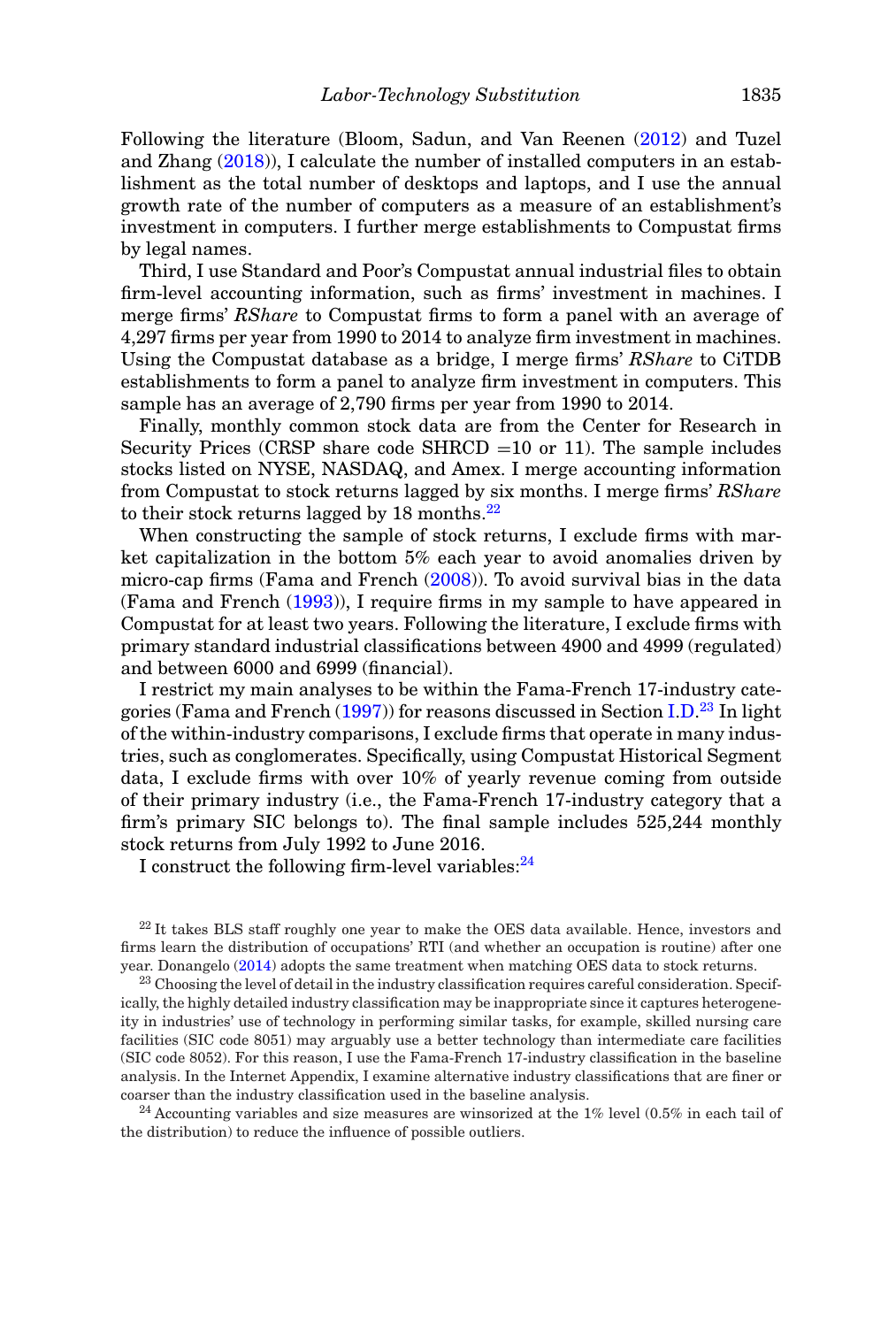- *RShare* is firms' share of routine-task labor created following equation
- [\(19\).](#page-12-1)  $Mach/Capital$  is the ratio of machinery and equipment at cost (FATE) to
- the gross value of property, plant, and equipment (PPEGT).<br> *Mach/Struct* is the ratio of machinery and equipment at cost (FATE) to the productive structure at cost, which is the sum of buildings (FATB), capital leases (FATL), and land (FATP). See Tuzel [\(2010\)](#page-45-24) for a discussion
- of productive structural capital.<br>
 *Cash Flow* is cash flows defined as earnings before extraordinary items (IB) plus depreciation (DP) and normalized by capital stock (PPENT) at
- the beginning of the year.<br>• Stock Ret is firms' annual stock returns.
- *Stock Ret* is firms' annual stock returns. *Op*.*Cost* is firms' operating costs, defined as the cost of goods sold (COGS) plus selling, general, and administrative expenses (SGA) and normalized
- by total assets (AT).<br> **•** *Op.Lev* is firms' operating leverage, defined as the cost of goods sold (COGS) plus selling, general, and administrative expenses (SGA) divided
- by the firm's market value.<br>  $\bullet$  *B/M* is firms' book-to-market ratio, defined following Fama and French
- [\(1992\)](#page-44-24).<br>• Size is the natural logarithm of firms' market capitalization.
- *Size* is the natural logarithm of firms' market capitalization. *Mkt*.*Le*v is firms' financial leverage, defined as the proportion of total debt to the market value of the firm. Total debt is the book value of short-term (DLC) and long-term interest bearing debt (DLTT). The market value of the firm is the market value of common equity plus the book value of preferred stock (PSTK) plus total debt. The market value of common equity is defined
- as in Fama and French [\(1992\)](#page-44-24).<br>  $I^M$  is firms' investment rate in machines, calculated as the real growth
- rate of machinery and equipment at cost (FATE).<br>  $I^O$  is firms' investment rate in other capital, calculated as the real growth rate of firms' physical capital other than machinery and equipment (PPEGT-FATE).<br>• Shock is the growth rate of real GDP.
- 
- *Shock* is the growth rate of real GDP. *Tobin's Q* is firms' Tobin's *Q*, defined as the ratio of firms' market value (the sum of total liabilities (LT) and market equity) to total assets (AT).
- Market equity is defined as in Fama and French [\(1992\)](#page-44-24).<br>Cash Holding is firms' cash holding, defined as cash and short-term investments (CHE) and normalized by total assets (AT).
- *Assets* is firms' total assets (AT).

# <span id="page-43-2"></span><span id="page-43-0"></span>**REFERENCES**

<span id="page-43-1"></span>Acemoglu, Daron, and David H. Autor, 2011, Skills, tasks and technologies: Implications for employment and earnings, in David Card and Orley Ashenfelter, eds.: *[Handbook of Labor Eco](http://dx.doi.org/10.1016/S0169-7218(11)02410-5)[nomics](http://dx.doi.org/10.1016/S0169-7218(11)02410-5)*, *Vol. 4* (Elsevier, Amsterdam, the Netherlands).

Ai, Hengjie, and Dana Kiku, 2013, Growth to value: Option exercise and the cross-section of equity returns, *[Journal of Financial Economics](http://dx.doi.org/10.1016/j.jfineco.2012.08.009)* 107, 325–349.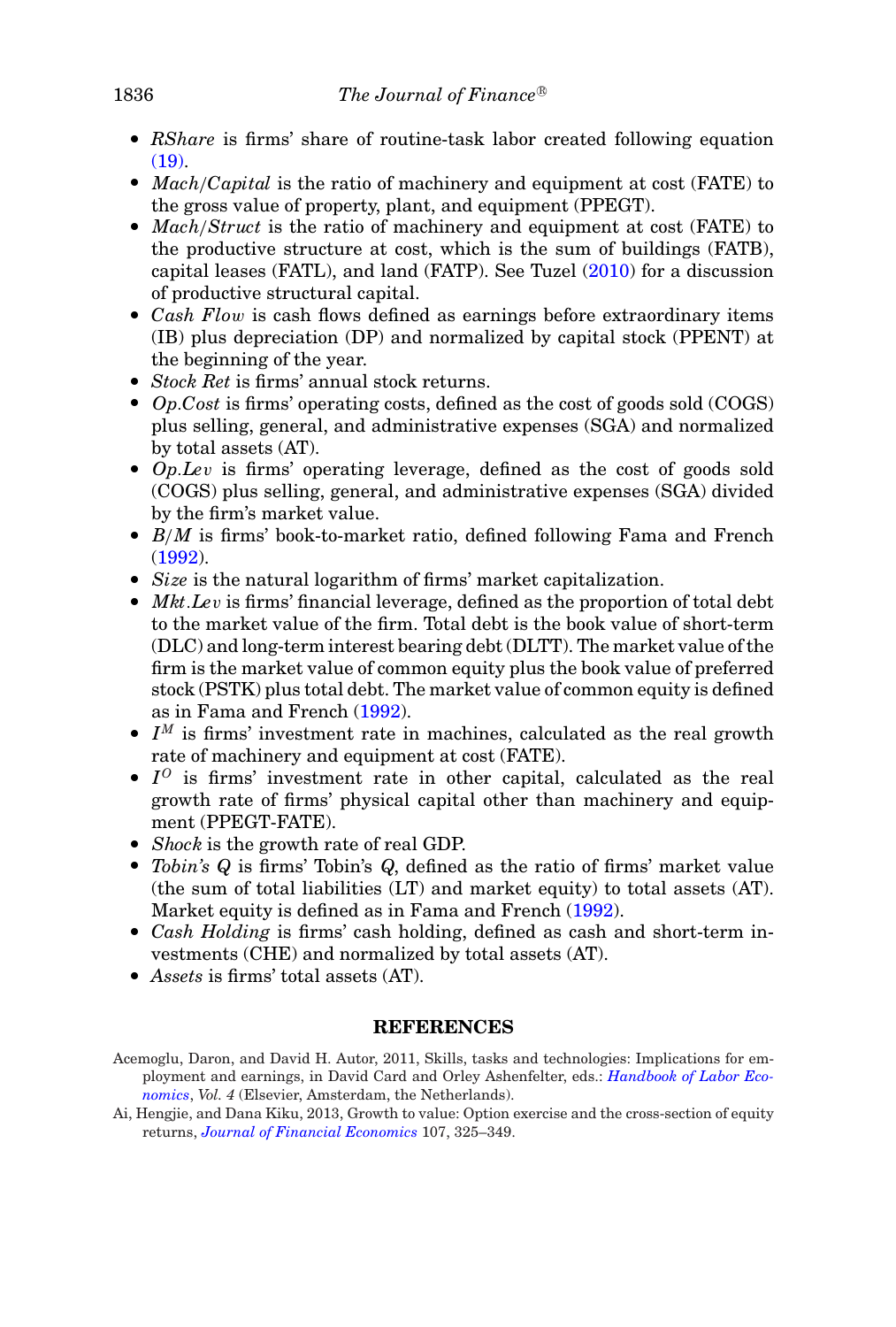- Atkin, David, Azam Chaudhry, Shamyla Chaudry, Amit K. Khandelwal, and Eric Verhoogen, 2017, Organizational barriers to technology adoption: Evidence from soccer-ball producers in Pakistan, *[Quarterly Journal of Economics](http://dx.doi.org/10.1093/qje/qjx010)* 132, 1101–1164.
- <span id="page-44-3"></span>Autor, David H., and David Dorn, 2013, The growth of low-skill service jobs and the polarization of the U.S. labor market, *[American Economic Review](http://dx.doi.org/10.1257/aer.103.5.1553)* 103, 1553–1597.
- Autor, David H., Frank Levy, and Richard J. Murnane, 2003, The skill content of recent technological change: An empirical exploration, *[Quarterly Journal of Economics](http://dx.doi.org/10.1162/003355303322552801)* 118, 1279–1333.
- <span id="page-44-12"></span><span id="page-44-9"></span>Belo, Frederico, Jun Li, Xiaoji Lin, and Xiaofei Zhao, 2017, Labor-force heterogeneity and asset prices: The importance of skilled labor, *[Review of Financial Studies](http://dx.doi.org/10.1093/rfs/hhx070)* 30, 3669–3709.
- <span id="page-44-0"></span>Berk, Jonathan B., Richard C. Green, and Vasant Naik, 1999, Optimal investment, growth options, and security returns, *[Journal of Finance](http://dx.doi.org/10.1111/0022-1082.00161)* 54, 1553–1607.
- <span id="page-44-14"></span>Blinder, Alan S., and Alan B. Krueger, 2013, Alternative measures of offshorability: A survey approach, *[Journal of Labor Economics](http://dx.doi.org/10.1086/669061)* 31, S97–S128.
- <span id="page-44-18"></span>Bloom, Nicholas, Raffaella Sadun, and John Van Reenen, 2012, Americans do it better: U.S. multinationals and the productivity miracle, *[American Economic Review](http://dx.doi.org/10.1257/aer.102.1.167)* 102, 167–201.
- <span id="page-44-2"></span>Bresnahan, Timothy F., Erik Brynjolfsson, and Lorin M. Hitt, 2002, Information technology, workplace organization, and the demand for skilled labor: Firm-level evidence, *[Quarterly Journal](http://dx.doi.org/10.1162/003355302753399526) [of Economics](http://dx.doi.org/10.1162/003355302753399526)* 117, 339–376.
- <span id="page-44-17"></span>Brynjolfsson, Erik, and Lorin M. Hitt, 2003, Computing productivity: Firm-level evidence, *[Review](http://dx.doi.org/10.1162/003465303772815736) [of Economics and Statistics](http://dx.doi.org/10.1162/003465303772815736)* 85, 793–808.
- <span id="page-44-16"></span>Campbell, John Y., and Tuomo Vuolteenaho, 2004, Bad beta, good beta, *[American Economic Review](http://dx.doi.org/10.1257/0002828043052240)* 94, 1249–1275.
- <span id="page-44-5"></span>Carlson, Murray, Adlai Fisher, and Ron Giammarino, 2004, Corporate investment and asset price dynamics: Implications for the cross-section of returns, *[Journal of Finance](http://dx.doi.org/10.1111/j.1540-6261.2004.00709.x)* 59, 2577–2603.
- <span id="page-44-6"></span>Chen, Huafeng Jason, Marcin Kacperczyk, and Hernan Ortiz-Molina, 2011, Labor unions, operating flexibility, and the cost of equity, *[Journal of Financial and Quantitative Analysis](http://dx.doi.org/10.1017/S0022109010000645)* 46, 25–58.
- <span id="page-44-1"></span>Cooper, Russell W., and John C. Haltiwanger, 2006, On the nature of capital adjustment costs, *[Review of Economic Studies](http://dx.doi.org/10.1111/j.1467-937X.2006.00389.x)* 73, 611–633.
- <span id="page-44-20"></span>Cummins, Jason G., and Giovanni L. Violante, 2002, Investment-specific technical change in the United States (1947-2000): Measurement and macroeconomic consequences, *[Review of Eco](http://dx.doi.org/10.1006/redy.2002.0168)[nomic Dynamics](http://dx.doi.org/10.1006/redy.2002.0168)* 5, 243–284.
- <span id="page-44-19"></span>Davis, Steven J., John Haltiwanger, Kyle Handley, Ron Jarmin, Josh Lerner, and Javier Miranda, 2014, Private equity, jobs, and productivity, *[American Economic Review](http://dx.doi.org/10.1257/aer.104.12.3956)* 104, 3956–3990.
- <span id="page-44-21"></span>Dixit, Avinash K., and Robert S. Pindyck, 1994, *Investment under Uncertainty* (Princeton University Press, Princeton, NJ).
- <span id="page-44-8"></span>Donangelo, Andres, 2014, Labor mobility: Implications for asset pricing, *[Journal of Finance](http://dx.doi.org/10.1111/jofi.12141)* 69, 1321–1346.
- <span id="page-44-7"></span>Eisfeldt, Andrea L., and Dimitris Papanikolaou, 2013, Organization capital and the cross-section of expected returns, *[Journal of Finance](http://dx.doi.org/10.1111/jofi.12034)* 68, 1365–1406.
- <span id="page-44-24"></span>Fama, Eugene F., and Kenneth R. French, 1992, The cross-section of expected stock returns, *[Journal of Finance](http://dx.doi.org/10.1111/j.1540-6261.1992.tb04398.x)* 47, 427–465.
- <span id="page-44-23"></span>Fama, Eugene F., and Kenneth R. French, 1993, Common risk factors in the returns on stocks and bonds, *[Journal of Financial Economics](http://dx.doi.org/10.1016/0304-405X(93)90023-5)* 33, 3–56.
- <span id="page-44-13"></span>Fama, Eugene F., and Kenneth R. French, 1997, Industry costs of equity, *[Journal of Financial](http://dx.doi.org/10.1016/S0304-405X(96)00896-3) [Economics](http://dx.doi.org/10.1016/S0304-405X(96)00896-3)* 43, 153–193.
- <span id="page-44-22"></span>Fama, Eugene F., and Kenneth R. French, 2008, Dissecting anomalies, *[Journal of Finance](http://dx.doi.org/10.1111/j.1540-6261.2008.01371.x)* 63, 1653–1678.
- <span id="page-44-15"></span>Fama, Eugene F., and Kenneth R. French, 2015, A five-factor asset pricing model, *[Journal of](http://dx.doi.org/10.1016/j.jfineco.2014.10.010) [Financial Economics](http://dx.doi.org/10.1016/j.jfineco.2014.10.010)* 116, 1–22.
- <span id="page-44-10"></span>Garleanu, Nicolae, Stavros Panageas, and Jianfeng Yu, 2012, Technological growth and asset pricing, *[Journal of Finance](http://dx.doi.org/10.1111/j.1540-6261.2012.01747.x)* 67, 1265–1292.
- <span id="page-44-11"></span><span id="page-44-4"></span>Gomes, Joao F., Leonid Kogan, and Lu Zhang, 2003, Equilibrium cross section of returns, *[Journal](http://dx.doi.org/10.1086/375379) [of Political Economy](http://dx.doi.org/10.1086/375379)* 111, 693–732.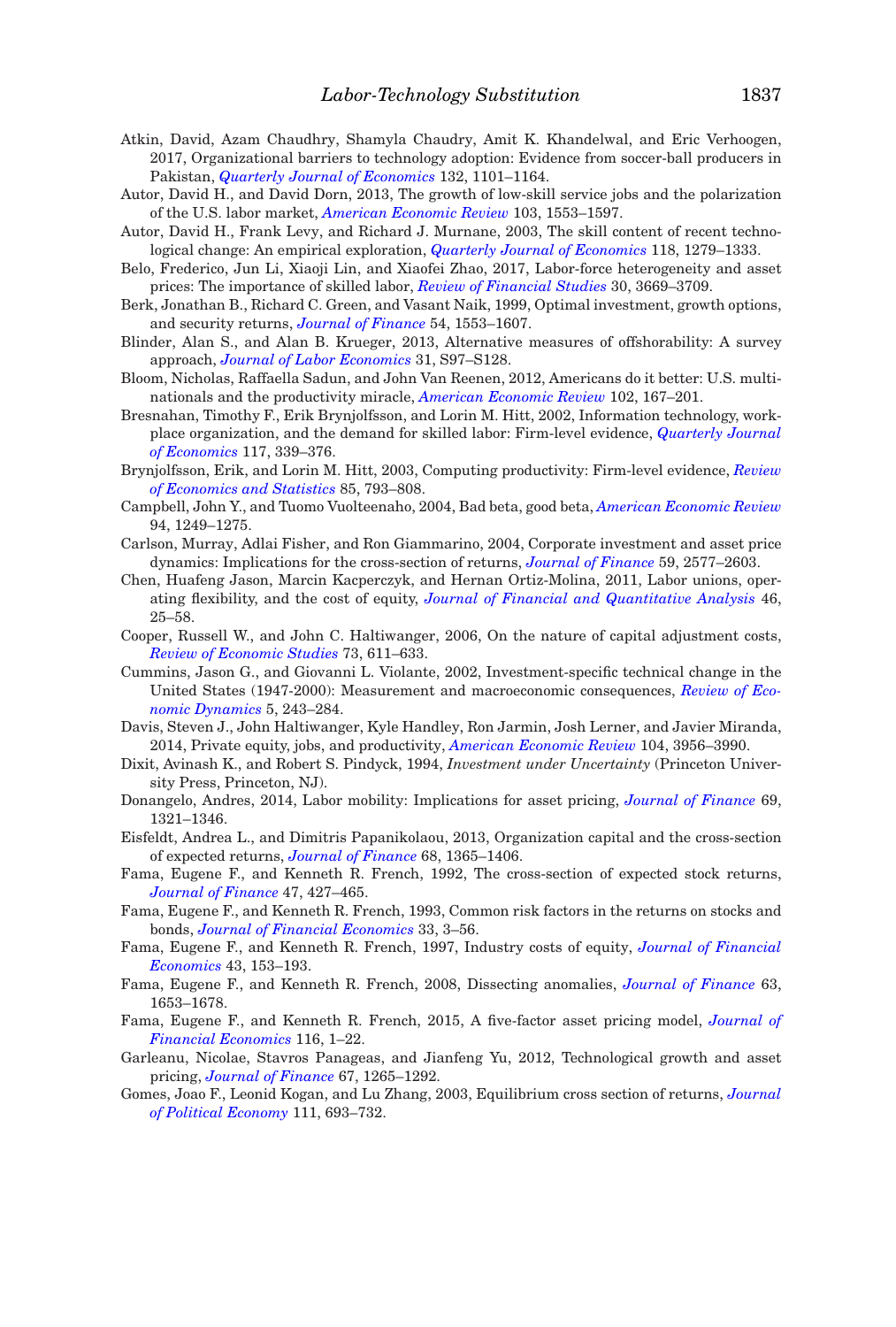- Goos, Maarten, Alan Manning, and Anna Salomons, 2014, Explaining job polarization: Routinebiased technological change and offshoring, *[American Economic Review](http://dx.doi.org/10.1257/aer.104.8.2509)* 104, 2509–2526.
- <span id="page-45-20"></span>Gordon, Robert J., 1990, *The Measurement of Durable Goods Prices* (University of Chicago Press, Chicago, IL).
- <span id="page-45-7"></span>Gourio, Francois, 2007, Labor leverage, firms' heterogeneous sensitivities to the business cycle, and the cross-section of expected returns, Working paper, Federal Reserve Bank.
- <span id="page-45-3"></span>Greenwood, Jeremy, 1999, The third industrial revolution: Technology, productivity, and income inequality, *Economic Review* 35, 2–12.
- <span id="page-45-5"></span>Greenwood, Jeremy, Zvi Hercowitz, and Per Krusell, 1997, Long-run implications of investmentspecific technological change, *American Economic Review* 87, 342–362.
- <span id="page-45-14"></span>Hackbarth, Dirk, and Timothy Johnson, 2015, Real options and risk dynamics, *[Review of Economic](http://dx.doi.org/10.1093/restud/rdv021) [Studies](http://dx.doi.org/10.1093/restud/rdv021)* 82, 1449–1482.
- <span id="page-45-11"></span>Hershbein, Brad J., and Lisa B. Kahn, 2018, Do recessions accelerate routine-biased technological change? Evidence from vacancy postings, *[American Economic Review](http://dx.doi.org/10.1257/aer.20161570)* 108, 1737–1772.
- <span id="page-45-15"></span>Hirsch, Barry T., and David A. MacPherson, 2003, Union membership and coverage database from the Current Population Survey: Note, *[Industrial and Labor Relations Review](http://dx.doi.org/10.1177/001979390305600208)* 56, 349–354.
- <span id="page-45-21"></span>Israelsen, Ryan D., 2010, Investment-based valuation and managerial expectations, Working paper, University of Indiana.
- <span id="page-45-0"></span>Jaimovich, Nir, and Henry E. Siu, 2014, The trend is the cycle: Job polarization and jobless recoveries, NBER Working Paper.
- <span id="page-45-2"></span>Kogan, Leonid, and Dimitris Papanikolaou, 2014, Growth opportunities, technology shocks, and asset prices, *[Journal of Finance](http://dx.doi.org/10.1111/jofi.12136)* 69, 675–718.
- <span id="page-45-8"></span>Kuehn, Lars-Alexander, Mikhail Simutin, and Jessie Jiaxu Wang, 2017, A labor capital asset pricing model, *[Journal of Finance](http://dx.doi.org/10.1111/jofi.12504)* 72, 2131–2178.
- <span id="page-45-19"></span>Kydland, Finn E., and Edward C. Prescott, 1982, Time to build and aggregate fluctuations, *[Econometrica](http://dx.doi.org/10.2307/1913386)* 50, 1345–1370.
- <span id="page-45-1"></span>Lewellen, Jonathan, and Stefan Nagel, 2006, The conditional CAPM does not explain asset-pricing anomalies, *[Journal of Financial Economics](http://dx.doi.org/10.1016/j.jfineco.2005.05.012)* 82, 289–314.
- <span id="page-45-16"></span>Liu, Laura Xiaolei, Toni M. Whited, and Lu Zhang, 2009, Investment-based expected stock returns, *[Journal of Political Economy](http://dx.doi.org/10.1086/649760)* 117, 1105–1139.
- <span id="page-45-4"></span>Manuelli, Rodolfo E., and Ananth Seshadri, 2014, Frictionless technology diffusion: The case of tractors, *[American Economic Review](http://dx.doi.org/10.1257/aer.104.4.1368)* 104, 1368–1391.
- <span id="page-45-17"></span>Newey, Whitney K., and Kenneth D. West, 1987, A simple, positive semi-definite, heteroskedasticity and autocorrelation consistent covariance matrix, *[Econometrica](http://dx.doi.org/10.2307/1913610)* 55, 703–708.
- <span id="page-45-13"></span>Novy-Marx, Robert, 2011, Operating leverage, *[Review of Finance](http://dx.doi.org/10.1093/rof/rfq019)* 15, 103–134.
- <span id="page-45-10"></span>Ochoa, Marcelo, 2013, Volatility, labor heterogeneity and asset prices, Working paper, Federal Reserve Board.
- <span id="page-45-6"></span>Papanikolaou, Dimitris, 2011, Investment shocks and asset prices, *[Journal of Political Economy](http://dx.doi.org/10.1086/662221)* 119, 639–685.
- <span id="page-45-22"></span>Shreve, Steven E., 2004, *Stochastic Calculus for Finance II: Continuous-Time Models*, Vol. 11 (Springer Science & Business Media, Berlin).
- <span id="page-45-24"></span>Tuzel, Selale, 2010, Corporate real estate holdings and the cross-section of stock returns, *[Review](http://dx.doi.org/10.1093/rfs/hhq006) [of Financial Studies](http://dx.doi.org/10.1093/rfs/hhq006)* 23, 2268–2302.
- <span id="page-45-9"></span>Tuzel, Selale, and Miao Ben Zhang, 2017, Local risk, local factors, and asset prices, *[Journal of](http://dx.doi.org/10.1111/jofi.12465) [Finance](http://dx.doi.org/10.1111/jofi.12465)* 72, 325–370.
- <span id="page-45-23"></span>Tuzel, Selale, and Miao Ben Zhang, 2018, Economic stimulus at the expense of routine-task jobs, Working paper, University of Southern California.

<span id="page-45-18"></span><span id="page-45-12"></span>Weber, Michael, 2015, Nominal rigidities and asset pricing, Working paper, University of Chicago. Zhang, Lu, 2005, The value premium, *[Journal of Finance](http://dx.doi.org/10.1111/j.1540-6261.2005.00725.x)* 60, 67–103.